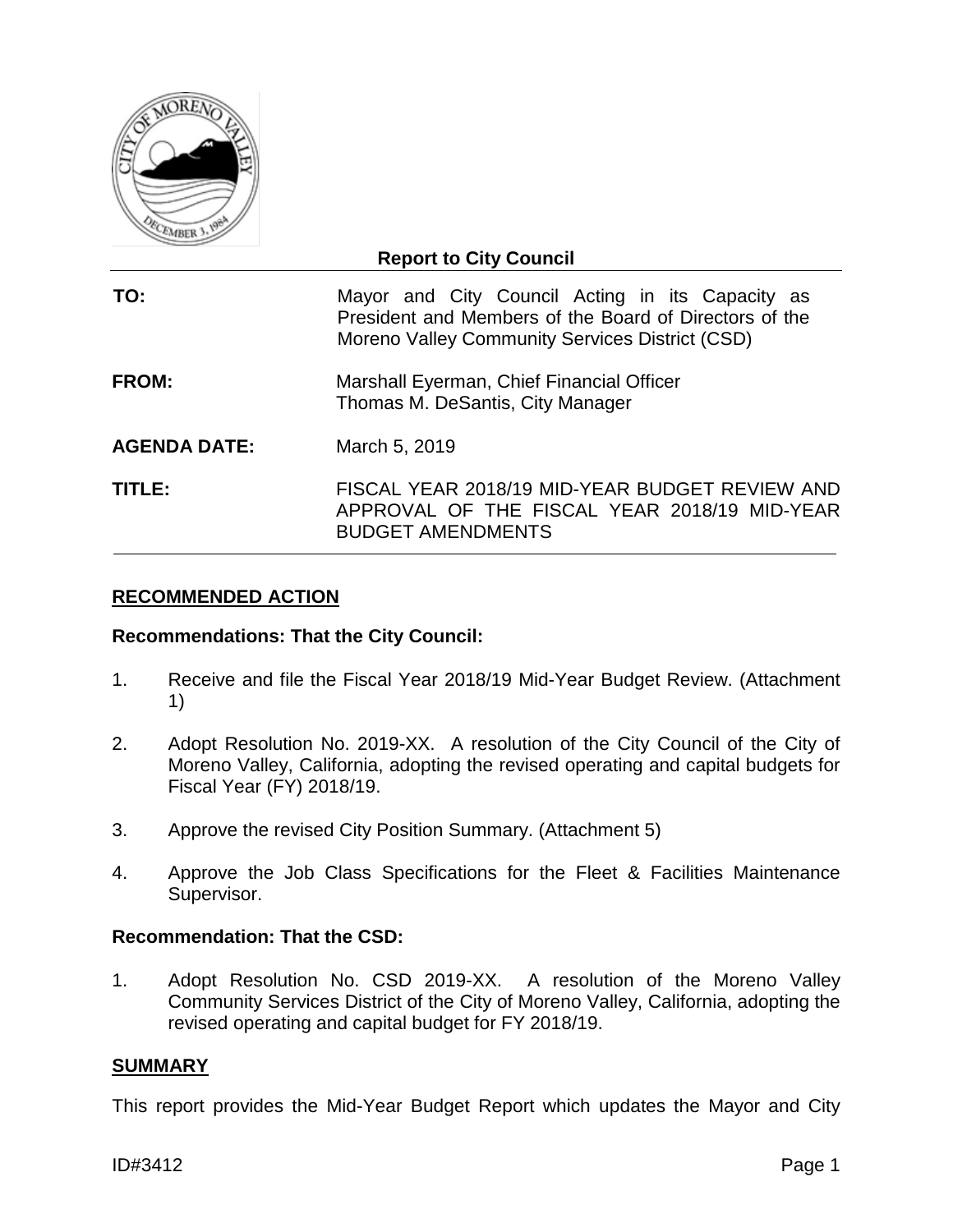Council regarding current year financial trends and provides the Fiscal Year (FY) 2018/19 Mid-Year Budget Review through December 31, 2018. This report also requests the approval of recommended amendments to FY 2018/19 revenues and expenditures.

## **DISCUSSION**

On May 2, 2017, the City Council adopted the two-year Budget for Fiscal Years 2017/18 and 2018/19. The budget included all component units of the City, including the General Fund, Community Services District, Housing Authority and Successor Agency. During the two-year budget period, the City Council will be updated of the City's financial condition through the process of Quarterly Budget Reviews. This ongoing process ensures a forum to review expenditure and revenue changes from the estimates made in the budget document. Additionally, any significant changes in projected revenue or unanticipated expenditures that may occur will be presented to the City Council.

This report provides the FY 2018/19 Mid-Year Review for the first six months, July thru December. The Mid-Year Budget Review will focus primarily on the City's General Fund. This review will also present six months operational results from other key funds.

The City Council's direction of "Maintain a Balanced General Fund Budget" serves as a foundation for the fiscal status of City operations. Ongoing funding is directed to sustain ongoing operational expenses; one-time funding is directed toward one-time expenditures. This report identifies the budget adjustments as recommended by the City Manager.

## **FISCAL YEAR 2018/19 MID-YEAR REVIEW:**

This Mid-Year Report updates the Mayor and City Council regarding current year financial trends and provides the opportunity for the City Council to review the recommended actions as they relate to revenues and expenditures.

## General Fund Revenue Update

Revenue receipts do not follow an even schedule. Although 50% of the fiscal year has elapsed, based on historic trends revenues are estimated to be at approximately 26% of the budgeted amount. Actual revenues received are currently 34% of budget. As the FY 2018/19 revenue estimates were developed prior to the adoption of the budget on May 2, 2017, the revenue estimates may require adjustments based on the current projected actuals. Although there will be variances in some of the amounts budgeted, the total is expected to remain within 1% of the amended budget for the year. It should be noted that the lag in timing of revenue receipts helps illustrate the need for an operating cash reserve throughout the fiscal year.

## General Fund Expenditure Update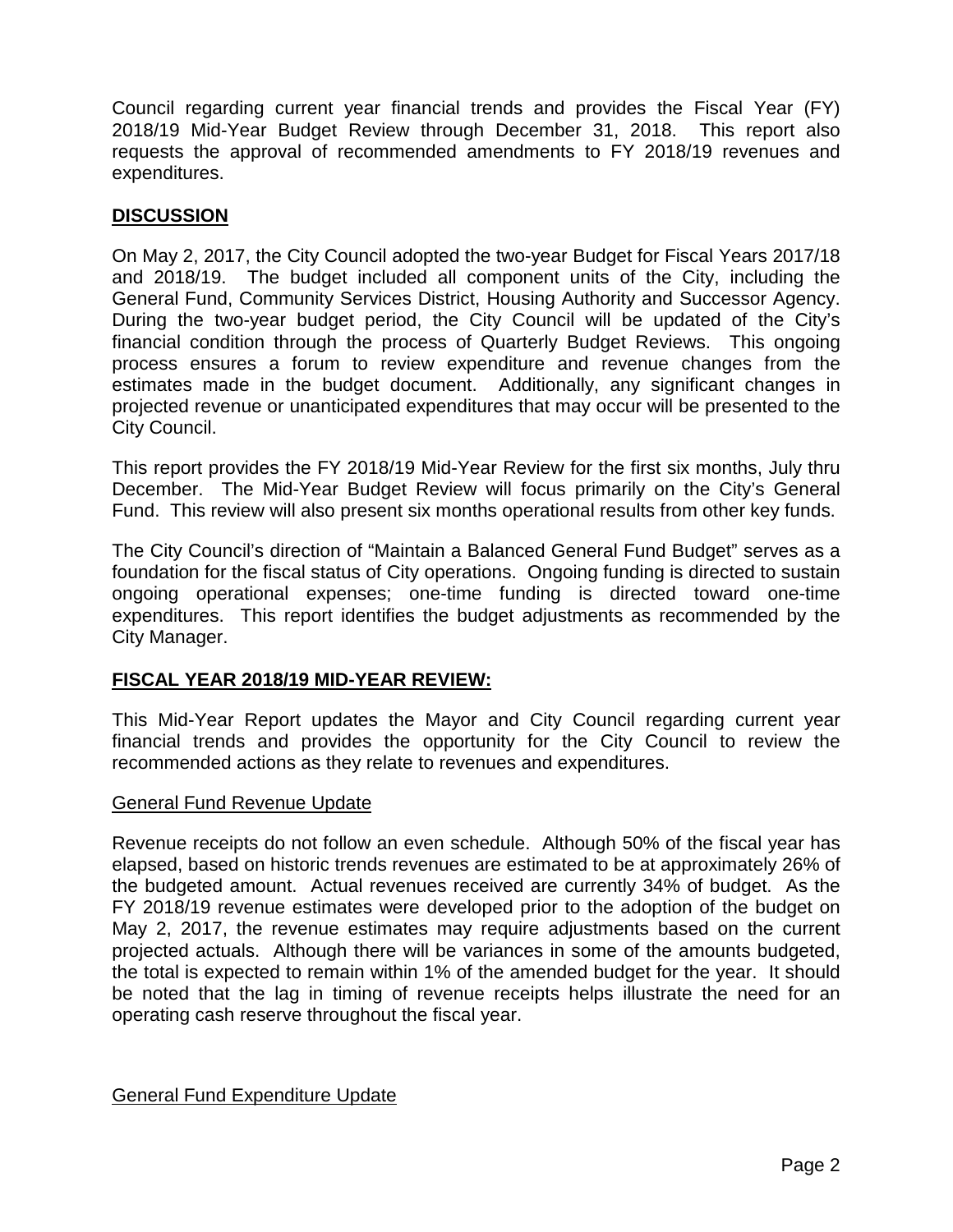Although not all expenditures follow a straight-line spending pattern, operating expenditures should track close to within 50% of budget for the year at the end of the first six months. As of December 31, 2018, total General Fund expenditures were at 49%. This pace is within expectations for most activities in the General Fund.

## **FISCAL YEAR 2018/19 BUDGET ADJUSTMENTS**

The FY 2018/19 General Fund revenue budget, as amended, totals approximately \$110 million. Based on economic activity and revenue collections through December 2018, staff is recommending Mid-Year budget increase of \$699,240 to approximately \$110.7 million. The recommended increase includes an increase in engineering inspection fees based on projected trends and a replacement reserve transfer-in to cover a facilities management software replacement.

The FY 2018/19 General Fund expenditures budget as currently amended, and excluding one-time expenditures from fund balance, totals approximately \$110 million. The recommended Mid-Year budget changes increase expenditures by \$633,700 to \$110.6 million. The recommended increase includes an increase in contracted engineering professional services based on projected trends and a facilities case management software purchase. This also includes an additional \$50,000 for staff overtime to address potholes as a result of recent storms. Expenditures are offset with an increase in revenues. *The fund continues to be structurally balanced, without the use of fund balance for ongoing operations.* The specific budget adjustments for the General Fund are summarized in Exhibit A attached to the City Council Resolutions recommended for approval.

| <b>Fund</b>     | Type<br>(Rev/Exp) | FY 2018/19<br>Amended<br><b>Budget</b> | <b>Proposed</b><br><b>Adjustments</b><br>(\$) | <b>Proposed</b><br><b>Adjustments</b><br>(%) | 2018/19<br>FY<br>Amended<br><b>Budget</b> |
|-----------------|-------------------|----------------------------------------|-----------------------------------------------|----------------------------------------------|-------------------------------------------|
| General<br>Fund | Rev               | \$110,003,282                          | \$699,240                                     | $< 1\%$                                      | \$110,702,522                             |
| General<br>Fund | Exp               | \$110,003,276                          | \$633,700                                     | $< 1\%$                                      | \$110,636,976                             |
| Net Total (1)   |                   | \$6                                    | \$65,540                                      |                                              | \$65,546                                  |

(1) Excludes one-time expenditures from fund balance. In FY 18/19, Council approved the use of General Fund fund balance of \$1,100,000 allocated to street improvements.

## City Position Summary Action

The City Position Summary as amended by the City Council serves as an important internal control tool for City Council to establish authorized positions for the City while enabling staff to manage within the authorized and funded positions. The City Position Summary addresses career authorized positions and does not include temporary positions. As a result of operational changes, some positions are being requested to be added and adjusted based on current and projected demands for those positions and services. Staff recommends the following updates to the City Position Summary: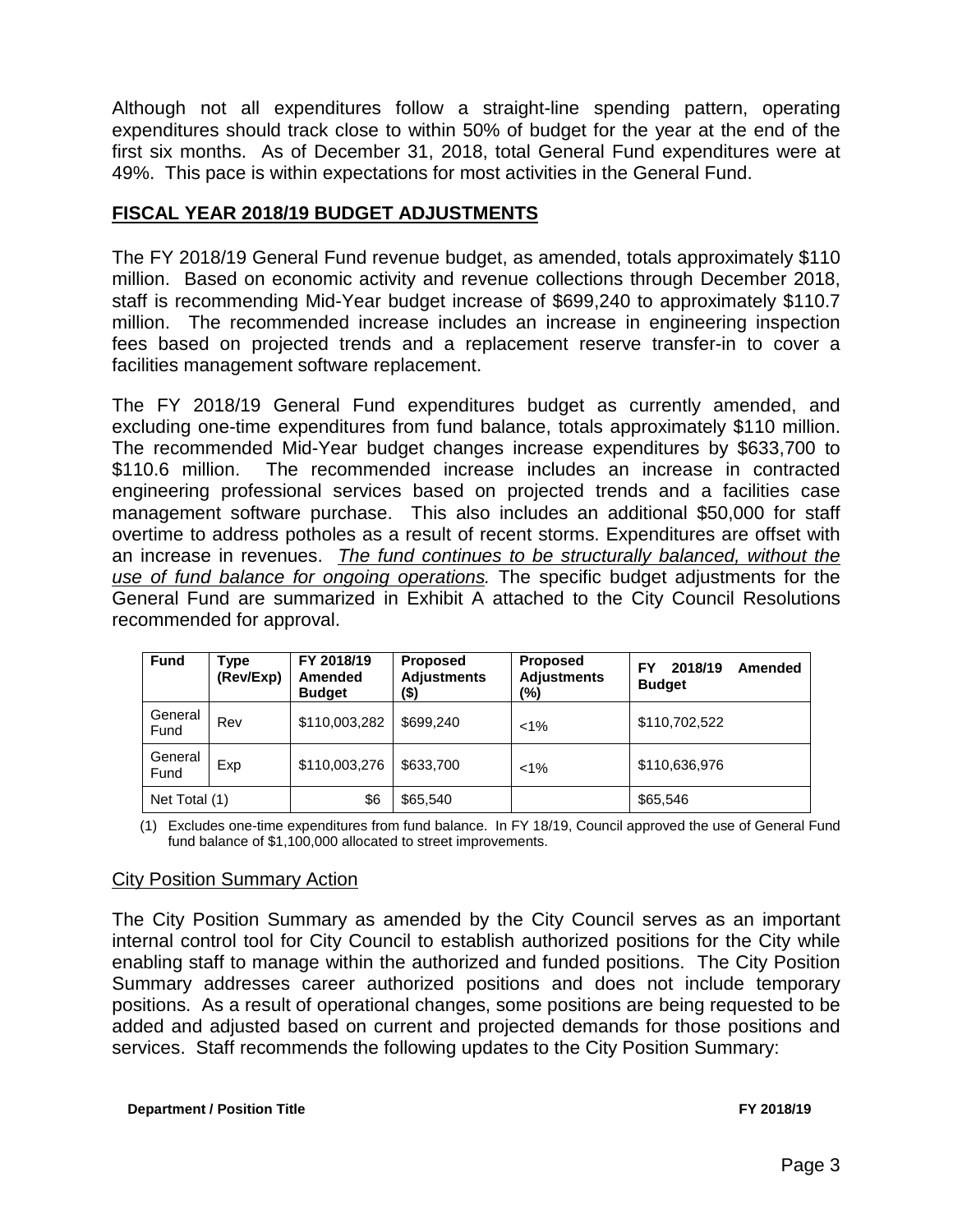|                                                                                                                                                                                                                                   |           | <b>Adjustments</b> |
|-----------------------------------------------------------------------------------------------------------------------------------------------------------------------------------------------------------------------------------|-----------|--------------------|
| <b>Financial &amp; Manager Services Department</b><br>Senior Administrative Assistant/Financial Resources<br>Management Aide/Financial Resources<br>$(C18 $51,009.71 - $71,818.86)$<br>Impact will be absorbed in current budget. | FT<br>FT  | $-1$<br>1          |
| Senior Administrative Assistant/Financial Operations (New)<br>(C17 \$48,580.69 - \$68,398.93)<br>Position funded through dedicated grant administration budget                                                                    | FT.       | 1                  |
| Administrative Assistant/Moreno Valley Utility (New)<br>(C16 \$46,267.31- \$65,141.65)<br>Impact will be absorbed in current budget.                                                                                              | FT.       | 1                  |
| Management Assistant/Purchasing<br>$(C24 $68,358.16 - $96,244.10)$<br>Previously approved unfunded position. Funded from current savings.                                                                                         | FT        |                    |
| Facilities Maintenance Supervisor/Facilities                                                                                                                                                                                      | FT.       | -1                 |
| <b>Parks &amp; Community Services Department</b><br>Management Assistant (New)<br>(C22 \$62,002.72 - \$87,296.14)<br>Position funded through dedicated grant administration budget                                                | FT.       | 1                  |
| <b>Public Works Department</b><br><b>Fleet Supervisor</b><br>Fleet & Facilities Maintenance Supervisor<br>$(C27 $79,133.18 - 111,414.78)$<br>Impact will be absorbed in current budget.                                           | FT<br>FT. | -1<br>1            |
| Vehicle/Equipment Technician<br>(C17 \$48,580.69 - \$68,398.93)<br>Impact will be absorbed in current budget.                                                                                                                     | FT        | 1                  |
| <b>Total Position Control Roster Changes</b><br>*No additional General Fund budget required. New positions funded by Grants or Utility.                                                                                           |           | 3                  |

## Summaries of Major Fund Changes for FY 2018/19

The following provides a summary of some of the proposed budget adjustments to other major funds. A complete list of all changes are identified in Exhibit A to the Resolutions.

## Gas Tax (Fund 2000)

Revenue decrease of \$250,493 based on the State of California, Department of Finance revised Gas Tax revenue estimates.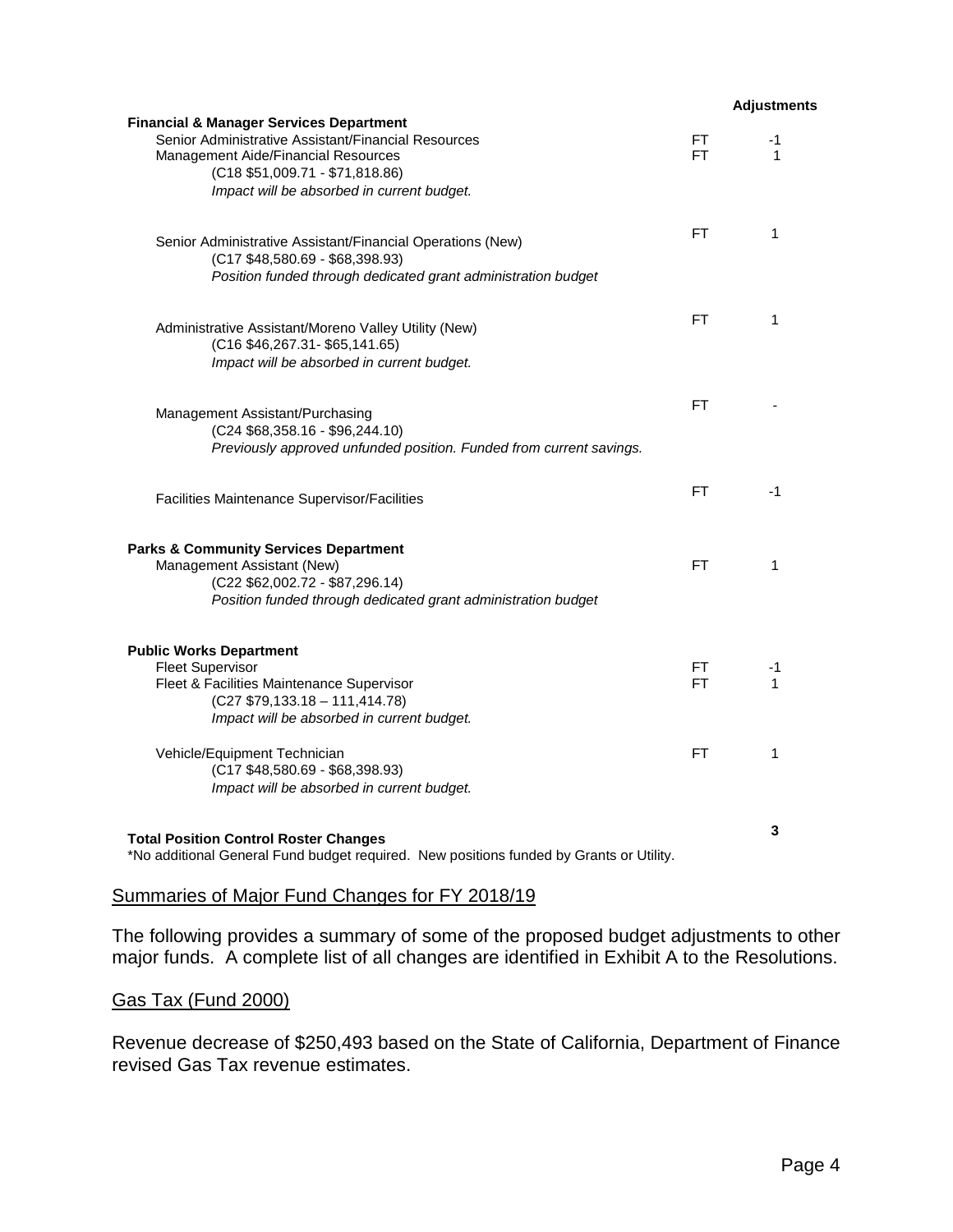## Measure A (Fund 2001)

Revenue increase of \$215,000 based on Riverside County Transportation Commission Mid-Year revenue projections. Additional revenues may be programmed through future Capital Improvement Plans.

#### Electric (Fund 6010)

Expenditures are increasing by \$1,325,000 based on expected power purchases and renewable energy expenditures.

#### **ALTERNATIVES**

- 1. Approve Recommended Actions as set forth in this staff report, including the approval of the budget adjustments for FY 2018/19, as presented in Exhibit A. The approval of these items will allow for ongoing activities to be carried out in the current fiscal year and the City is able to modify budgets and operations as necessary through this quarterly review, while retaining a structurally balanced General Fund budget. *Staff recommends this alternative.*
- 2. Do not approve proposed Recommended Actions as set forth in this staff report, including the resolutions adopting the budget adjustments to the FY 2018/19 budget, as presented in Exhibit A. *Staff does not recommend this alternative.*

#### **FISCAL IMPACT**

The City's Operating and Capital Budgets provide the funding and expenditure plan for all funds. As such, they serve as the City's financial plan for the fiscal year. The fiscal impacts for the proposed budget amendments and carryovers are identified in Exhibit A to the City Resolution.

#### **NOTIFICATION**

Publication of the agenda.

## **PREPARATION OF STAFF REPORT**

Stephanie Cuff and the Current of the Current of the Current of the Marshall Eyerman<br>
Management Analyst and the Current of the Chief Financial Off and the Marshall Eyerman

Prepared By: Department Head Approval: Chief Financial Officer/City Treasurer

Concurred By: Concurred By: Approved by: Approved by: Approved by: Approved by: Approved by: Approved by: Approved by: Approved by: Approved by: Approved by: Approved by: Approved by: Approved by: Approved by: Approved by: Financial Resources Division Manager

Thomas M. DeSantis<br>City Manager

## **CITY COUNCIL GOALS**

**Revenue Diversification and Preservation**. Develop a variety of City revenue sources and policies to create a stable revenue base and fiscal policies to support essential City services, regardless of economic climate.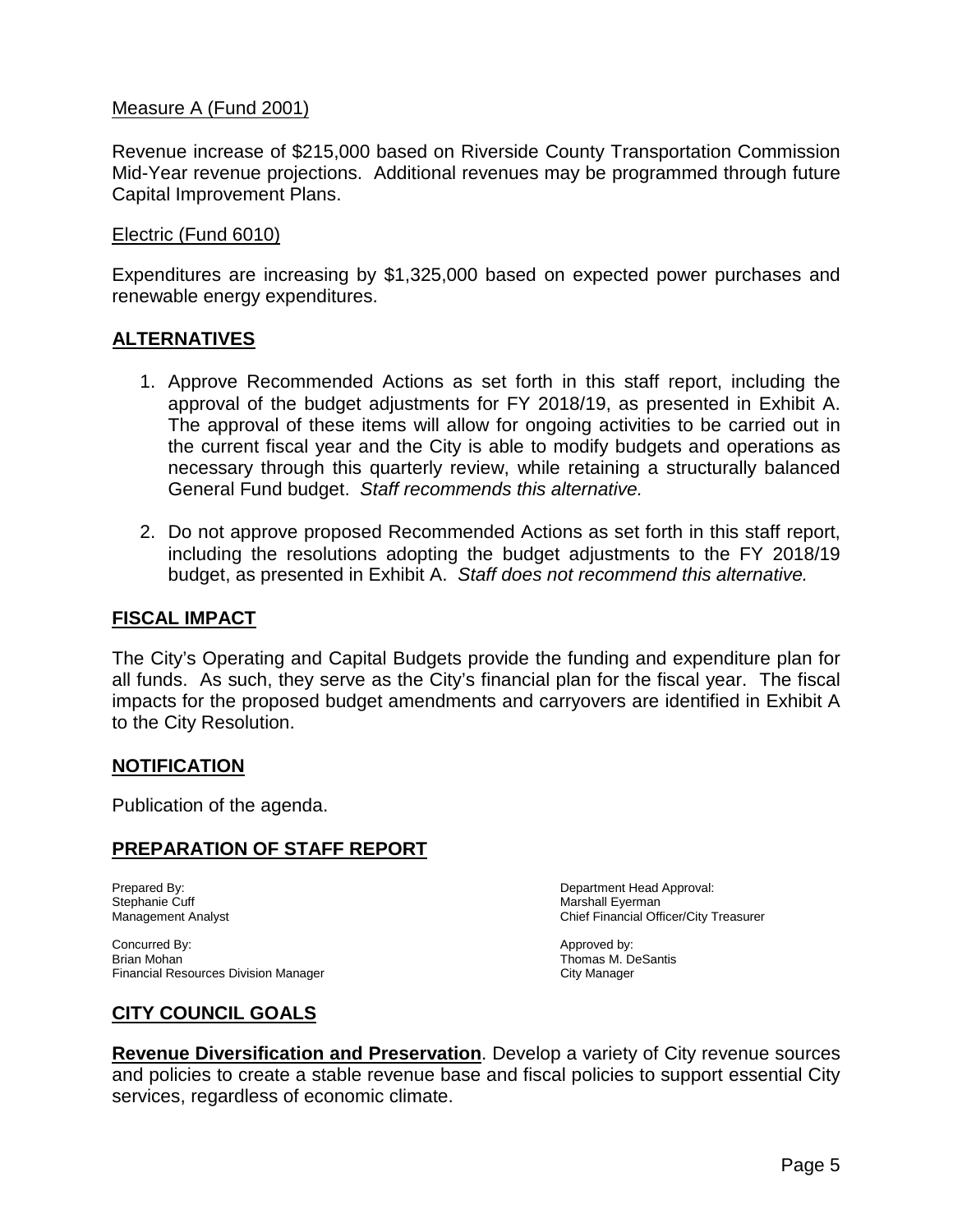**Public Safety**. Provide a safe and secure environment for people and property in the community, control the number and severity of fire and hazardous material incidents, and provide protection for citizens who live, work and visit the City of Moreno Valley.

**Public Facilities and Capital Projects**. Ensure that needed public facilities, roadway improvements, and other infrastructure improvements are constructed and maintained.

# **CITY COUNCIL STRATEGIC PRIORITIES**

- **1. Economic Development**
- **2. Public Safety**
- **3. Library**
- **4. Infrastructure**
- **5. Beautification, Community Engagement, and Quality of Life**
- **6. Youth Programs**

## **ATTACHMENTS**

- 1. Mid-Year Financial Summary Report FY1819
- 2. City Resolution 2019-XX
- 3. CSD Resolution 2019-XX
- 4. Exhibit A Proposed Amendments
- 5. City Position Summary FY 1819
- 6. Fleet and Facilities Maintenance Supervisor Class Specification

## **APPROVALS**

| <b>Budget Officer Approval</b> | $\checkmark$ Approved | 2/27/19 1:50 PM |
|--------------------------------|-----------------------|-----------------|
| City Attorney Approval         | $\checkmark$ Approved | 2/28/19 3:14 PM |
| City Manager Approval          | $\checkmark$ Approved | 2/28/19 4:06 PM |

| <b>RESULT:</b> | <b>APPROVED [UNANIMOUS]</b>                                               |  |  |  |  |  |  |
|----------------|---------------------------------------------------------------------------|--|--|--|--|--|--|
| <b>MOVER:</b>  | David Marquez, Council Member                                             |  |  |  |  |  |  |
|                | <b>SECONDER:</b> Ulises Cabrera, Council Member                           |  |  |  |  |  |  |
| AYES:          | Dr. Yxstian A. Gutierrez, Victoria Baca, David Marquez, Ulises<br>Cabrera |  |  |  |  |  |  |
| <b>ABSENT:</b> | Dr. Carla J. Thornton                                                     |  |  |  |  |  |  |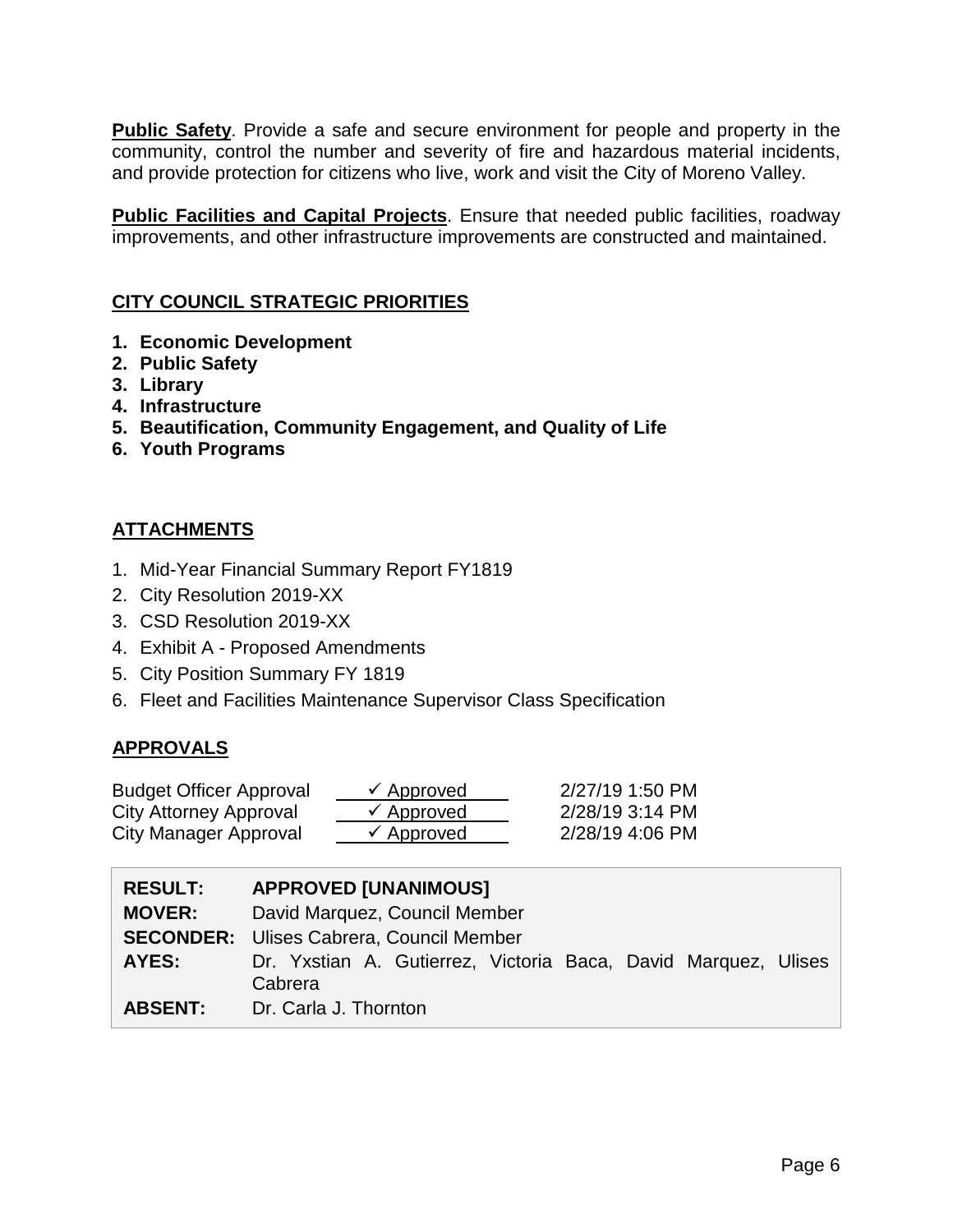

# **City of Moreno Valley Fiscal Year 2018/19 Mid-Year Financial Summary**

| TO:          | <b>Mayor and City Council</b>                            |
|--------------|----------------------------------------------------------|
| <b>FROM:</b> | Marshall Everman, Chief Financial Officer/City Treasurer |
| <b>DATE:</b> | March 5, 2019                                            |

# **INTRODUCTION**

On May 2, 2017, the City Council adopted the Two-Year Operating Budget for Fiscal Years (FY) 2017/18 – 2018/19. During the two-year budget period the City Council will be kept apprised of the City's financial condition through the process of First Quarter, Mid-Year Budget and Third Quarter Reviews. This ongoing process ensures a forum to look at expenditure and revenue deviations from the estimates made in the budget document. Additionally, any significant changes in projected revenue or unanticipated expenditures that may occur will be shared with the City Council.

This report provides a review of the unaudited financial results at Mid-Year of FY 2018/19 (July 2018 – December 2018, 50% of the fiscal year).

# CITYWIDE OPERATING REVENUE FY2016/17

The City ended FY 2016/17 with a budget surplus due to annual savings and reduction of expenses. The surplus reflects that the Operating Budget is being effectively managed and allows for the use of the funds for one-time expenditure. City Council appropriated the remaining \$1,100,000 surplus for street improvements in FY 2018/19.

# CITYWIDE OPERATING EXPENDITURE SUMMARY

The following table contains a summary of the adopted budget, amended budget and the Mid-Year expenditures. The totals represent each major fund type and component unit of the City.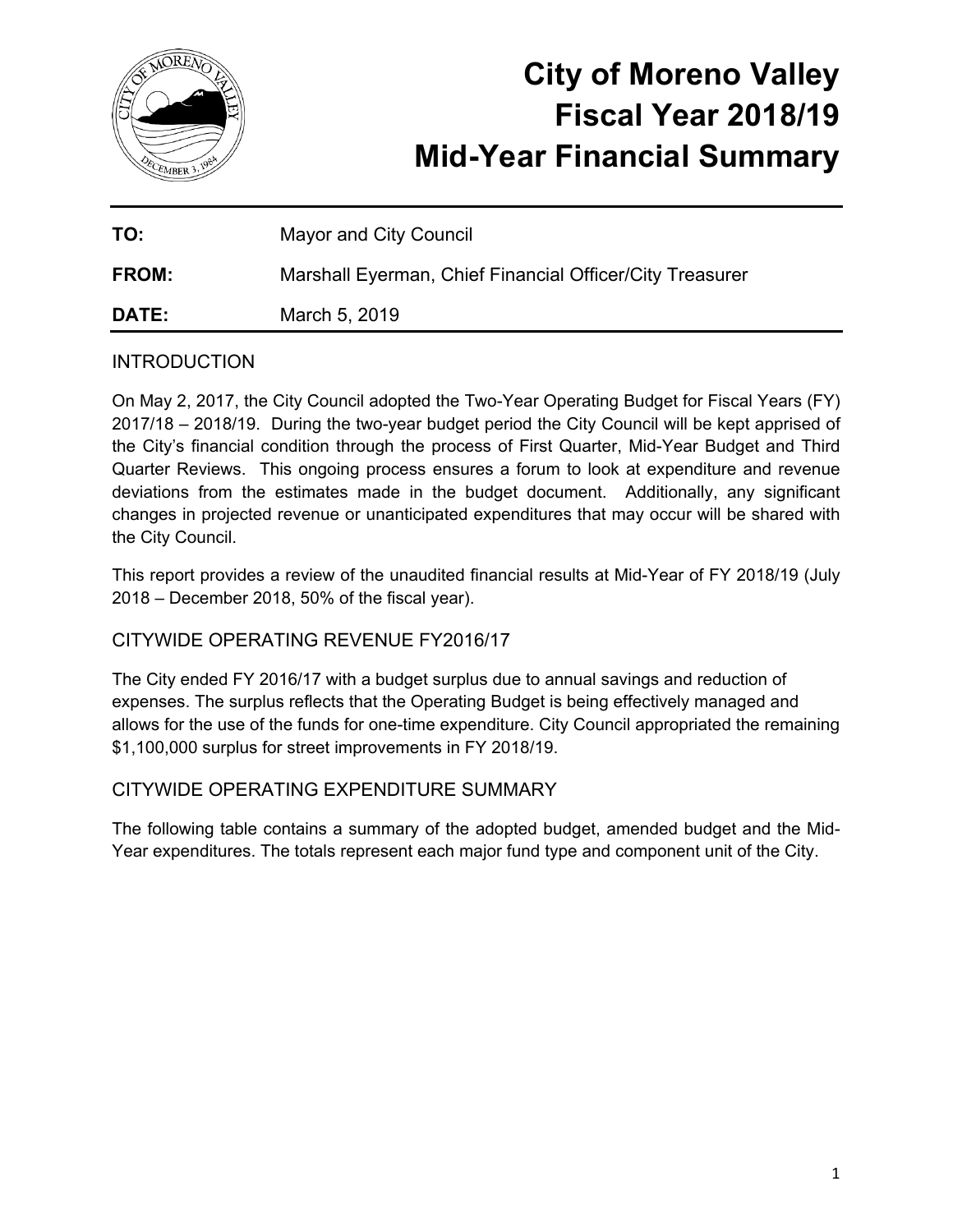|                                   |                       |             |                       |                |    | Actuals as of |               |  |
|-----------------------------------|-----------------------|-------------|-----------------------|----------------|----|---------------|---------------|--|
|                                   |                       | FY 2018/19  |                       | FY 2018/19     |    | 12/31/18      | % of Amended  |  |
|                                   | <b>Adopted Budget</b> |             | <b>Amended Budget</b> |                |    | (unaudited)   | <b>Budget</b> |  |
| <b>Fund/Component Unit</b>        |                       |             |                       |                |    |               |               |  |
| General Fund                      | \$                    | 104.746.641 | \$                    | 111,103,276 \$ |    | 54,775,823    | 49.3%         |  |
| Community Services District (CSD) |                       | 20,009,590  |                       | 20.919.213     |    | 8.720.139     | 41.7%         |  |
| <b>Successor Agency</b>           |                       | 4,773,517   |                       | 4,308,217      |    | 2,020,134     | 46.9%         |  |
| Housing Fund                      |                       | 250,000     |                       | 250,000        |    | 168,962       | 67.6%         |  |
| <b>Special Revenue Funds</b>      |                       | 34,495,673  |                       | 65,350,336     |    | 20,812,256    | 31.8%         |  |
| <b>Capital Projects Funds</b>     |                       | 3,316,702   |                       | 21,861,430     |    | 3,350,281     | 15.3%         |  |
| <b>Electric Utility Funds</b>     |                       | 27,409,823  |                       | 66,244,585     |    | 24,748,680    | 37.4%         |  |
| <b>Internal Service Funds</b>     |                       | 13,368,800  |                       | 15,760,732     |    | 5,585,761     | 35.4%         |  |
| Debt Service Funds                |                       | 6,538,420   |                       | 4,327,000      |    | 2,621,635     | 60.6%         |  |
| <b>Total</b>                      | \$                    | 214,909,166 | \$                    | 310,124,789    | \$ | 122,803,671   | 39.6%         |  |

## **Table 1. Citywide Operating Expenditures**

Actions taken by the City Council subsequent to the May 2, 2017 adoption of the two-year budget and included in the Amended Budget are:

- Throughout the fiscal year, there are also budget amendments to reflect the acceptance of grants and adjustments to contractual services and material/supplies. The individual amendments are reviewed as part of separate City Council agenda items.
	- o Remaining \$1.1M of the FY 16/17 General Fund surplus was appropriated for street improvements.
- On June 19, 2018, Council approved lease/purchase agreement and the financing associated with the streetlight purchase from Southern California Edison. The approval also allowed staff to return to Council with the proposed budget adjustments related to these complex financing transactions, which will occur in the next quarter reporting.

The majority of this Mid-Year update will focus on the General Fund, as it supports all basic services provided to City residents. Highlights for other key component funds will be discussed at a summary level as well.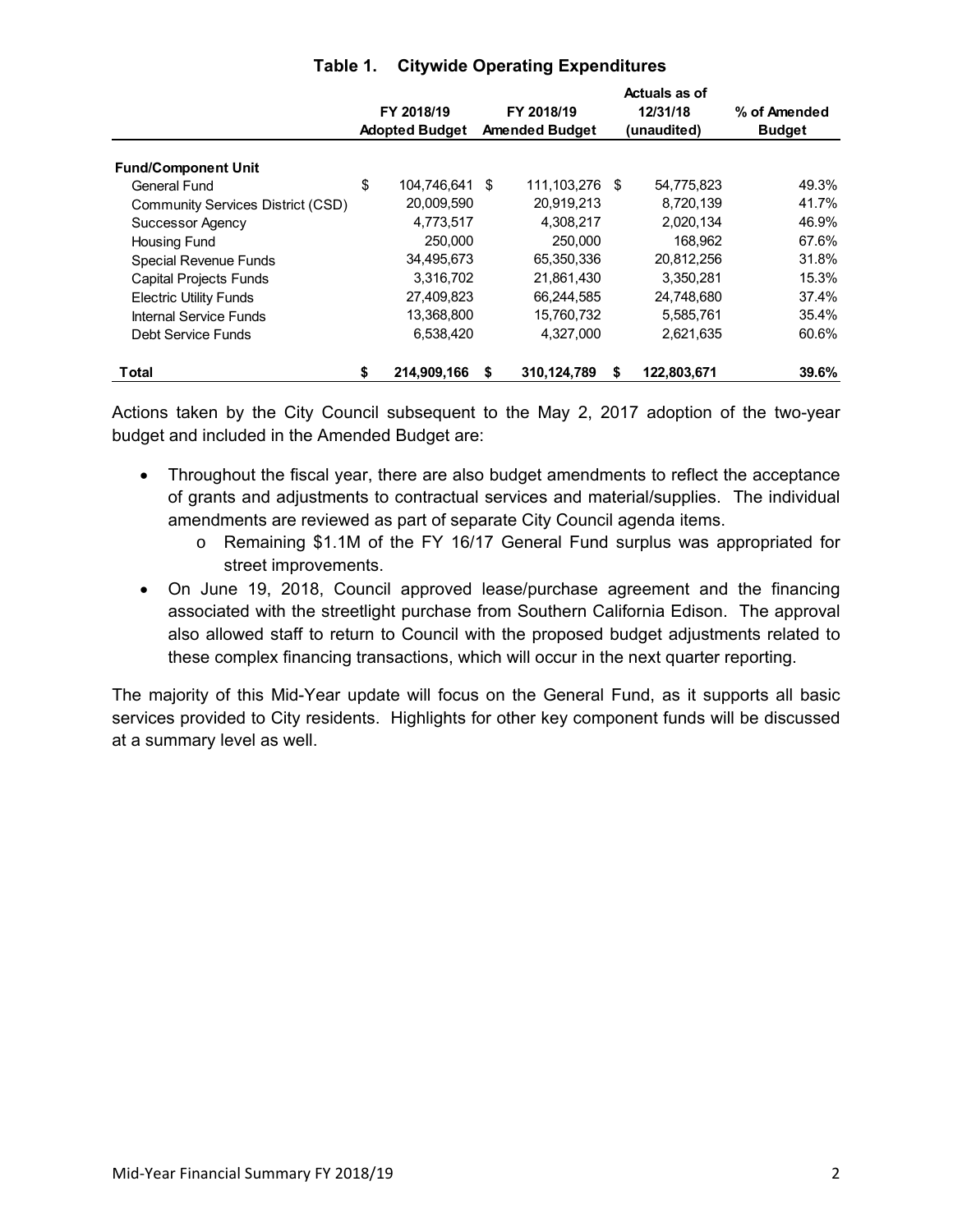# GENERAL FUND OPERATING

|                                    | FY 2018/19<br><b>Adopted Budget</b> |                | FY 2018/19<br>Amended<br><b>Budget</b> | Actuals as of<br>12/31/2018<br>(unaudited) | % of Amended<br><b>Budget</b> |
|------------------------------------|-------------------------------------|----------------|----------------------------------------|--------------------------------------------|-------------------------------|
|                                    |                                     |                |                                        |                                            |                               |
| Revenues:                          |                                     |                |                                        |                                            |                               |
| Taxes:                             |                                     |                |                                        |                                            |                               |
| Property Tax                       | \$                                  | 14,422,000 \$  | 14,760,000                             | \$<br>4,605,591                            | 31.2%                         |
| Property Tax in-lieu               |                                     | 19,000,000     | 19,920,000                             |                                            | 0.0%                          |
| <b>Utility Users Tax</b>           |                                     | 16,400,000     | 16,000,000                             | 7,287,585                                  | 45.5%                         |
| Sales Tax                          |                                     | 18,746,000     | 19,918,810                             | 7,310,041                                  | 36.7%                         |
| <b>Other Taxes</b>                 |                                     | 12,526,500     | 12,339,000                             | 3,285,829                                  | 26.6%                         |
| Licenses & Permits                 |                                     | 2,799,824      | 4,402,072                              | 2,447,019                                  | 55.6%                         |
| Intergovernmental                  |                                     | 463,000        | 1,009,001                              | 242,608                                    | 24.0%                         |
| <b>Charges for Services</b>        |                                     | 12,079,871     | 12,540,591                             | 6,698,887                                  | 53.4%                         |
| Use of Money & Property            |                                     | 4,220,862      | 3,497,858                              | 3,765,871                                  | 107.7%                        |
| Fines & Forfeitures                |                                     | 662,050        | 662,050                                | 193,991                                    | 29.3%                         |
| <b>Miscellaneous</b>               |                                     | 69,647         | 69,647                                 | 114,544                                    | 164.5%                        |
| <b>Total Revenues</b>              | \$                                  | 101,389,754    | \$<br>105,119,029                      | \$<br>35,951,966                           | 34.2%                         |
|                                    |                                     |                |                                        |                                            |                               |
| <b>Expenditures:</b>               |                                     |                |                                        |                                            |                               |
| <b>Personnel Services</b>          | \$                                  | 17,623,387 \$  | 21,226,497 \$                          | 10,609,340                                 | 50.0%                         |
| <b>Contractual Services</b>        |                                     | 73,725,763     | 73,675,718                             | 35,907,678                                 | 48.7%                         |
| Material & Supplies                |                                     | 3,705,509      | 5,338,504                              | 1,856,298                                  | 34.8%                         |
| <b>Fixed Charges</b>               |                                     | 5,739,869      | 5,824,611                              | 2,947,736                                  | 50.6%                         |
| <b>Fixed Assets</b>                |                                     | 120,000        | 74,680                                 | 2,657                                      | 3.6%                          |
| <b>Total Expenditures</b>          | \$                                  | 100,914,528 \$ | 106,140,010                            | \$<br>51,323,708                           | 48.4%                         |
| Excess (Deficiency) of Revenues    |                                     |                |                                        |                                            |                               |
| Over (Under) Expenditures          | \$                                  | 475,226 \$     | $(1,020,981)$ \$                       | (15, 371, 742)                             |                               |
| <b>Transfers:</b>                  |                                     |                |                                        |                                            |                               |
| Transfers In                       | \$                                  | 3,426,691 \$   | 4,884,253                              | \$<br>1,713,348                            | 35.1%                         |
| <b>Transfers Out</b>               |                                     | 3,832,113      | 4,963,266                              | 3,452,115                                  | 69.6%                         |
| <b>Net Transfers</b>               | \$                                  | (405,422)      | \$<br>$(79,013)$ \$                    | (1,738,767)                                |                               |
| Total Revenues & Transfers In      | \$                                  | 104,816,445 \$ | 110,003,282                            | \$<br>37,665,314                           | 34.2%                         |
| Total Expenditures & Transfers Out |                                     | 104,746,641    | 111,103,276                            | 54,775,823                                 | 49.3%                         |
| <b>Net Change of Fund Balance</b>  | \$                                  | 69,804 \$      | $(1,099,994)$ \$                       | (17, 110, 509)                             |                               |

# **Table 2. General Fund Operations**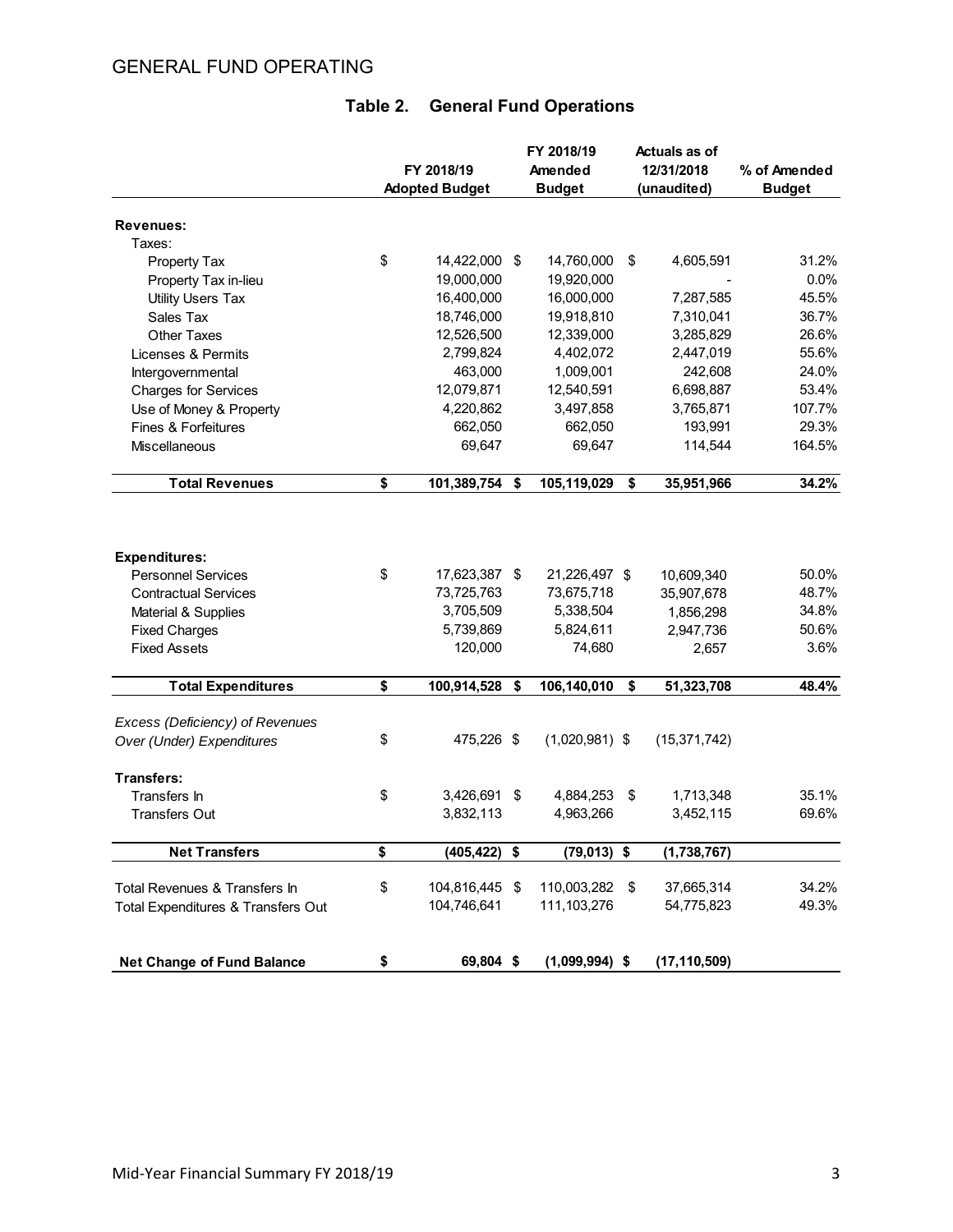#### *General Fund Operating Revenues*

The General Fund is comprised of several revenue types. However, the main sources include property tax, utility users tax, and sales tax. Different economic activity cycles and pressures affect each of these.

|                             | FY 2018/19<br><b>Adopted Budget</b> |  | FY 2018/19<br>Amended<br><b>Budget</b> |    | Actuals as of<br>12/31/2018<br>(unaudited) | % of Amended<br><b>Budget</b> |
|-----------------------------|-------------------------------------|--|----------------------------------------|----|--------------------------------------------|-------------------------------|
| Revenues:                   |                                     |  |                                        |    |                                            |                               |
| Taxes:                      |                                     |  |                                        |    |                                            |                               |
| Property Tax                | \$<br>14,422,000 \$                 |  | 14,760,000                             | \$ | 4,605,591                                  | 31.2%                         |
| Property Tax in-lieu        | 19.000.000                          |  | 19.920.000                             |    |                                            | $0.0\%$                       |
| Utility Users Tax           | 16,400,000                          |  | 16,000,000                             |    | 7,287,585                                  | 45.5%                         |
| Sales Tax                   | 18,746,000                          |  | 19,918,810                             |    | 7,310,041                                  | 36.7%                         |
| Other Taxes                 | 12,526,500                          |  | 12,339,000                             |    | 3,285,829                                  | 26.6%                         |
| Licenses & Permits          | 2,799,824                           |  | 4,402,072                              |    | 2,447,019                                  | 55.6%                         |
| Intergovernmental           | 463,000                             |  | 1,009,001                              |    | 242,608                                    | 24.0%                         |
| <b>Charges for Services</b> | 12,079,871                          |  | 12,540,591                             |    | 6,698,887                                  | 53.4%                         |
| Use of Money & Property     | 4,220,862                           |  | 3,497,858                              |    | 3,765,871                                  | 107.7%                        |
| Fines & Forfeitures         | 662.050                             |  | 662.050                                |    | 193,991                                    | 29.3%                         |
| <b>Miscellaneous</b>        | 69,647                              |  | 69,647                                 |    | 114,544                                    | 164.5%                        |
| <b>Total Revenues</b>       | \$<br>101,389,754                   |  | 105,119,029                            | S  | 35,951,966                                 | 34.2%                         |

#### **Table 3. General Fund Operating Revenues**

#### *Property Taxes/Property Taxes In-Lieu*

Property taxes were budgeted to increase by 4% from the FY 2017/18 Amended Budget. The annual schedule of property tax payments from the County of Riverside will provide payments to the City based on the following estimated schedule:

| <b>Secured Property Tax Payment Dates</b> |         |
|-------------------------------------------|---------|
| Settlement 1                              | January |
| Settlement 2                              | May     |
| Settlement 3                              | August  |
| <b>Teeter Settlement</b>                  | October |

Based on historical averages of actual receipts, the City is estimated to receive 14% of the budgeted property tax revenue through Mid-Year. The City has currently received 13% through Mid-Year. Property taxes will continue to be monitored as property valuations may adjust through the year based on property sales and assessment appeals filed with the County.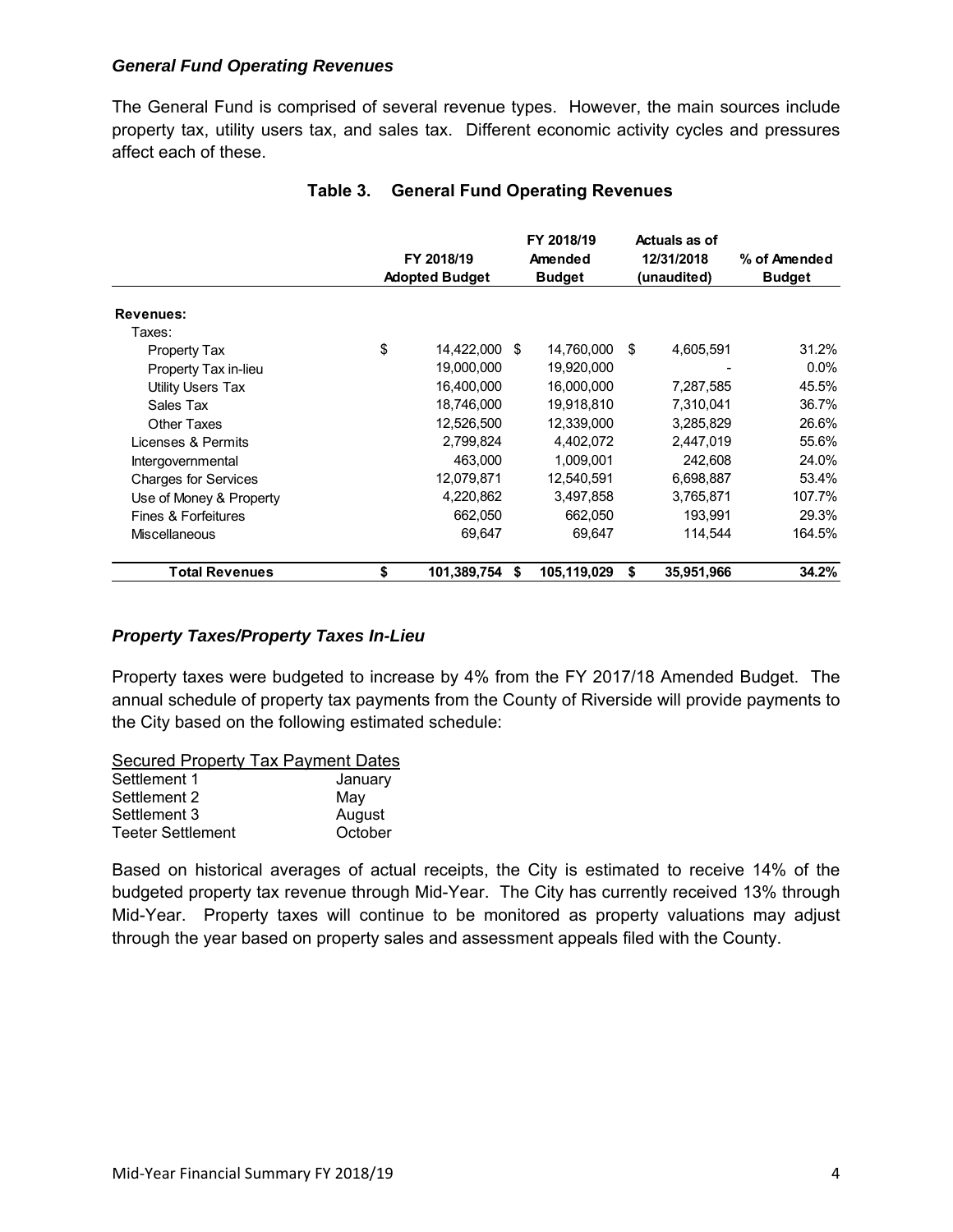

#### *Utility Users Tax*

Utility Users taxes were budgeted to increase by 1% from the FY 2017/18 Amended Budget. This projection is primarily due to competitive forces within the communications markets. Both the wireless and wired markets experienced downturns year over year. Based on our discussions with utility tax experts, there are a couple of causes for this trend. First is competition and bundling practices within the market as more small players continue to join the market. Second is the migration of customers from contract plans to prepaid plans.

Based on historical averages of actual receipts, the City is estimated to receive 42.8% of the budgeted utility users tax revenue through Mid-Year. The City has currently received 43.2% through Mid-Year.

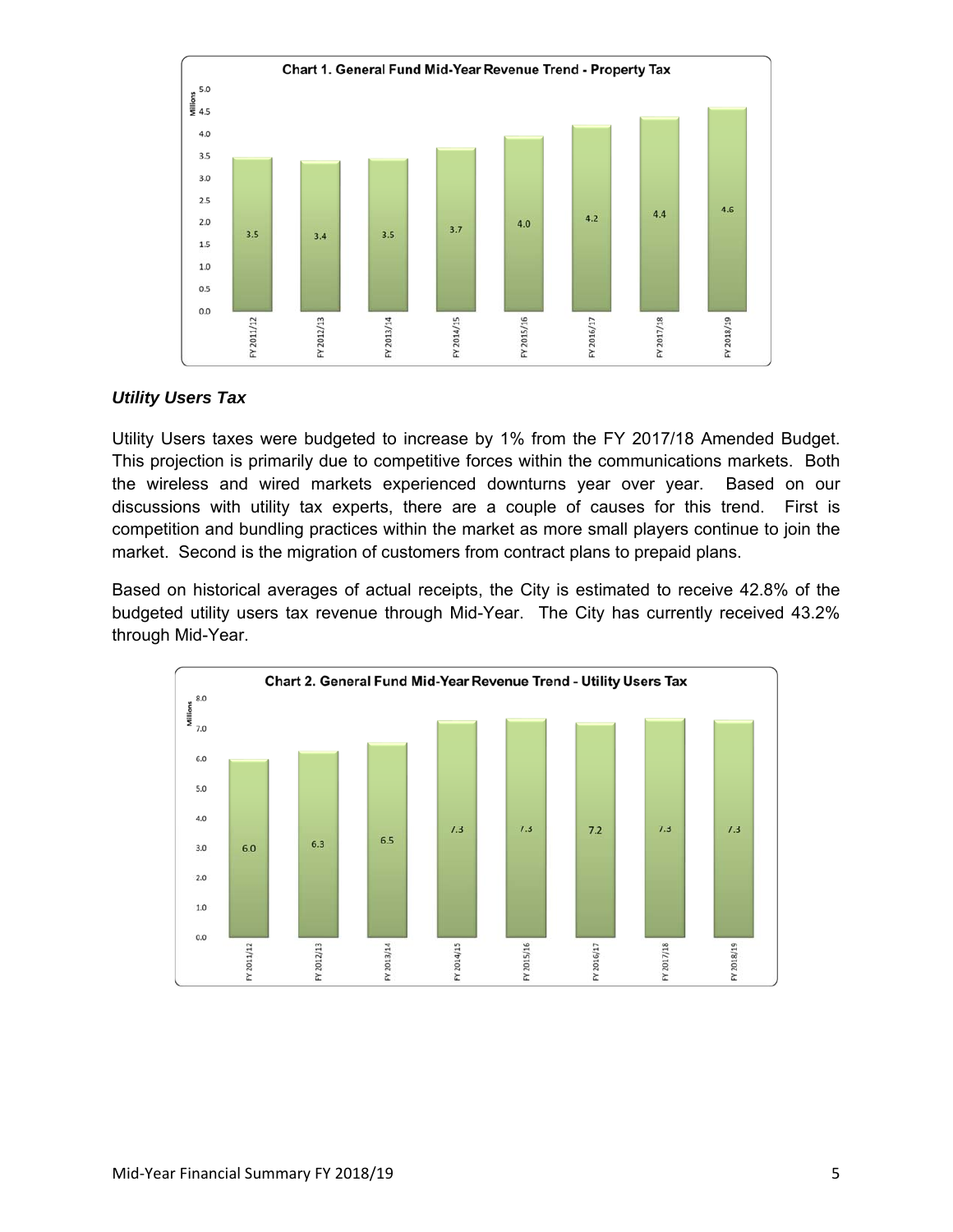## *Sales Taxes*

Sales taxes were budgeted to increase by 3% from the FY 2017/18 Amended Budget Sales tax receipts will need to be continually monitored through the year to determine if current trends begin to plateau or begin to decrease.

Based on historical averages of actual receipts, the City is estimated to receive 20% of the budgeted sales tax revenue through Mid-Year. The City has currently received 37% through Mid-Year.



## *Other Taxes*

Other taxes are primarily composed of Business Gross Receipts, Transient Occupancy Tax, Documentary Transfer Tax, and Franchise Fees. Collectively, other taxes were budgeted to increase 3% from the FY 2017/18 Amended Budget.

Based on historical averages of actual receipts, the City is estimated to receive 27% of the budgeted Other Taxes revenue through Mid-Year. The City has currently received 27% through Mid-Year.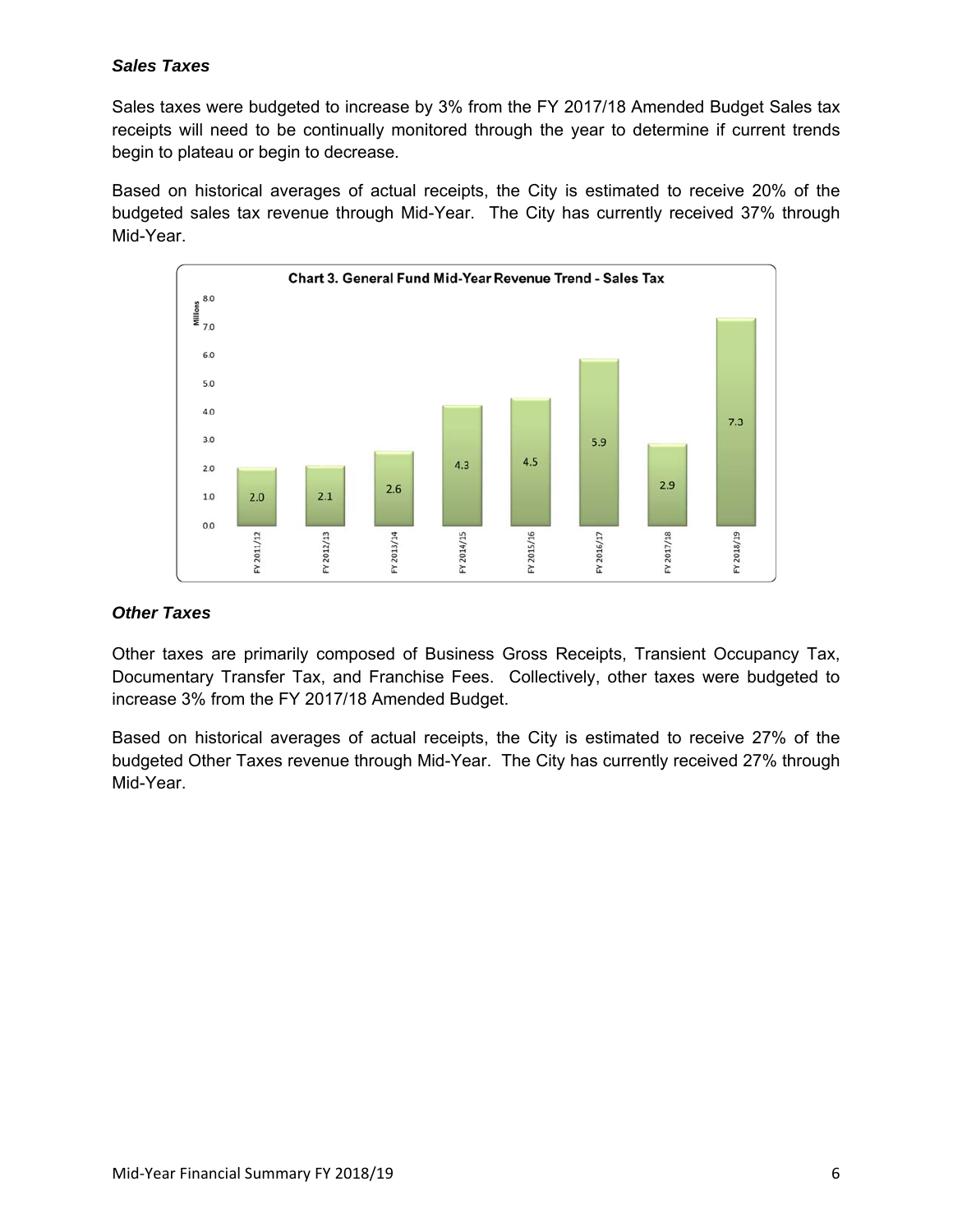

#### *Licenses & Permits*

Licenses & Permits are primarily composed of Business and Animal Licenses, along with Building, Electrical, Mechanical, Plumbing and other permits. Collectively, Licenses & Permits were budgeted to increase by 5% from the FY 2017/18 Amended Budget. This increase reflects increases due to Commercial Cannabis Business Permits. This budget will be monitored for a possible future increase.

Based on historical averages of actual receipts, the City is estimated to receive 52% of the budgeted Licenses & Permits revenue through Mid-Year. The City has currently received 56% through Mid-Year. The higher growth rate is related primarily to the recent building and business license permit activities.

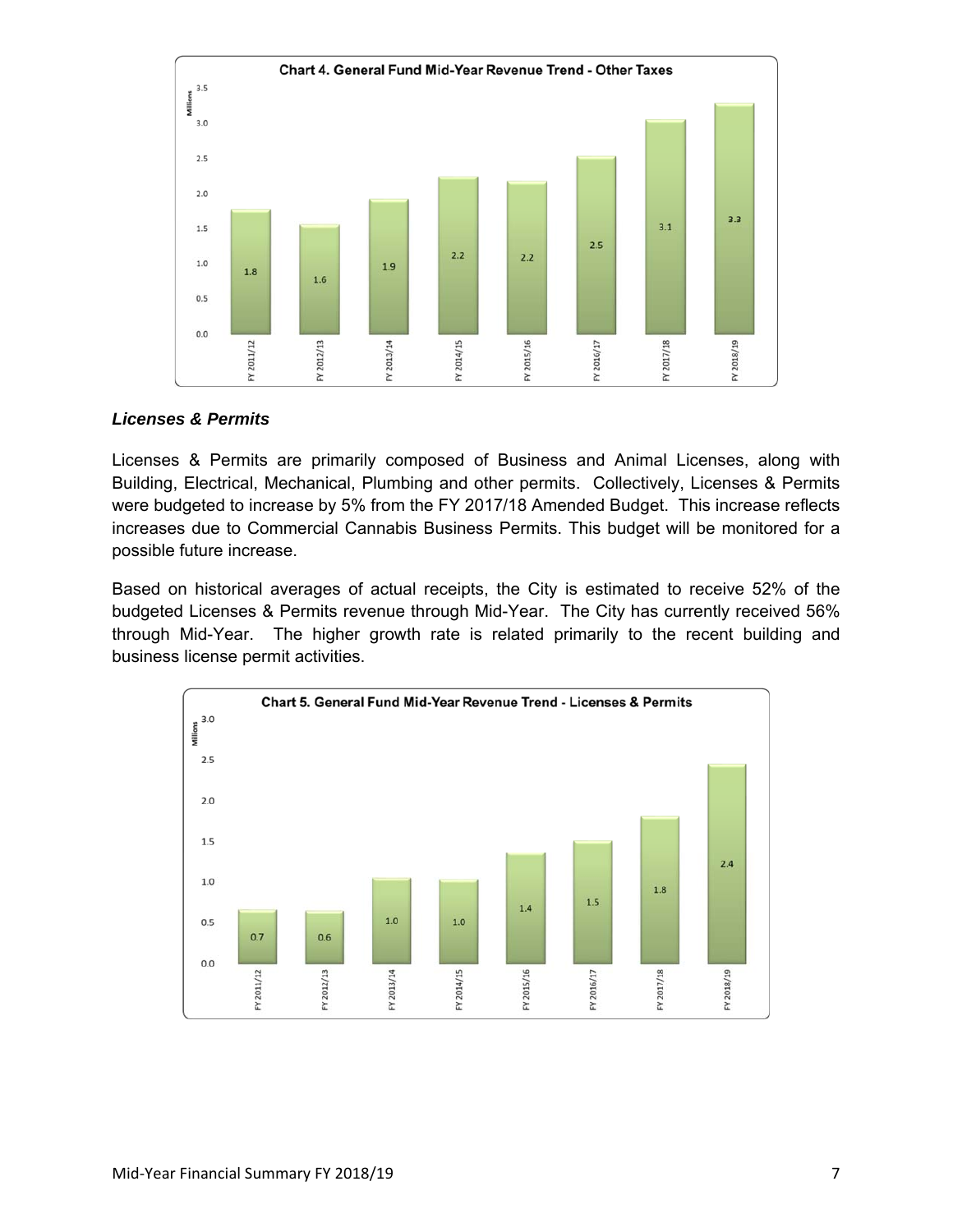## *Charges for Services*

Charges for Services are primarily composed of Plan Check Fees, Inspection Fees, Administrative Charges to other funds, and Parking Control Fines. Collectively, Charges for Services were conservatively budgeted to increase by 3% from the FY 2017/18 Amended Budget. This budget will be monitored for a possible future increase.

Based on historical averages of actual receipts, the City is estimated to receive 50% of the budgeted Charges for Services revenue through Mid-Year. The City has currently received 53% through Mid-Year.



## *Use of Money and Property*

Investment income continues to remain low due to extremely low rates of return for fixed income investments, but has increased over the last year due to actions taken by the Federal Open Market Committee. The investments managed by Chandler Asset Management achieved a Yield to Maturity (YTM) for December 2018 of 2.14%. This compares to a YTM in December 2017 of 1.73 %. The investments managed by Insight Investments achieved a Yield to Maturity (YTM) for December 2018 of 1.90%. This compares to a YTM in December 2017 of 1.44%. In addition, the City maintained funds in the State Local Agency Investment Fund Pool (LAIF) with a YTM of 2.29%. This is a very low rate of return compared to historical experience, but is indicative of how investment income is performing everywhere, which is the reason the City utilizes the active management approach.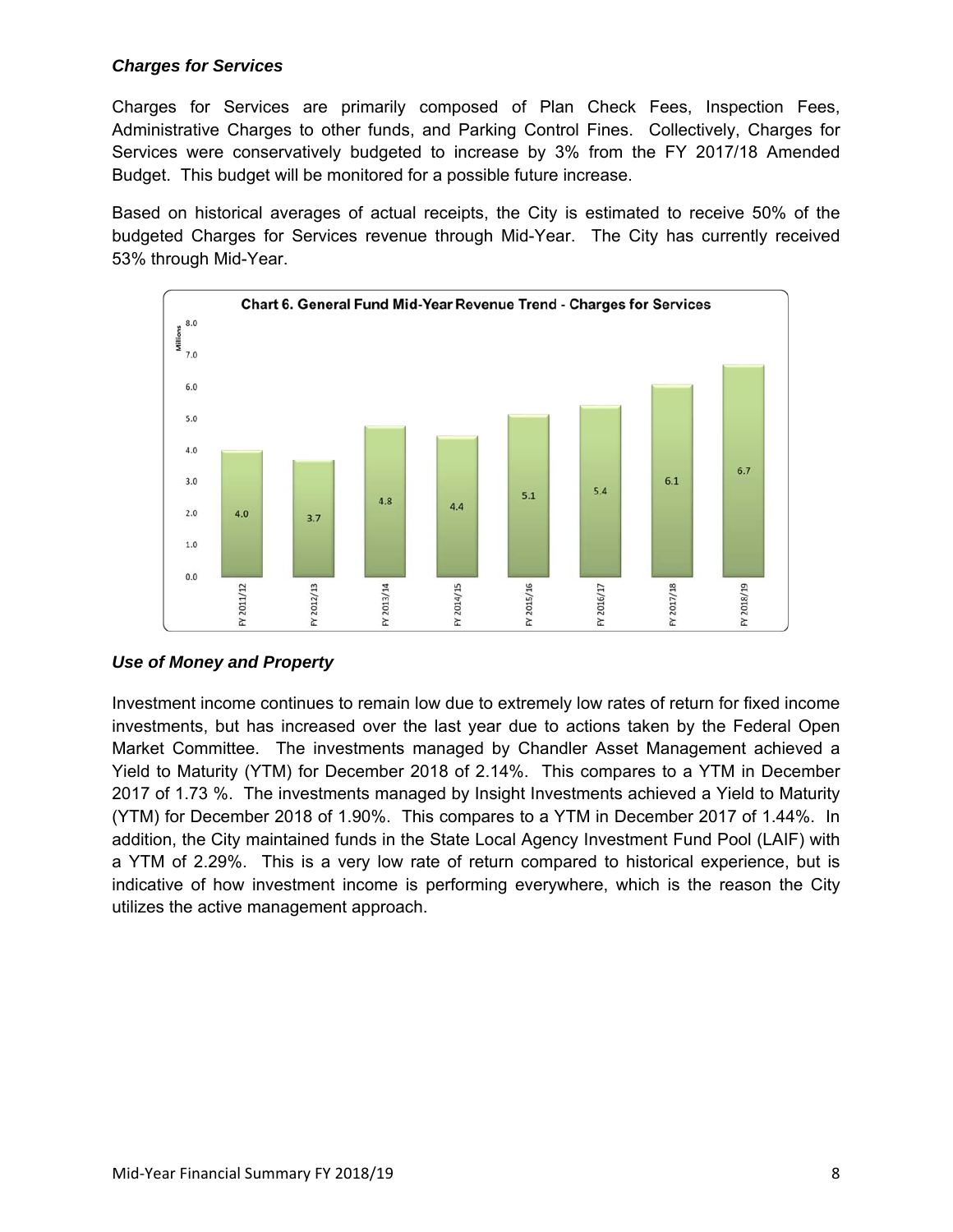## *General Fund Expenditures*

Expenditures are being spent in-line with prior year expenditures. Each Department's activities will be monitored throughout the year as they may be impacted by different operational activities and project timelines.

|                                            |                               | FY 2018/19  |    | FY 2018/19     | Actuals as of<br>12/31/18 | % of Amended  |  |
|--------------------------------------------|-------------------------------|-------------|----|----------------|---------------------------|---------------|--|
|                                            | Adopted Budget Amended Budget |             |    |                | (unaudited)               | <b>Budget</b> |  |
|                                            |                               |             |    |                |                           |               |  |
| Department                                 |                               |             |    |                |                           |               |  |
| <b>City Council</b>                        | \$                            | 1,019,127   | \$ | 1,249,156      | \$<br>444,982             | 35.6%         |  |
| <b>City Clerk</b>                          |                               | 958,242     |    | 968,805        | 278,798                   | 28.8%         |  |
| <b>City Manager</b>                        |                               | 6.038.211   |    | 6.079.382      | 2,998,054                 | 49.3%         |  |
| <b>City Attorney</b>                       |                               | 899,961     |    | 893,528        | 369,118                   | 41.3%         |  |
| <b>Community Development</b>               |                               | 9,170,762   |    | 9,772,797      | 4,321,189                 | 44.2%         |  |
| Economic Development                       |                               | 1,933,827   |    | 1,928,168      | 901,104                   | 46.7%         |  |
| <b>Financial &amp; Management Services</b> |                               | 4.370.601   |    | 5.978.999      | 1,890,308                 | 31.6%         |  |
| Human Resources                            |                               | 1,080,522   |    | 1,211,758      | 609,546                   | 50.3%         |  |
| <b>Public Works</b>                        |                               | 7,293,505   |    | 9,119,594      | 4,239,467                 | 46.5%         |  |
| Non-Departmental                           |                               | 4,019,955   |    | 5,151,108      | 4,748,960                 | 92.2%         |  |
| Non-Public Safety Subtotal                 | \$                            | 36,784,713  | \$ | 42,353,295     | \$<br>20,801,526          | 49.1%         |  |
| <b>Public Safety</b>                       |                               |             |    |                |                           |               |  |
| Police                                     | \$                            | 44,523,283  | \$ | 44,980,812     | \$<br>22,882,977          | 50.9%         |  |
| Fire                                       |                               | 23,438,645  |    | 23,769,169     | 11,091,320                | 46.7%         |  |
| <b>Public Safety Subtotal</b>              | \$                            | 67,961,928  | \$ | 68,749,981     | \$<br>33,974,297          | 49.4%         |  |
| Total                                      | \$                            | 104,746,641 | \$ | 111,103,276 \$ | 54,775,823                |               |  |

#### **Table 4. General Fund Expenditures**

# OTHER KEY FUNDS

The following summaries describe other major funds in the City.

#### *Moreno Valley Community Services District*

The Moreno Valley Community Services District (CSD) was formed by the voters in 1984 to collect fees and certain taxes to provide an array of services including parks, recreation and community services, streetlights, landscaping and ongoing maintenance. The CSD provides these services through separate "zones" that define the services that are provided.

For certain zones, the primary revenue source used to provide services to properties is parcel fees or taxes levied on properties via their annual tax bill. Proposition 218, passed by California voters in November 1996, and has posed a serious challenge to managing the future operation of the CSD zones. Prop. 218 requires any revenue increase to be addressed through a voting process by affected property owners. For a period following the initial implementation of Prop. 218, the CSD was successful in receiving approval for some new or increased revenues. There were also revenue increases due to the growth of developed parcels within the zones. However, due to cost increases that exceed any offsetting increases in the revenues over the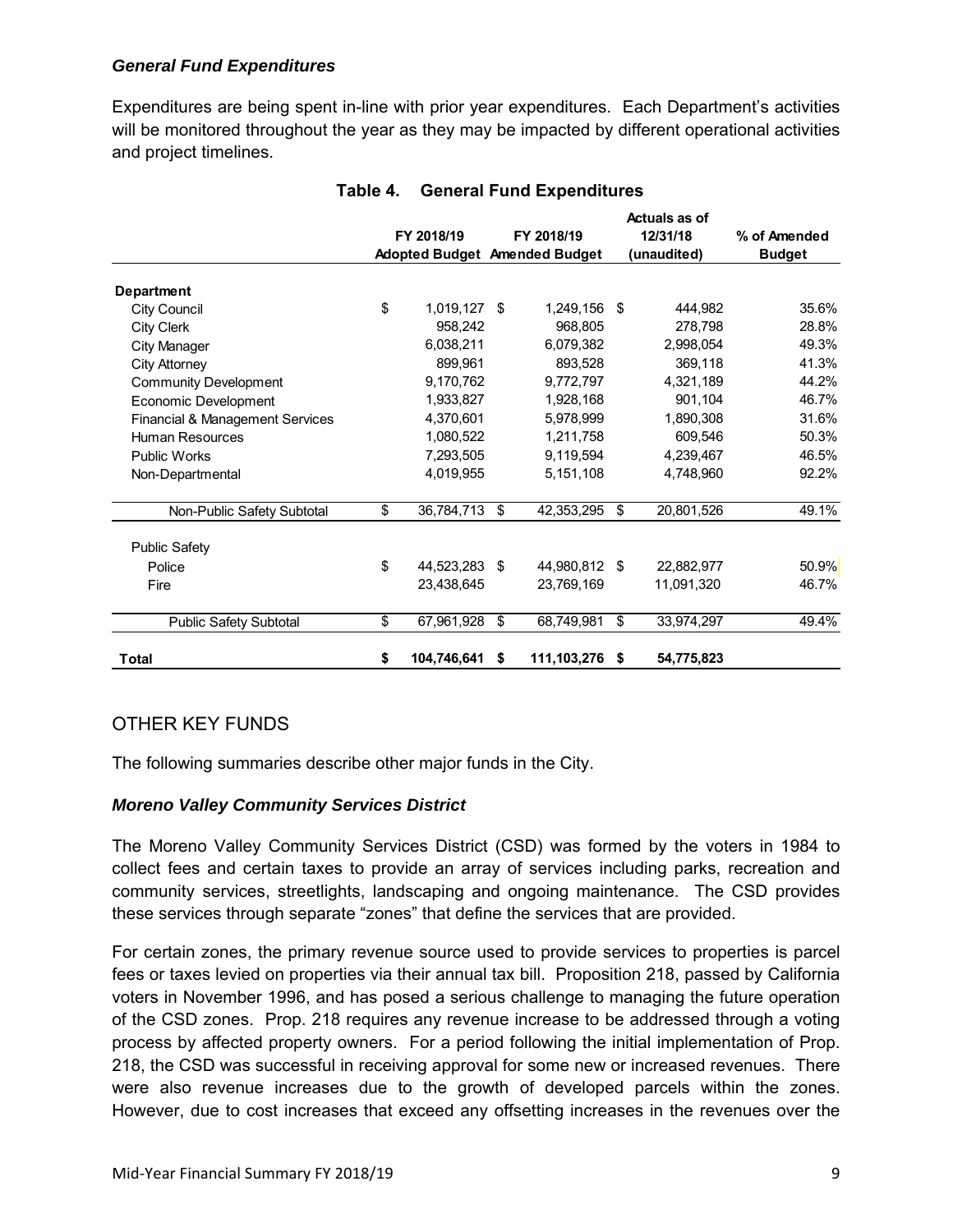past years, and the recent economic downturn slowing new parcel growth, property owners have been resistant to efforts to fully fund service levels.

|                                                     | FY 2018/19           | FY 2018/19 |                                      |    | Actuals as of<br>12/31/18 | % of Amended  |  |
|-----------------------------------------------------|----------------------|------------|--------------------------------------|----|---------------------------|---------------|--|
|                                                     |                      |            | <b>Adopted Budget Amended Budget</b> |    | (unaudited)               | <b>Budget</b> |  |
| <b>Revenues:</b>                                    |                      |            |                                      |    |                           |               |  |
| Taxes:                                              |                      |            |                                      |    |                           |               |  |
| <b>Property Tax</b>                                 | \$<br>4,610,427 \$   |            | 4,610,427                            | \$ | 1,562,355                 | 33.9%         |  |
| Other Taxes                                         | 5,353,200            |            | 5,357,833                            |    | 56.975                    | 1.1%          |  |
| <b>Charges for Services</b>                         | 6,020,400            |            | 5,510,369                            |    | 644,682                   | 11.7%         |  |
| Use of Money & Property                             | 821,201              |            | 891,869                              |    | 745,661                   | 83.6%         |  |
| Fines & Forfeitures                                 | 50,000               |            | 50,000                               |    | 13,691                    | 27.4%         |  |
| <b>Miscellaneous</b>                                | 13,500               |            | 32,700                               |    | 30,150                    | 92.2%         |  |
| Transfers In                                        | 2,153,113            |            | 1,909,496                            |    | 1,319,657                 | 69.1%         |  |
| <b>Total Revenues</b>                               | \$<br>19,021,841 \$  |            | 18,362,694                           | \$ | 4,373,171                 | 23.8%         |  |
| <b>Expenditures:</b>                                |                      |            |                                      |    |                           |               |  |
| Library Services Fund (5010)                        | \$<br>2,433,229 \$   |            | 2,494,590                            | \$ | 1,132,207                 | 45.4%         |  |
| Zone A Parks Fund (5011)                            | 9.563.447            |            | 9.844.959                            |    | 4.494.349                 | 45.7%         |  |
| LMD 2014-01 Residential Street Lighting Fund (5012) | 1,589,879            |            | 1,601,729                            |    | 701,737                   | 43.8%         |  |
| Zone C Arterial Street Lighting Fund (5110)         | 901,354              |            | 913,854                              |    | 340,538                   | 37.3%         |  |
| Zone D Standard Landscaping Fund (5111)             | 1,137,750            |            | 1,337,750                            |    | 389,763                   | 29.1%         |  |
| Zone E Extensive Landscaping Fund (5013)            | 320,547              |            | 322,547                              |    | 124,275                   | 38.5%         |  |
| 5014 LMD 2014-02                                    | 2,389,330            |            | 2,644,730                            |    | 844.766                   | 31.9%         |  |
| Zone M Median Fund (5112)                           | 242,528              |            | 327,528                              |    | 88,805                    | 27.1%         |  |
| CFD No. 1 (5113)                                    | 1,364,358            |            | 1,364,358                            |    | 585,090                   | 42.9%         |  |
| Zone S (5114)                                       | 67,168               |            | 67,168                               |    | 18.178                    | 27.1%         |  |
| 5211 Zone A Parks - Restricted Assets               | 0                    |            | $\Omega$                             |    | 431                       | $0\%$         |  |
| <b>Total Expenditures</b>                           | \$<br>20,009,590     | \$         | 20,919,213                           | \$ | 8,720,139                 | 41.7%         |  |
| Net Change or                                       |                      |            |                                      |    |                           |               |  |
| <b>Adopted Use of Fund Balance</b>                  | \$<br>$(987,749)$ \$ |            | $(2,556,519)$ \$                     |    | (4.346.968)               |               |  |

## **Table 5. CSD Operations**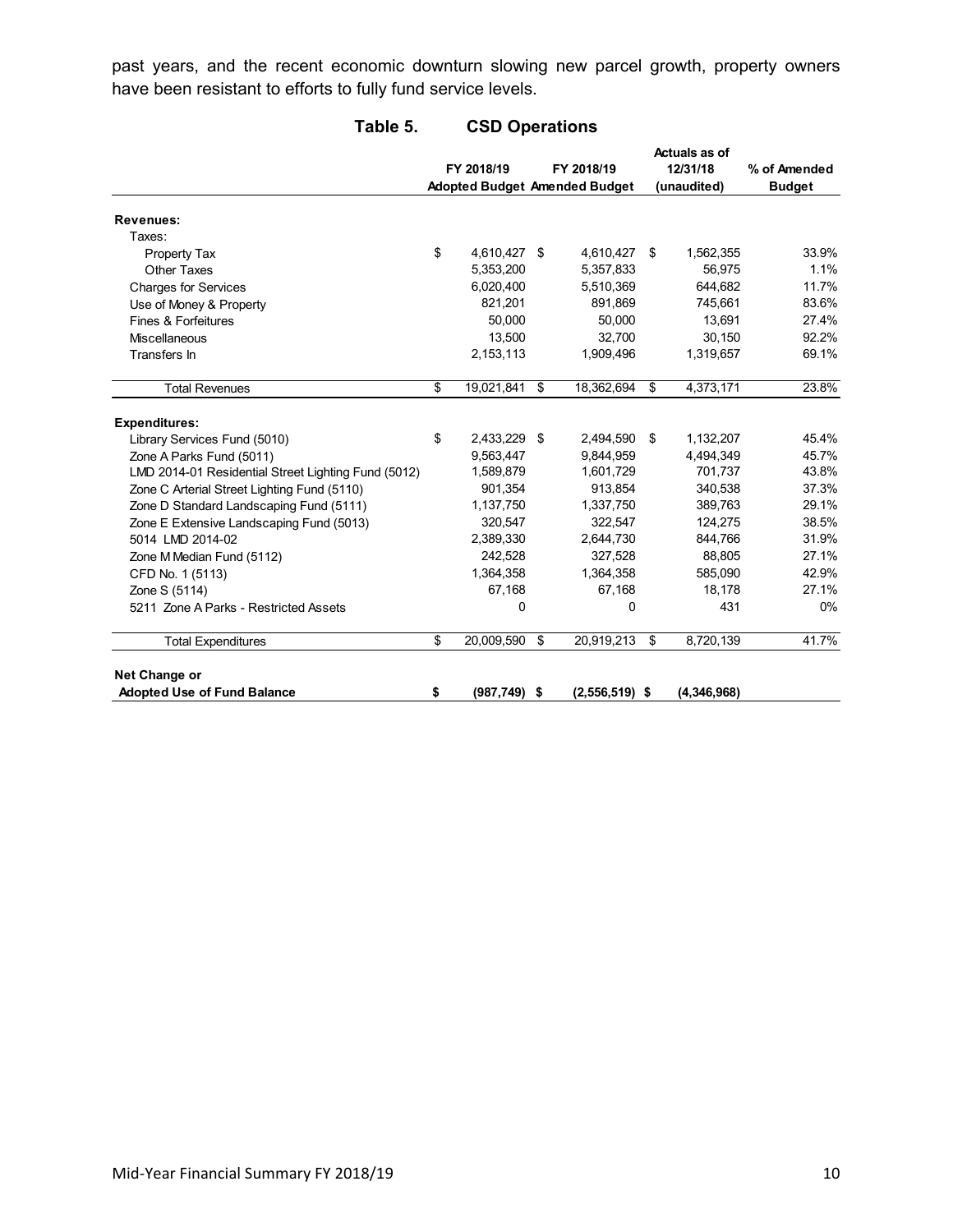#### *Community Services District Zone A – Parks & Community Services*

The largest Zone within the CSD is Zone A. It accounts for the administration and maintenance of the Parks & Community Services facilities and programs. Funding sources for these services come from a combination of property taxes, fees for service and smaller amounts from other City funds.

|                                    |                  |                                      | Actuals as of   |               |
|------------------------------------|------------------|--------------------------------------|-----------------|---------------|
|                                    | FY 2018/19       | FY 2018/19                           | 12/31/18        | % of Amended  |
|                                    |                  | <b>Adopted Budget Amended Budget</b> | (unaudited)     | <b>Budget</b> |
| <b>Revenues:</b>                   |                  |                                      |                 |               |
| Taxes:                             |                  |                                      |                 |               |
| <b>Property Tax</b>                | \$<br>2,403,800  | \$<br>2,403,800                      | \$<br>803,922   | 33.4%         |
| <b>Other Taxes</b>                 | 4,930,000        | 4,930,000                            | 51,980          | 1.1%          |
| <b>Charges for Services</b>        | 1,182,900        | 1,215,500                            | 563,116         | 46.3%         |
| Use of Money & Property            | 761,601          | 832,269                              | 500,541         | 60.1%         |
| Miscellaneous                      | 11,500           | 30,700                               | 26,607          | 86.7%         |
| Transfers In                       | 524,084          | 693,237                              | 264,120         | 38.1%         |
|                                    |                  |                                      |                 |               |
| <b>Total Revenues</b>              | \$<br>9,813,885  | \$<br>10,105,506                     | \$<br>2,210,286 | 21.9%         |
| <b>Expenditures:</b>               |                  |                                      |                 |               |
| 35010 Parks & Comm Svcs - Admin    | \$<br>472,792 \$ | 472,792                              | \$<br>207,840   | 44.0%         |
| 35210 Park Maintenance - General   | 3,500,190        | 3,740,190                            | 1,731,609       | 46.3%         |
| 35211 Contract Park Maintenance    | 508,471          | 508,471                              | 180,032         | 35.4%         |
| 35212 Park Ranger Program          | 375,038          | 375,038                              | 174,067         | 46.4%         |
| 35213 Golf Course Program          | 389,707          | 389,707                              | 178,582         | 45.8%         |
| 35214 Parks Projects               | 211,309          | 211,309                              | 98.588          | 46.7%         |
| 35310 Senior Program               | 571,579          | 571,579                              | 264,577         | 46.3%         |
| 35311 Community Services           | 199,496          | 225,196                              | 102,711         | 45.6%         |
| 35312 Community Events             | 98,937           | 98,937                               | 74,809          | 75.6%         |
| 35313 Conf & Rec Cntr              | 557,610          | 566,610                              | 259,424         | 45.8%         |
| 35314 Conf & Rec Cntr - Banquet    | 361,414          | 365,567                              | 168,466         | 46.1%         |
| 35315 Recreation Programs          | 1,466,791        | 1,441,091                            | 648,913         | 45.0%         |
| 35317 July 4th Celebration         | 132,183          | 132,183                              | 60,473          | 45.7%         |
| 35318 Sports Programs              | 645,805          | 674,164                              | 297,156         | 44.1%         |
| 35319 Towngate Community Center    | 72,125           | 72,125                               | 30,245          | 41.9%         |
| 95011 Non-Dept Zone A Parks        |                  |                                      | 16,856          | 0.0%          |
| <b>Total Expenditures</b>          | \$<br>9,563,447  | \$<br>9,844,959                      | \$<br>4,494,349 | 45.7%         |
|                                    |                  |                                      |                 |               |
| Net Change or                      |                  |                                      |                 |               |
| <b>Adopted Use of Fund Balance</b> | \$<br>250,438    | \$<br>260,547 \$                     | (2, 284, 063)   |               |

## **Table 6. CSD Zone A Operations**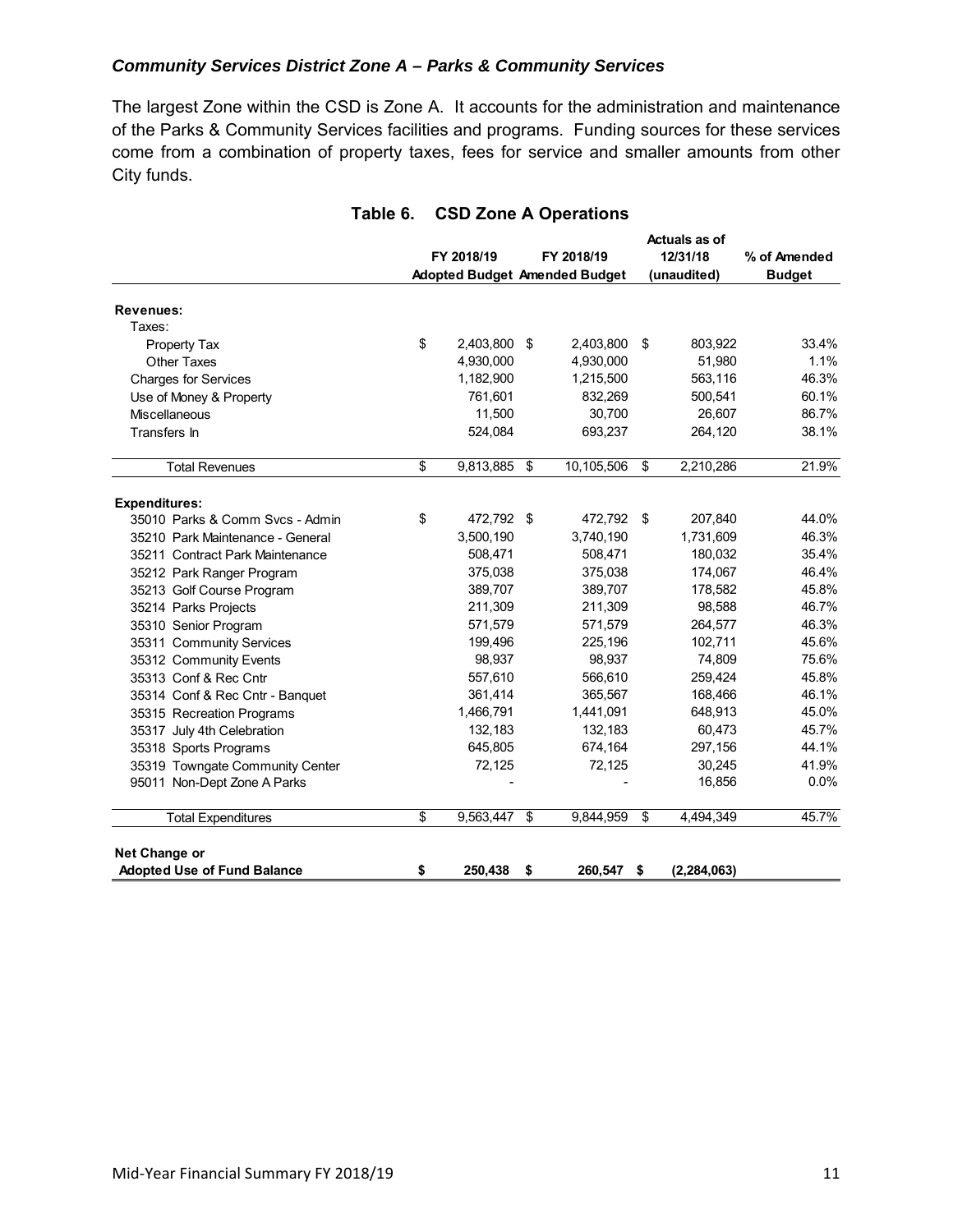## *Electric Utility*

The Moreno Valley Utility (MVU) manages the operation, maintenance and business planning of the City's electric utility. MVU's basic purpose is to purchase and distribute electricity to customers in newly developed areas of the City. The City began serving new customers in February 2004, and now serves more than 6,652 customers. As it reaches fiscal and operational maturity, MVU will continue to be a key component of the City's economic development strategy. The City Council has established special tiered rates for electric utility customers based upon factors such as the number of jobs created.

The main revenue source for this fund is derived from charges for services. The customer base includes residential, commercial and industrial customers. The growth in customer base will continue to provide for the ability to create rate stabilization and replacement reserve funding.

|                                         |            |                       |    |                       | Auuais as Ui     |               |
|-----------------------------------------|------------|-----------------------|----|-----------------------|------------------|---------------|
|                                         | FY 2018/19 |                       |    | FY 2018/19            | 12/31/2018       | % of Amended  |
|                                         |            | <b>Adopted Budget</b> |    | <b>Amended Budget</b> | (unaudited)      | <b>Budget</b> |
| <b>Revenues:</b>                        |            |                       |    |                       |                  |               |
| <b>Charges for Services</b>             | \$         | 31,641,643 \$         |    | 31,641,643 \$         | 17,498,971       | 55.3%         |
| Use of Money & Property                 |            | 155.500               |    | 155,500               | 248,523          | 159.8%        |
| <b>Miscellaneous</b>                    |            | 141,500               |    | 141.500               | 67.187           | 47.5%         |
| Transfers In                            |            |                       |    | 8,030,892             | 8,032,392        | 100.0%        |
| <b>Total Revenues</b>                   | \$         | 31,938,643            | \$ | 39,969,535            | \$<br>25,847,073 | 64.7%         |
| <b>Expenditures:</b>                    |            |                       |    |                       |                  |               |
| 45510 Electric Utility - General        | \$         | 21,963,138 \$         |    | 30,433,853            | \$<br>12,132,022 | 39.9%         |
| 45511 Public Purpose Program            |            | 2,060,185             |    | 2,060,185             | 332,171          | 16.1%         |
| 80005 CIP - Electric Utility            |            | 5,000                 |    | 22,605,155            | 2.619.326        | 11.6%         |
| 96010 Non-Dept Electric                 |            | U                     |    | 0                     | 11.332           | $0.0\%$       |
| 96030 Non-Dept 2005 Lease Revenue Bonds |            | 1,550,000             |    | 1,550,000             | 431,169          | 27.8%         |
| 96021 Non-Dept 2016 Tax LRB of 07 Tax   |            | 867.700               |    | 867.700               | 434.638          | 50.1%         |
| 96031 Non-Dept 2013 Refunding 05 LRB    |            | 179,500               |    | 37,500                | 184,425          | 491.8%        |
| 96032 Non-Dept 2014 Refunding 2005 LRB  |            | 119,300               |    | 119,300               | 59,859           | 50.2%         |
| 96040 Non-Dept 2015 Taxable LRB         |            | 665.000               |    | 460.000               | 432.847          | 94.1%         |
| 96050 Non-Dept 2018 Streetlight Fin     |            | 0                     |    | 8,110,892             | 8,110,892        | 100.0%        |
| <b>Total Expenditures</b>               | \$         | 27,409,823            | \$ | 66,244,585            | \$<br>24,748,680 | 37.4%         |
| Net Change or                           |            |                       |    |                       |                  |               |
| <b>Adopted Use of Fund Balance</b>      | \$         | 4,528,820             | S. | (26, 275, 050)        | \$<br>1,098,393  |               |

#### **Table 7. MVU Operations**

 **Actuals as of** 

MVU's revenues and expenses will fluctuate annually based on energy demands.

 On June 19, 2018, Council approved lease/purchase agreement and the financing associated with the streetlight purchase from Southern California Edison (96050).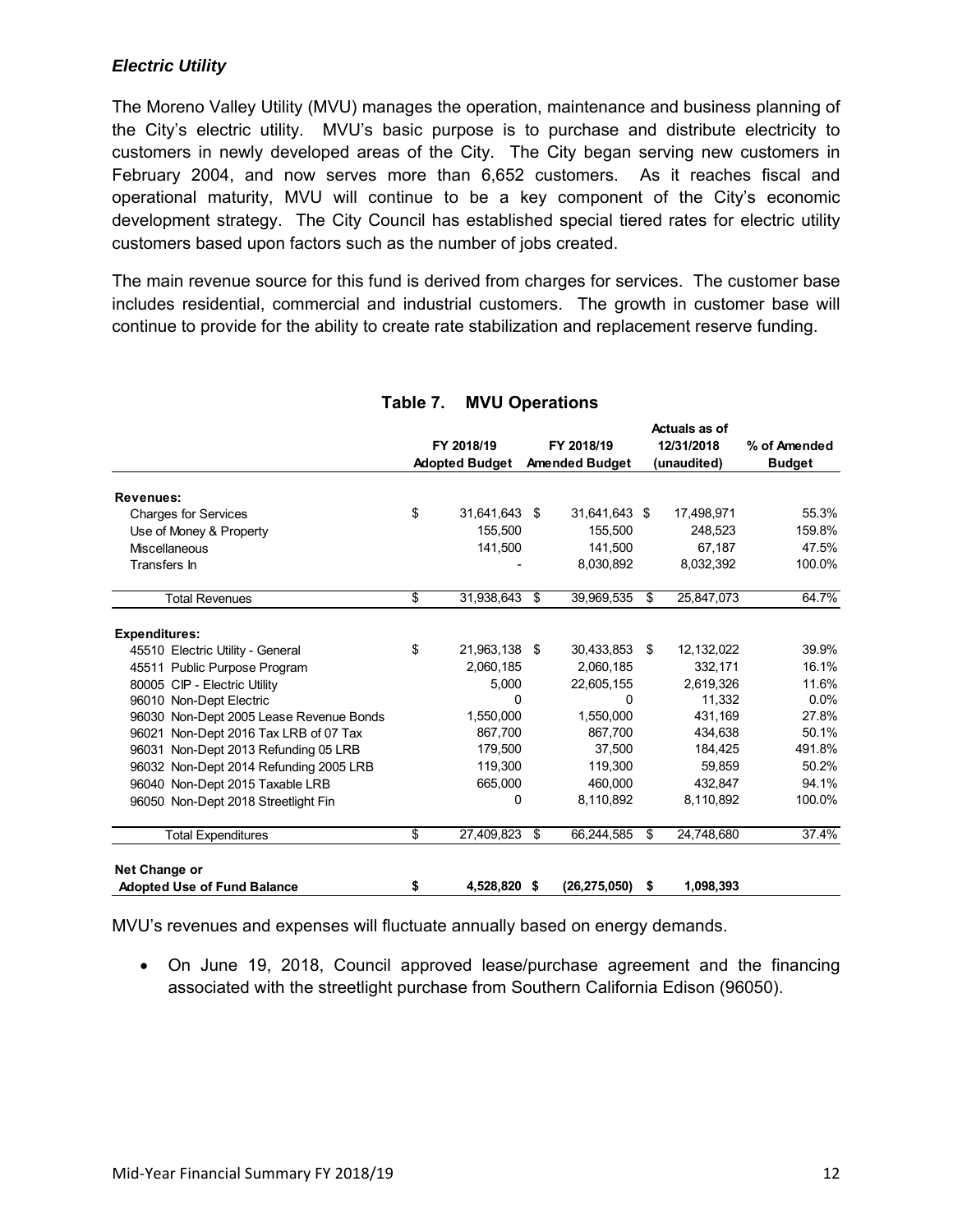## **SUMMARY**

The City of Moreno Valley is experiencing certain levels of growth and continues to maintain a structurally balanced Budget without the use of reserves.

Although the City has experienced positive results in some areas through FY 2017/18 and through the Mid-Year of FY 2018/19, the City should look toward the future with constrained optimism as we proceed through the fiscal year.

As positive fund balances begin to grow, we will bring back to the City Council for discussion options to address the other challenges and unfunded liabilities.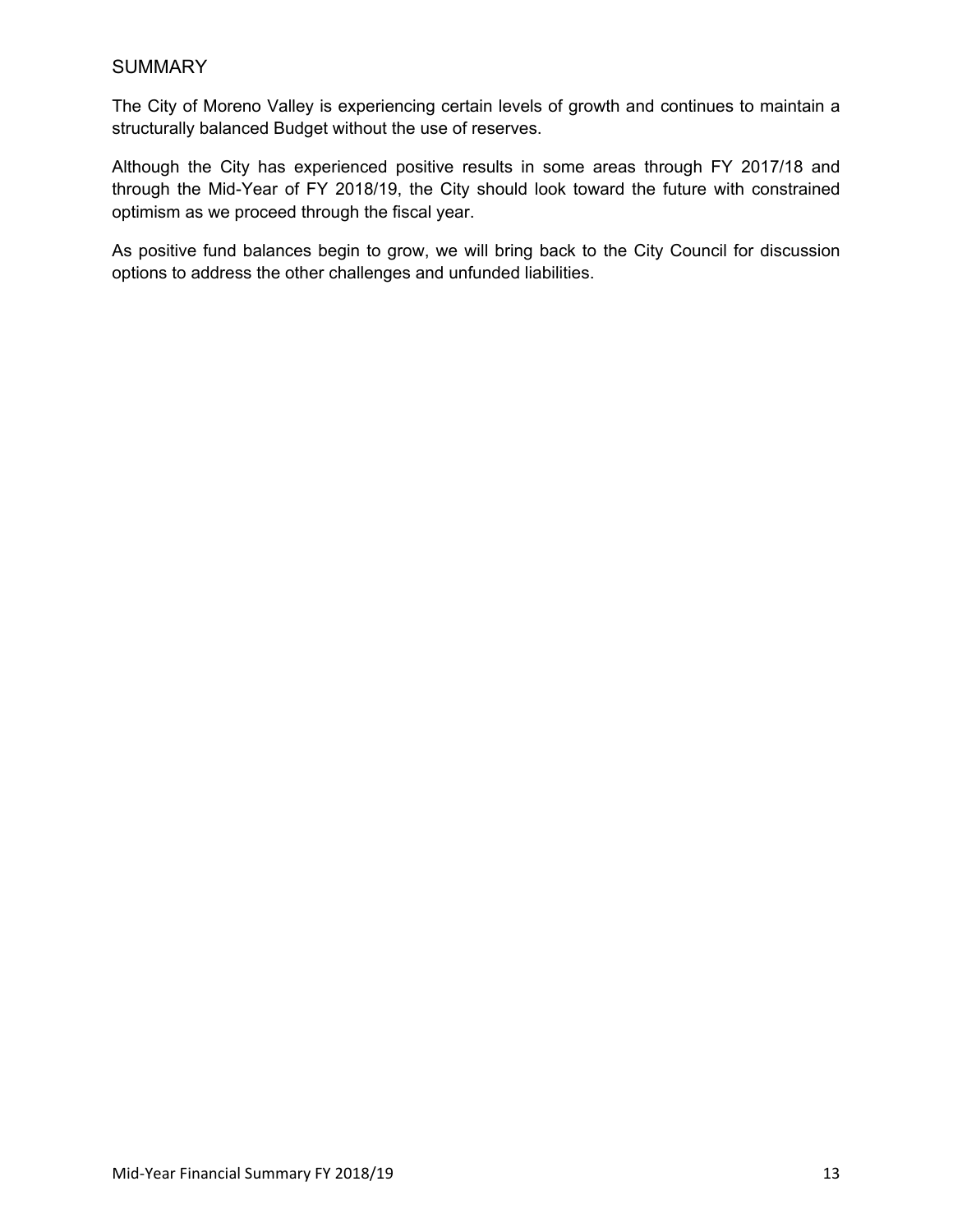#### RESOLUTION NO. 2019-XX

## A RESOLUTION OF THE CITY COUNCIL OF THE CITY OF MORENO VALLEY, CALIFORNIA, ADOPTING THE REVISED OPERATING AND CAPITAL BUDGETS FOR FISCAL YEAR 2018/19

WHEREAS, the City Council approved the Operating and Capital Budgets for the City for Fiscal Year 2018/19, a copy of which, as may have been amended by the City Council, is on file in the Office of the City Clerk and is available for public inspection; and

WHEREAS, the City Council approves amendments to the budgets throughout the fiscal year and such prior amendments are reflected within the current amended budget and further ratified as part of the adoption of the quarterly budget amendments; and

WHEREAS, the City Manager has heretofore submitted to the City Council proposed amendments to the Operating and Capital Budgets for the City for Fiscal Year 2018/19, a copy of which, as may have been amended by the City Council, is on file in the Office of the City Clerk and is available for public inspection; and

WHEREAS, the said proposed amendments to the Operating and Capital Budgets contain estimates of the services, activities and projects comprising the budget, and contains expenditure requirements and the resources available to the City; and

WHEREAS, the said proposed amendments to the Operating and Capital Budgets contain the estimates of uses of fund balance as required to stabilize the delivery of City services during periods of operational deficits; and

WHEREAS, the City Council has made such revisions to the proposed amended Operating and Capital Budgets as so desired; and

WHEREAS, the amended Operating and Capital Budgets, as herein approved, will enable the City Council to make adequate financial plans and will ensure that City officers can administer their respective functions in accordance with such plans.

NOW, THEREFORE, THE CITY COUNCIL OF THE CITY OF MORENO VALLEY, CALIFORNIA, DOES HEREBY RESOLVE AS FOLLOWS:

1. The proposed amendments to the Operating and Capital Budgets, as Exhibit A to this Resolution and as on file in the Office of the City Clerk, and as may have been amended by the City Council, are hereby approved and adopted as the annual Operating and Capital Budgets of the City of Moreno Valley for Fiscal Year 2018/19.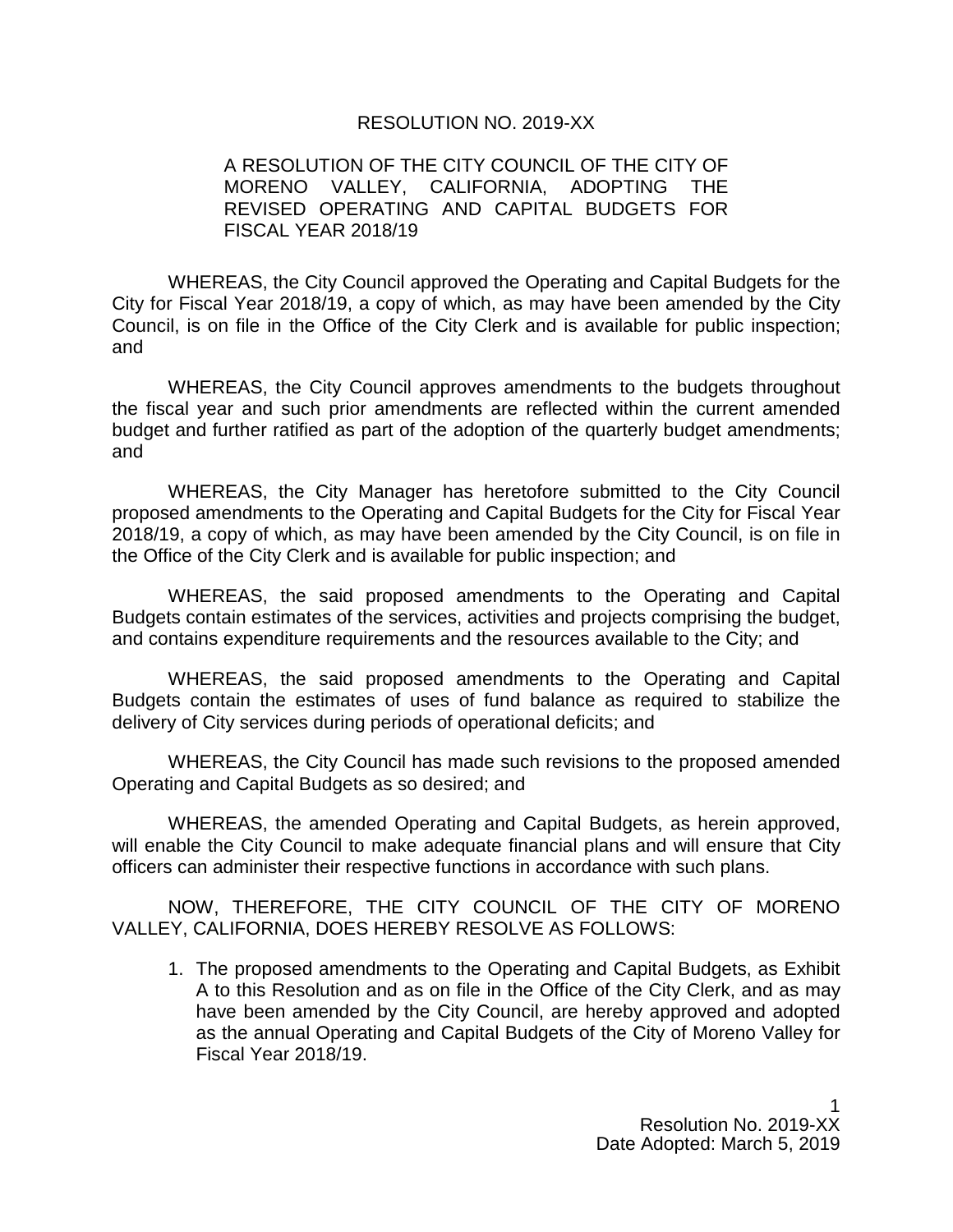- 2. The Proposed Amendments to City Position Summary included within the staff report and contained in the City Position Summary attached as Attachment 5 and on file in the Office of the City Clerk, and as may have been amended by the City Council, is hereby adopted as part of the Approved City Position Summary of the City of Moreno Valley for Fiscal Year 2018/19.
- 3. The amounts of proposed expenditures, which include the uses of fund balance specified in the approved budget, are hereby appropriated for the various budget programs and units for said fiscal year.
- 4. Within fifteen (15) days after the adoption of this Resolution, the City Clerk shall certify to the adoption hereof and, as so certified, cause a copy to be posted in at least three (3) public places within the City.

BE IT FURTHER RESOLVED that this Resolution shall take effect immediately upon its adoption.

APPROVED AND ADOPTED this 5th day of March, 2019.

\_\_\_\_\_\_\_\_\_\_\_\_\_\_\_\_\_\_\_\_\_\_\_\_\_\_\_ Mayor of the City of Moreno Valley

ATTEST:

\_\_\_\_\_\_\_\_\_\_\_\_\_\_\_\_\_\_\_\_\_\_\_\_\_\_\_\_ City Clerk

APPROVED AS TO FORM:

\_\_\_\_\_\_\_\_\_\_\_\_\_\_\_\_\_\_\_\_\_\_\_\_\_\_\_\_ City Attorney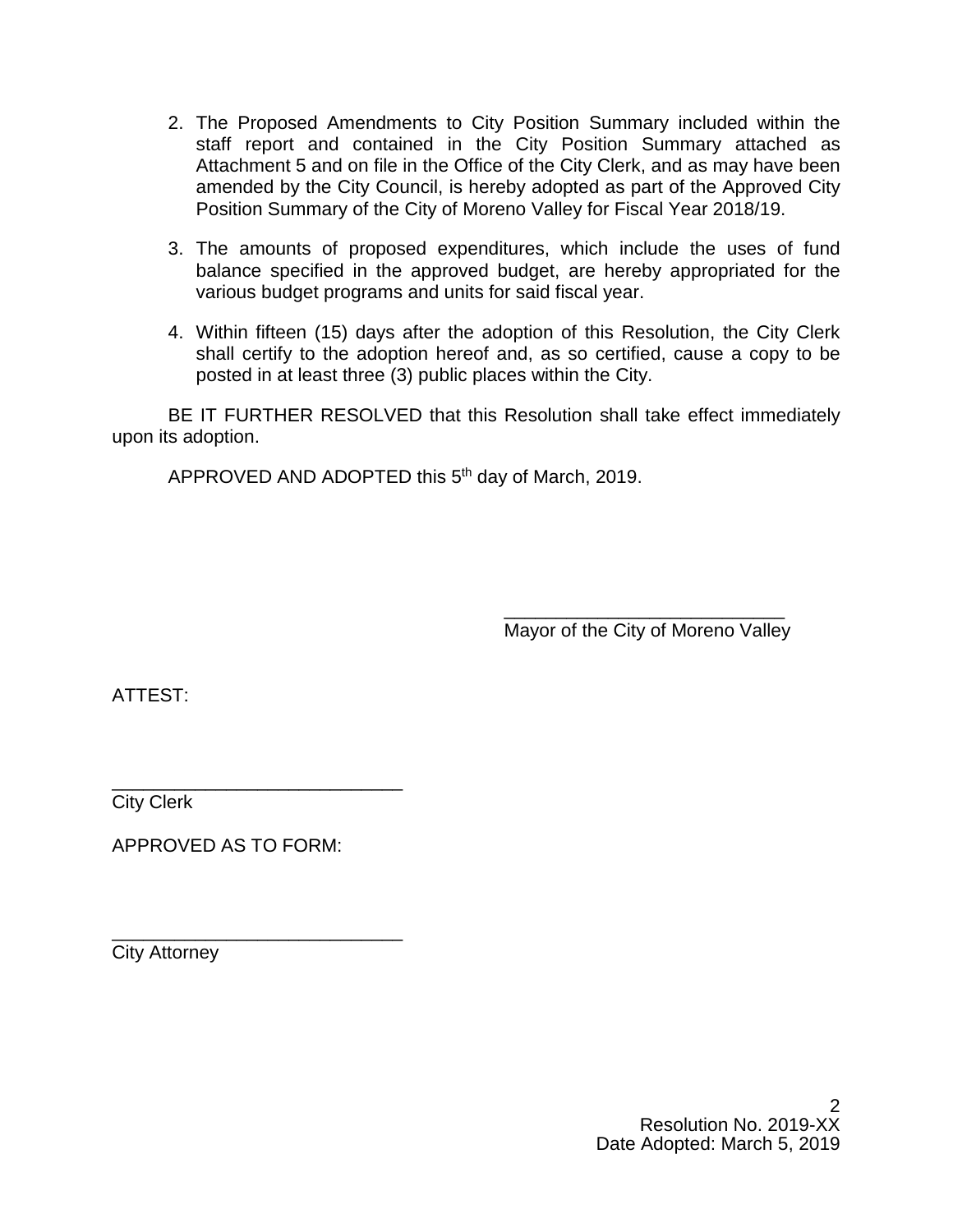## **RESOLUTION JURAT**

STATE OF CALIFORNIA (1) COUNTY OF RIVERSIDE ) ss. CITY OF MORENO VALLEY )

I, Pat Jacquez-Nares, City Clerk of the City of Moreno Valley, California, do hereby certify that Resolution No. 2019-XX was duly and regularly adopted by the City Council of the City of Moreno Valley at a regular meeting thereof held on the 5<sup>th</sup> day of March, 2019 by the following vote:

AYES:

NOES:

ABSENT:

ABSTAIN:

(Council Members, Mayor Pro Tem and Mayor)

CITY CLERK

(SEAL)

\_\_\_\_\_\_\_\_\_\_\_\_\_\_\_\_\_\_\_\_\_\_\_\_\_\_\_\_\_\_\_\_\_\_\_

3 Resolution No. 2019-XX Date Adopted: March 5, 2019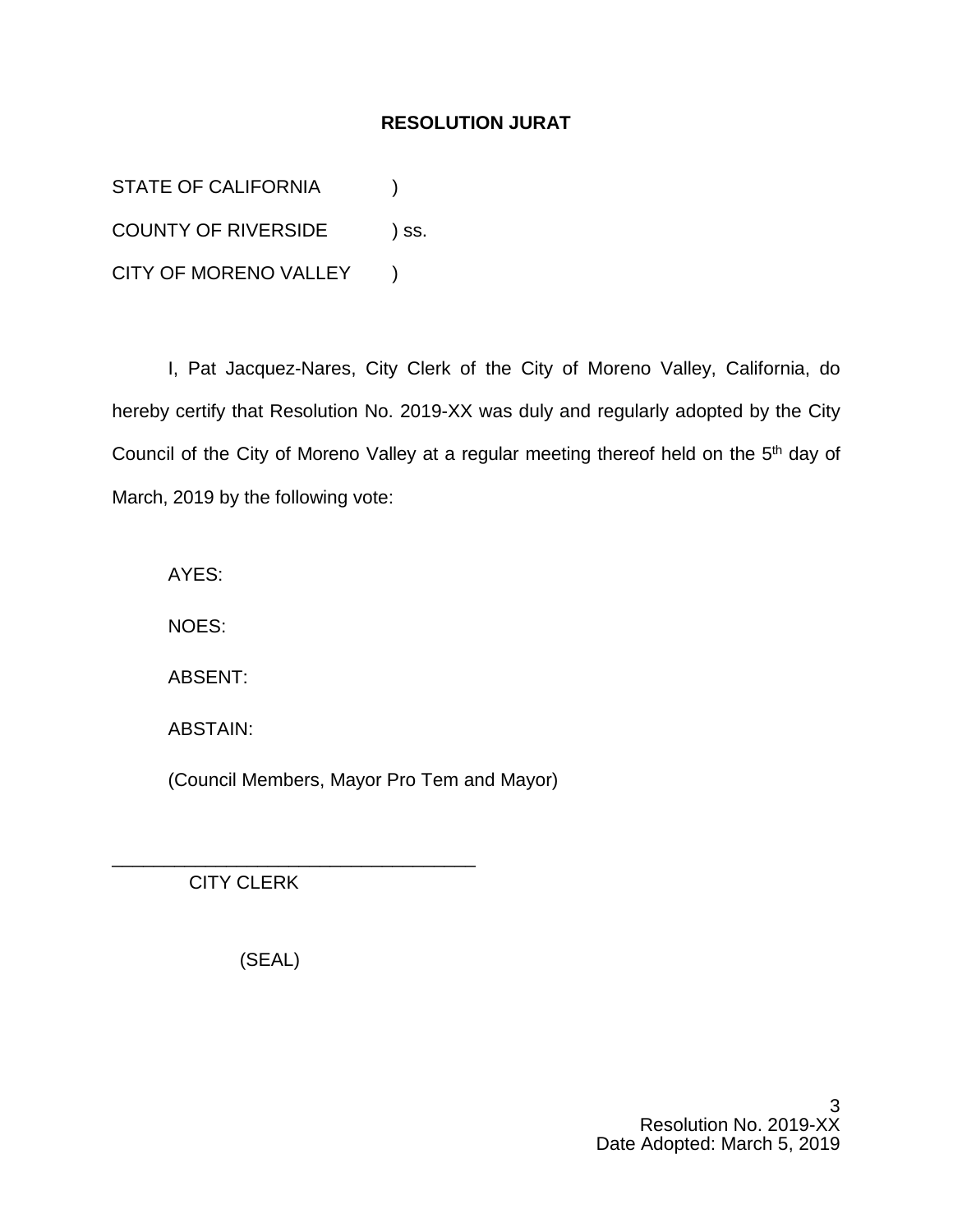## RESOLUTION NO. CSD 2019-XX

A RESOLUTION OF THE MORENO VALLEY COMMUNITY SERVICES DISTRICT OF THE CITY OF MORENO VALLEY, CALIFORNIA, ADOPTING THE REVISED OPERATING AND CAPITAL BUDGETS FOR FISCAL YEAR 2018/19

WHEREAS, the CSD Board approved the Operating and Capital Budgets for the City for Fiscal Year 2018/19, a copy of which, as may have been amended by the CSD Board, is on file in the Office of the City Clerk and is available for public inspection; and

WHEREAS, the CSD Board approves amendments to the budgets throughout the fiscal year and such prior amendments are reflected within the current amended budget and further ratified as part of the adoption of the quarterly budget amendments; and

WHEREAS, the City Manager has heretofore submitted to the President and Board Members of the Moreno Valley Community Services District proposed amendments to the Operating and Capital Budgets for the District for Fiscal Year 2018/19, a copy of which, as may have been amended by the District's Board of Directors, is on file in the Office of the City Clerk and is available for public inspection; and

WHEREAS, the said proposed amendments to the Operating and Capital Budgets contain estimates of the services, activities and projects comprising the budget, and contain expenditure requirements and the resources available to the Community Services District; and

WHEREAS, the said proposed amendments to the Operating and Capital Budgets contain the estimates of uses of fund balance as required to stabilize the delivery of CSD services during periods of operational deficits; and

WHEREAS, the President and Board of Directors have made such revisions to the proposed amended Operating and Capital Budgets as so desired; and

WHEREAS, the amended Operating and Capital Budgets, as herein approved, will enable the Community Services District to make adequate financial plans and will ensure that District officers can administer their respective functions in accordance with such plans.

NOW, THEREFORE, THE MORENO VALLEY COMMUNITY SERVICES DISTRICT OF THE CITY OF MORENO VALLEY, CALIFORNIA, DOES HEREBY RESOLVE AS FOLLOWS:

1. The proposed amendments to the Operating and Capital Budgets, as Exhibit

1 Resolution No. CSD 2019-XX Date Adopted: March 5, 2019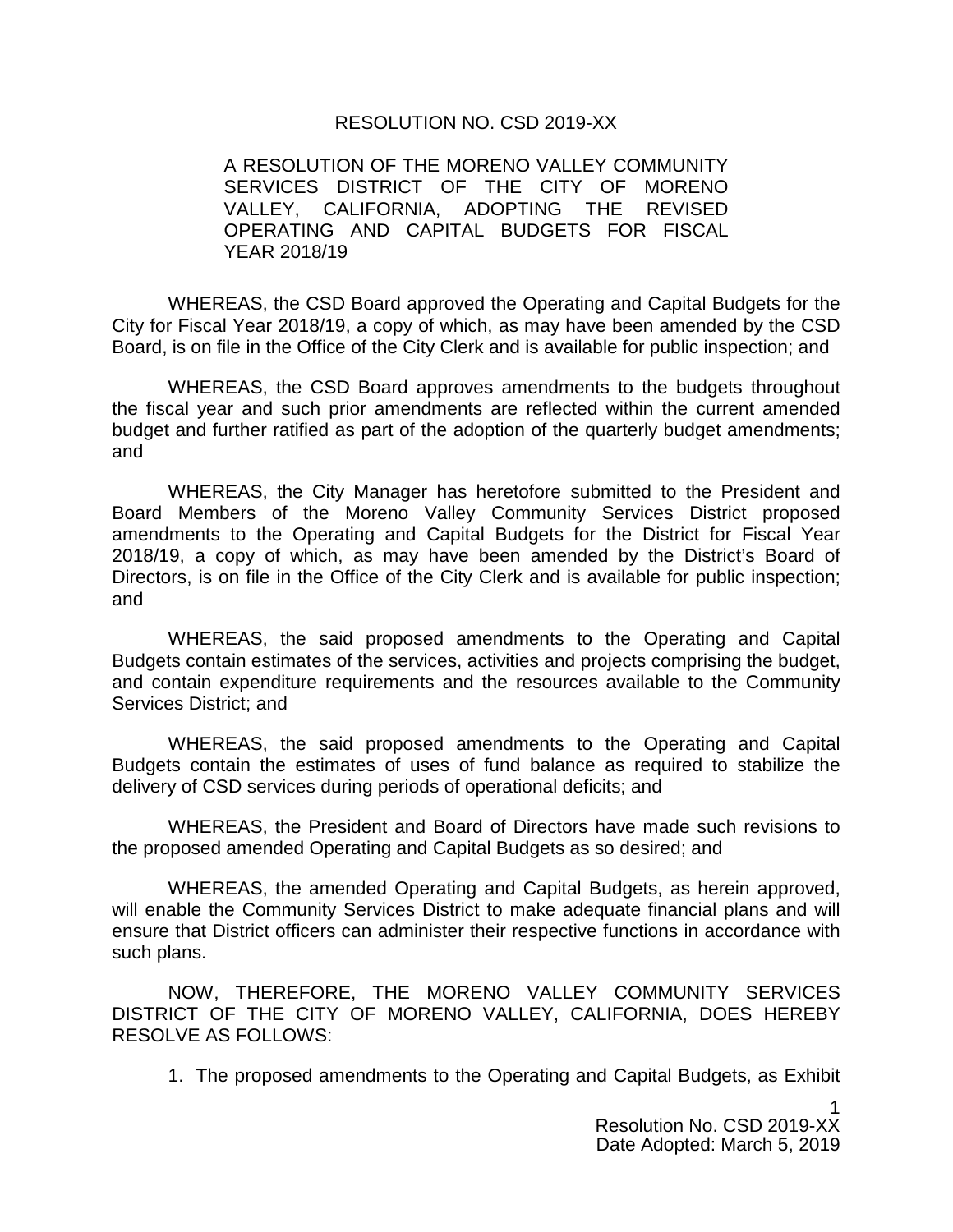A to this Resolution and as on file in the Office of the City Clerk, and as may have been amended by the Community Services District's Board of Directors, is hereby approved and adopted as the annual Operating and Capital Budgets of the Moreno Valley Community Services District for the Fiscal Year 2018/19.

- 2. The amounts of proposed expenditures, which include the uses of fund balance specified in the approved budget, are hereby appropriated for the various budget programs and units for said fiscal year.
- 3. Pursuant to Section 61047 of the California Government Code, compensation for the City Council acting in the capacity of the Directors of the Community Services District, shall be \$100 per meeting or for each day's service rendered as a Director, not to exceed six days or \$600 in any calendar month. In addition, the Directors shall be compensated for actual and necessary traveling and incidental expenses incurred while on official business.
- 4. Within fifteen (15) days after the adoption of this Resolution, the City Clerk shall certify to the adoption hereof and, as so certified, cause a copy to be posted in at least three (3) public places within the City.

BE IT FURTHER RESOLVED that this Resolution shall take effect immediately upon its adoption.

APPROVED AND ADOPTED this 5<sup>th</sup> day of March, 2019.

\_\_\_\_\_\_\_\_\_\_\_\_\_\_\_\_\_\_\_\_\_\_\_\_\_\_\_\_\_\_ Mayor of the City of Moreno Valley, Acting in the capacity of President of the Moreno Valley Community Services District

ATTEST:

\_\_\_\_\_\_\_\_\_\_\_\_\_\_\_\_\_\_\_\_\_\_\_\_\_\_\_\_\_\_\_\_ City Clerk, acting in the capacity of Secretary of the Moreno Valley Community Services District

APPROVED AS TO FORM:

City Attorney, acting in the capacity of General Counsel of the Moreno Valley Community Services District

\_\_\_\_\_\_\_\_\_\_\_\_\_\_\_\_\_\_\_\_\_\_\_\_\_\_\_\_\_\_\_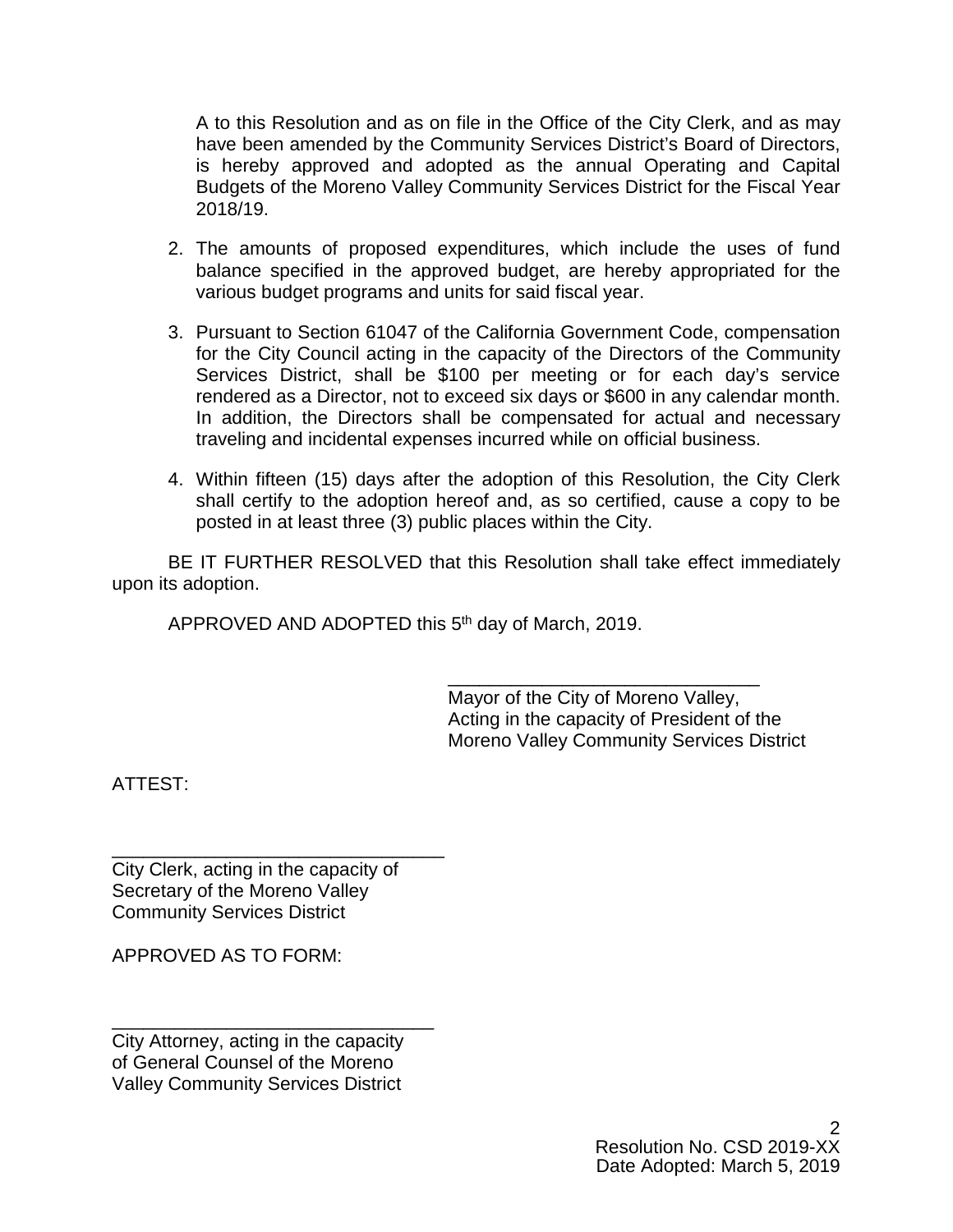## **RESOLUTION JURAT**

STATE OF CALIFORNIA (1)

COUNTY OF RIVERSIDE ) ss.

CITY OF MORENO VALLEY )

I, Pat Jacquez-Nares, Secretary of the Moreno Valley Community Services District, Moreno Valley, California do hereby certify that Resolution No. CSD 2019-XX was duly and regularly adopted by the Board of Directors of the Moreno Valley Community Services District at a regular meeting held on the 5th day of March, 2019 by the following vote:

AYES:

NOES:

ABSENT:

ABSTAIN:

(Board members, Vice-President and President)

**SECRETARY** 

\_\_\_\_\_\_\_\_\_\_\_\_\_\_\_\_\_\_\_\_\_\_\_\_\_\_\_\_\_\_\_\_\_

(SEAL)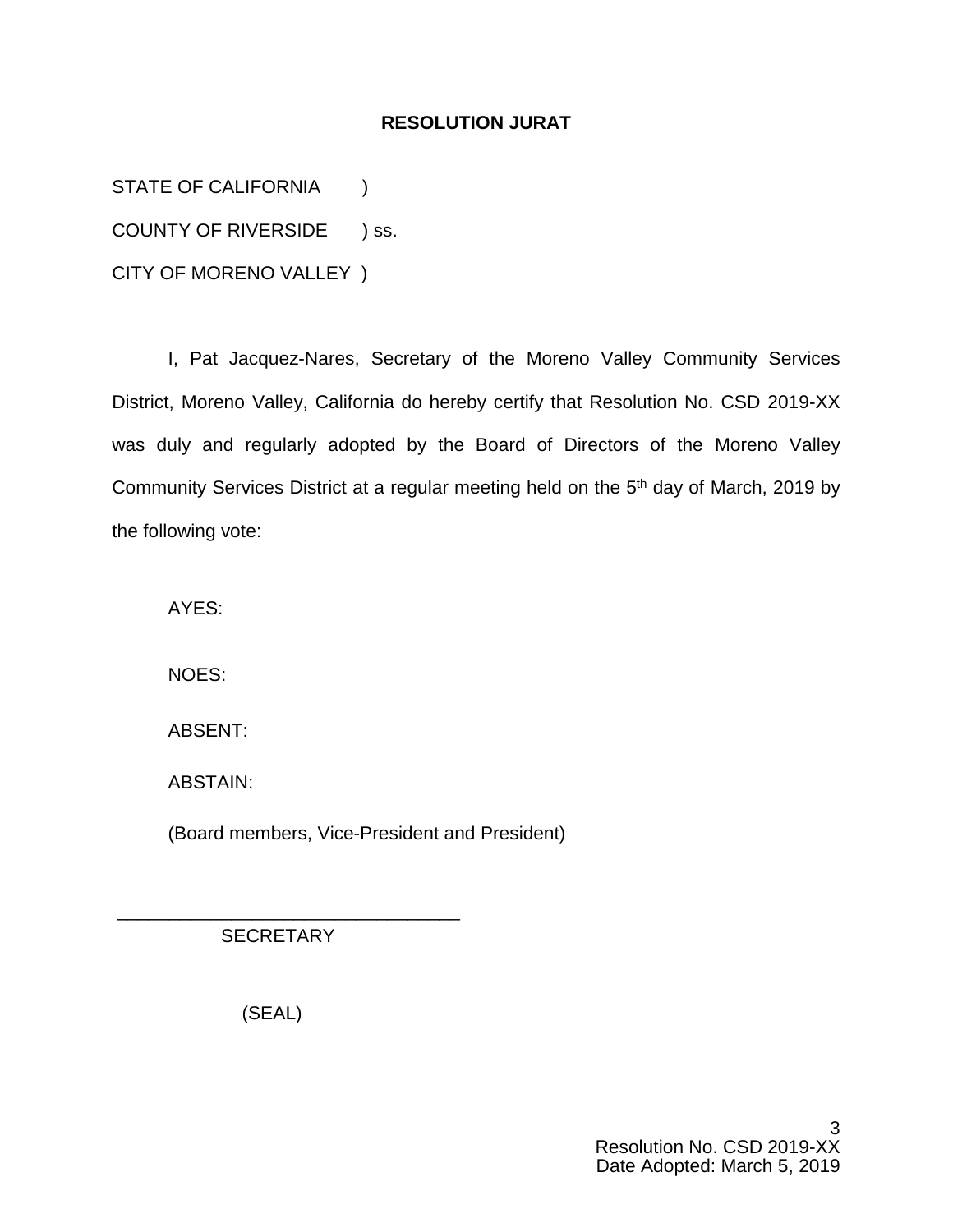| <b>Department</b>               | Fund | <b>Account Description</b>                              | <b>General Ledger Account</b> | Project | Fiscal Year 2018/19<br><b>Amended Budget</b> |                | Proposed<br>Amendment | <b>Revised Budget</b> | <b>Description - Proposed Adjustment</b>                                             |
|---------------------------------|------|---------------------------------------------------------|-------------------------------|---------|----------------------------------------------|----------------|-----------------------|-----------------------|--------------------------------------------------------------------------------------|
| <b>Public Works</b>             |      | 1010 Insp Fees - Engineering                            | 1010-70-29-20410-523010       |         |                                              | 450,000 \$     | $300,000$ \$          |                       | 750,000 Budgeting for expected expenditures which will be offset by inspection fees. |
| Fire                            |      | 1010 Annual Fire Inspection Fees                        | 1010-40-46-30210-520010       |         |                                              | 281,000        | 194,000               |                       | 475,000 Budgeting for expected revenue with increased development.                   |
| Fire                            |      | 1010 Fire Plan Check Fees                               | 1010-40-46-30210-540030       |         |                                              | 329,760        | (179, 760)            |                       | 150,000 Solar revenue is now within the Building Division.                           |
|                                 |      | 1010 Nuisance Abatement Fees                            | 1010-40-46-30211-501030       |         |                                              | 144,000        | (25,000)              |                       | 119,000 Adjusting budget based on revenue trends.                                    |
|                                 |      | 1010 Annual Fire Inspection Fees                        | 1010-40-46-30211-520010       |         |                                              | 245,530        | 60,000                |                       | 305,530 Adjusting budget based on revenue trends.                                    |
| Financial & Management Services | 1010 | Transfers in - from EQUIP REPLACEMENT<br>(FURN & EQUIP) | 1010-99-99-91010-807510       |         |                                              | 250,000        | 350,000               |                       | 600,000 Transfer in for ACP module subscription for facilities software replacement  |
| <b>REVENUE TOTAL</b>            |      |                                                         |                               |         |                                              | $1,700,290$ \$ | 699,240               | 2.399.530             |                                                                                      |
|                                 |      |                                                         |                               |         |                                              |                |                       |                       |                                                                                      |
| <b>Public Works</b>             |      | 1010 Professional Sycs - Other                          | 1010-70-29-20410-620299       |         |                                              | 175,000 \$     | 230,700 \$            |                       | 405,700 Budgeting for expected expenditures which will be offset by inspection fees. |
| <b>Public Works</b>             |      | 1010 Transfers to GAS TAX FUND                          | 1010-99-99-91010-902000       |         |                                              | 250,000 \$     | $50,000$ \$           |                       | 300,000 Staff overtime to address potholes as a result of recent storms.             |
| <b>City Clerk</b>               |      | 1010 Council - Dist 2 Discretionary                     | 1010-10-01-10012-620112       |         |                                              | 3,000          | 3.000                 |                       | 6,000 Allocating discretionary budget.                                               |
| Financial & Management Services |      | 1010 Software Maint/Support/License                     | 1010-30-40-18310-625010       |         |                                              |                | 350,000               |                       | 350,000 ACP module subscription for facilities software replacement                  |
| <b>EXPENSES TOTAL</b>           |      |                                                         |                               |         |                                              | $428,000$ \$   | 633,700 \$            | 1,061,700             |                                                                                      |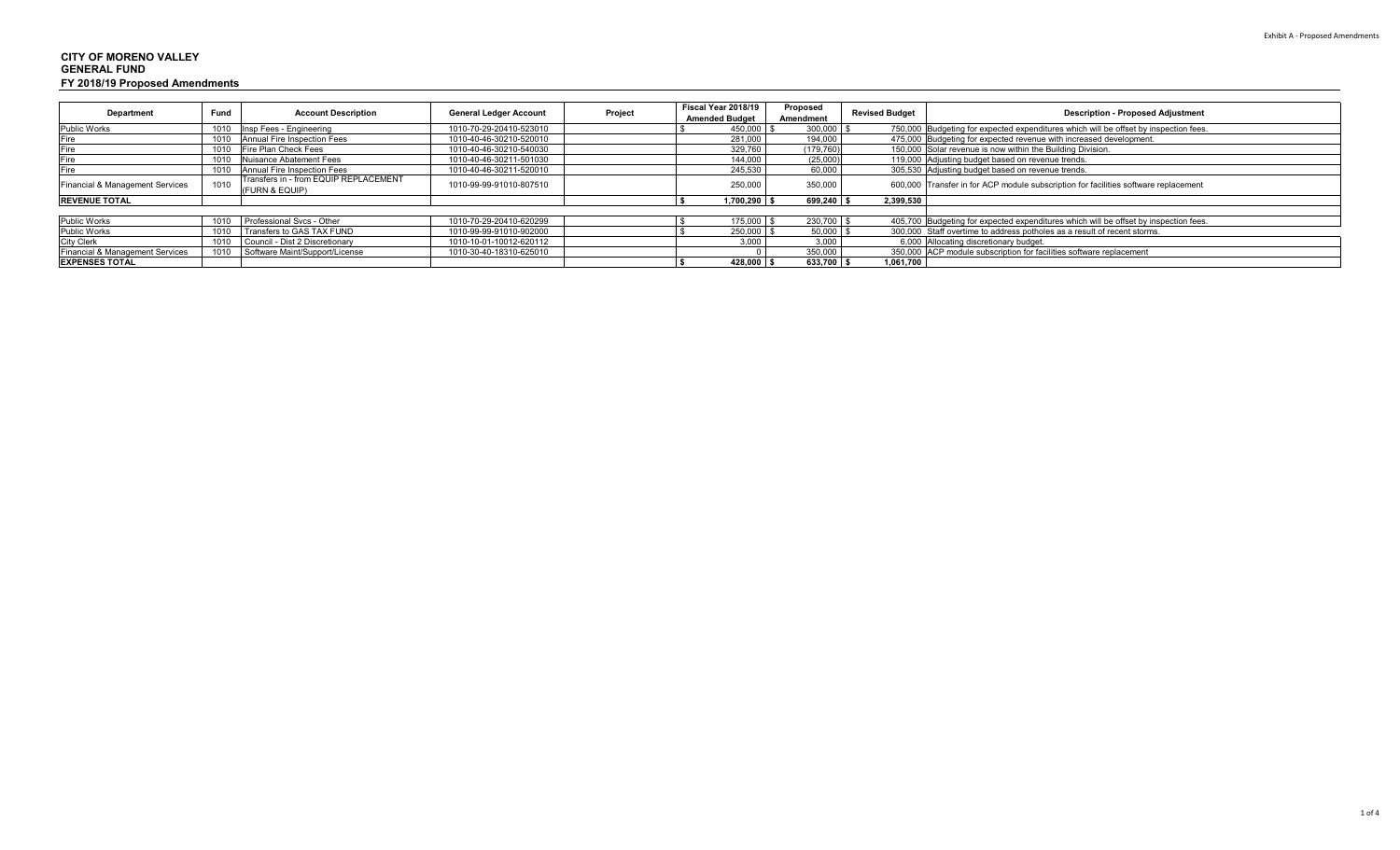#### **CITY OF MORENO VALLEY NON - GENERAL FUNDFY 2018/19 Proposed Amendments**

| Department                                                    | Fund         | <b>Account Description</b>                                       | <b>General Ledger Account</b>                      |                                     | Fiscal Year 2018/19<br><b>Amended Budget</b> | Proposed<br>Amendment    | <b>Revised Budget</b> | <b>Description - Proposed Adjustment</b>                                                                                        |
|---------------------------------------------------------------|--------------|------------------------------------------------------------------|----------------------------------------------------|-------------------------------------|----------------------------------------------|--------------------------|-----------------------|---------------------------------------------------------------------------------------------------------------------------------|
| Public Works                                                  | 2001         | <b>RCTC - Sales Tax</b>                                          | 2001-99-99-92001-480180                            |                                     | 4.025.000                                    | 215,000                  |                       | 4.240.000 Riverside County Transportation Commission Mid-Year revenue projections                                               |
| <b>Public Works</b>                                           | 2000         | State Gas Tax 2107                                               | 2000-99-99-92000-408000                            |                                     | 1,501,775                                    | 24,392                   |                       | 1,526,167 Department of Finance revised Gas Tax revenue estimates                                                               |
| <b>Public Works</b>                                           | 2000         | State Gas Tax 2106                                               | 2000-99-99-92000-408020                            |                                     | 727,150                                      | (4,929)                  |                       | 722.221 Department of Finance revised Gas Tax revenue estimates                                                                 |
| Public Works                                                  | 2000         | State Gas Tax 2105                                               | 2000-99-99-92000-408030                            |                                     | 1,209,759                                    | (47, 726)                | 1,162,033             | Department of Finance revised Gas Tax revenue estimates                                                                         |
| <b>Public Works</b>                                           | 2000         | State Gas Tax 2103                                               | 2000-99-99-92000-408040                            |                                     | 791,239                                      | (54, 728)                |                       | 736,511 Department of Finance revised Gas Tax revenue estimates.                                                                |
| Public Works                                                  | 2000         | State Gas Tax - Loan Repay                                       | 2000-99-99-92000-408050                            |                                     | 235,039                                      | (895)                    |                       | 234,144 Department of Finance revised Gas Tax revenue estimates.                                                                |
| <b>Public Works</b>                                           | 2000         | State Gas Tax - RMRA                                             | 2000-99-99-92000-408060                            |                                     | 3.459.343                                    | (166, 607)               | 3,292,736             | Department of Finance revised Gas Tax revenue estimates.                                                                        |
| <b>Public Works</b>                                           | 5112         | Fransfers in - from CFD No. 2014-01                              | 5112-99-99-95112-802050                            |                                     |                                              | 3,994                    | 3,994                 | ransfer of revenue collected from CFD 2014-01 parcels (fund 2050) for the benefit of maintaining Zone M<br>fund 5112) medians   |
| <b>Public Works</b>                                           | 4105         | Special Taxes                                                    | 4105-99-99-94105-404000                            |                                     | 118,200                                      | (5.960)                  | 112.240               | Adjusting to match the Special Tax requirement for each bonded district.                                                        |
| <b>Public Works</b>                                           | 4105         | ransfers In - From SUCCESSOR AGENCY<br><b>ADMIN FUND</b>         | 4105-99-99-94105-804800                            |                                     | 283,200                                      | (3, 424)                 | 279,776               | Adjusting to match the Special Tax requirement for each bonded district.                                                        |
| Public Works                                                  | 4106         | Fransfers In - From SUCCESSOR AGENCY<br><b>NDMIN FUND</b>        | 4106-99-99-94106-804800                            |                                     | 1,190,000                                    | (18, 404)                | 1,171,596             | Adjusting to match the Special Tax requirement for each bonded district.                                                        |
| <b>Public Works</b>                                           | 4108         | <b>Special Taxes</b>                                             | 4108-99-99-94108-404000                            |                                     | 430.390                                      | (4.083)                  |                       | 426,307 Adjusting to match the Special Tax requirement for each bonded district.                                                |
| <b>Public Works</b>                                           | 4114         | <b>Special Taxes</b>                                             | 4114-99-99-94114-404000                            |                                     | 199.890                                      | (199.890                 |                       | Adjusting to match the Special Tax requirement for each bonded district.                                                        |
| <b>Public Works</b>                                           | 5013         | Parcel Fees                                                      | 5013-70-79-25705-500800                            |                                     | 117.020                                      | (46.636)                 |                       | 70,384 Allocating budget for expected parcel and transfer revenue                                                               |
| Public Works                                                  | 2000         | Transfers in - from GENERAL FUND                                 | 2000-99-99-92000-801010                            |                                     | 250,000                                      | 50,000                   |                       | 300,000 Staff overtime to address potholes as a result of recent storms                                                         |
| Parks & Community Services                                    | 5011         | ransfers in - from EQUIP REPLACEMENT<br><b>FURN &amp; EQUIP)</b> | 5011-99-99-95011-807510                            |                                     | 165,000                                      | 20,985                   | 185,985               | Allocating budget for replacement of scoreboard equipment. Replacement funds available.                                         |
| <b>Financial &amp; Management Services</b>                    | 2512         | Fed Grant-Operating Revenue                                      | 2512-99-99-92512-485000                            |                                     | 3.968.980                                    | (1.003)                  |                       | 3.967.977 Bringing fund into balance.                                                                                           |
| Financial & Management Services                               | 7220         | ransfers in - from ELECTRIC FUND                                 | 7220-99-99-97220-806010                            |                                     |                                              | 5,354                    |                       | 5,354 Budgeting for camera equipment for the City network                                                                       |
| Parks & Community Services                                    | 2019         | ransfers in - from DIF - QUIMBY IN-LIEU PARK<br><b>FEES</b>      | 2019-99-99-92019-802906                            |                                     |                                              | 387,650                  | 387,650               | Reallocating budget with a net affect of zero.                                                                                  |
| Parks & Community Services                                    | 2905         | ransfers in - from DIF - QUIMBY IN-LIEU PARK<br><b>FEES</b>      | 2905-99-95-92905-802906                            |                                     |                                              | 1,093,091                | 1,093,091             | Reallocating budget with a net affect of zero.                                                                                  |
| <b>REVENUE TOTAL</b>                                          |              |                                                                  |                                                    |                                     | $18.671.985$ \$<br>l S                       | 1.246.181                | 19.918.166            |                                                                                                                                 |
|                                                               | 5211         |                                                                  |                                                    |                                     |                                              |                          |                       |                                                                                                                                 |
| Parks & Community Services<br>Financial & Management Services | 7220         | Mach-Equip-Repl - Furn & Equip<br>Depreciation                   | 5211-50-57-35210-660320<br>7220-99-99-97220-694110 |                                     | 800,000                                      | $33,000$ \$<br>(250,000) |                       | 33,000 FY 17/18 approved budget for equipment replacement.<br>550,000 Based on incurred depreciation expense thru 12/31/18.     |
| <b>Public Works</b>                                           | 2000         | Benefits - Bank                                                  | 2000-70-77-45220-612120                            |                                     | (4,250)                                      | 23,436                   |                       | 19,186 Reallocate personnel budget                                                                                              |
| <b>Public Works</b>                                           | 2000         | Benefits - Medicare                                              | 2000-70-77-45220-612130                            |                                     | (330)                                        | 2,071                    |                       | 1,741 Reallocate personnel budget                                                                                               |
| <b>Public Works</b>                                           | 2000         | Benefits - Group Life Insurance                                  | 2000-70-77-45220-612140                            |                                     | (116)                                        | 730                      |                       | 614 Reallocate personnel budge                                                                                                  |
| <b>Public Works</b>                                           | 2000         | Benefits - ST/LT Disability                                      | 2000-70-77-45220-612145                            |                                     | (187)                                        | 1,187                    |                       | 1,000 Reallocate personnel budget                                                                                               |
| <b>Public Works</b>                                           | 2000         | Benefits - Annuity                                               | 2000-70-77-45220-612160                            |                                     | (300)                                        | 1,500                    |                       | 1,200 Reallocate personnel budget                                                                                               |
| <b>Public Works</b>                                           | 2001         | Benefits - Bank                                                  | 2001-70-77-45230-612120                            |                                     | 9,593                                        | 4.250                    |                       | 13.843 Reallocate personnel budget                                                                                              |
| Public Works                                                  | 2001         | Benefits - Medicare                                              | 2001-70-77-45230-612130                            |                                     | 871                                          | 330                      |                       | 1,201 Reallocate personnel budget                                                                                               |
| <b>Public Works</b>                                           | 2001         | Benefits - Group Life Insurance                                  | 2001-70-77-45230-612140                            |                                     | 308                                          | 116                      |                       | 424 Reallocate personnel budget                                                                                                 |
| Public Works                                                  | 2001         | Benefits - ST/LT Disability                                      | 2001-70-77-45230-612145                            |                                     | 499                                          | 187                      |                       | 686 Reallocate personnel budget                                                                                                 |
| <b>Public Works</b>                                           | 2001         | Benefits - Annuitv                                               | 2001-70-77-45230-612160                            |                                     | 600                                          | 300                      |                       | 900 Reallocate personnel budget.                                                                                                |
| <b>Public Works</b>                                           | 2050         | Communications                                                   | 2050-70-79-25722-620410                            |                                     | 210                                          | 2,090                    |                       | 2,300 Allocating budget for expected project expenditures.                                                                      |
| Public Works                                                  | 2050         | Jtilities - Electricity                                          | 2050-70-79-25722-621010                            |                                     | 11,200                                       | 36,800                   |                       | 48,000 Allocating budget for expected project expenditures                                                                      |
| <b>Public Works</b>                                           | 2050         | Jtilities - Water                                                | 2050-70-79-25722-621030                            |                                     | 5,400                                        | 6,500                    |                       | 11,900 Allocating budget for expected project expenditures.                                                                     |
| Public Works                                                  | 2050         | Transfers to ZONE "M" MEDIAN FUND                                | 2050-99-99-92050-905112                            |                                     |                                              | 3,994                    | 3,994                 | ransfer of revenue collected from CFD 2014-01 parcels (fund 2050) for the benefit of maintaining Zone M<br>(fund 5112) medians. |
| Public Works                                                  | 5013         | Communications                                                   | 5013-70-79-25705-620410                            |                                     | 170                                          | 330                      |                       | 500 Allocating budget for expected expenditures.                                                                                |
| <b>Public Works</b>                                           | 5013         | communications:                                                  | 5013-70-79-25713-620410                            |                                     | 200                                          | 600                      |                       | 800 Allocating budget for expected expenditures.                                                                                |
| Public Works                                                  | 5013         | Communications                                                   | 5013-70-79-25714-620410                            |                                     | 200                                          | 600                      |                       | 800 Allocating budget for expected expenditures                                                                                 |
| <b>Public Works</b>                                           | 5014         | Communications                                                   | 5014-70-79-25721-620410                            | SD LMD ZN 03-MVRW                   | 6.660                                        | 580                      |                       | 7,240 Allocating budget for expected project expenditures                                                                       |
| Public Works                                                  | 5014         | communications.                                                  | 5014-70-79-25721-620410                            | SD LMD ZN 05-SR                     | 6,660                                        | 270                      |                       | 6,930 Allocating budget for expected project expenditures                                                                       |
| <b>Public Works</b><br><b>Public Works</b>                    | 5014         | communications.                                                  | 5014-70-79-25721-620410                            | SD LMD ZN 06-MF<br>SD LMD ZN 07-CEL | 6,660                                        | 160<br>280               |                       | 6,820 Allocating budget for expected project expenditures                                                                       |
| <b>Public Works</b>                                           | 5014<br>5014 | Communications<br>Communications                                 | 5014-70-79-25721-620410<br>5014-70-79-25721-620410 | SD LMD ZN 09-SV                     | 6,660<br>6.660                               | 480                      |                       | 6,940 Allocating budget for expected project expenditures<br>7,140 Allocating budget for expected project expenditures          |
| <b>Public Works</b>                                           | 5111         | communications.                                                  | 5111-70-79-25704-620410                            |                                     | 6,280                                        | 3,620                    |                       | 9,900 Allocating budget for expected expenditures                                                                               |
| <b>Public Works</b>                                           | 5112         | Communications                                                   | 5112-70-79-25719-620410                            |                                     | 2,460                                        | 340                      |                       | 2,800 Allocating budget for expected expenditures.                                                                              |
| <b>Public Works</b>                                           | 5114         | Communications                                                   | 5114-70-79-25720-620410                            |                                     | 1.520                                        | 80                       |                       | 1,600 Allocating budget for expected expenditures.                                                                              |
| <b>Public Works</b>                                           | 4105         | rofessional Svcs - Other                                         | 4105-99-99-94105-620299                            |                                     | 3.200                                        | 150                      |                       | 3,350 Adjusting to match the Special Tax requirement for each bonded district.                                                  |
| Public Works                                                  | 4105         | nterest Expense                                                  | 4105-99-99-94105-670410                            |                                     | 91.620                                       | (9,943)                  |                       | 81,677 Adjusting to match the Special Tax requirement for each bonded district.                                                 |
| <b>Public Works</b>                                           | 4105         | Admin Chrg - Special Dist                                        | 4105-99-99-94105-692020                            |                                     | 32.700                                       | (3.628)                  |                       | 29.072 Adiusting to match the Special Tax requirement for each bonded district.                                                 |
| <b>Public Works</b>                                           | 4106         | nterest Expense                                                  | 4106-99-99-94106-670410                            |                                     | 160,110                                      | (24,003)                 |                       | 136,107 Adjusting to match the Special Tax requirement for each bonded district.                                                |
| <b>Public Works</b>                                           | 4108         | rofessional Svcs - Other                                         | 4108-99-99-94108-620299                            |                                     | 18,200                                       | (14.000)                 |                       | 4,200 Adjusting to match the Special Tax requirement for each bonded district.                                                  |
| Public Works                                                  | 4114         | Professional Svcs - Other                                        | 4114-99-99-94114-620299                            |                                     | 6,950                                        | 300                      |                       | 7,250 Adjusting to match the Special Tax requirement for each bonded district.                                                  |
| <b>Public Works</b>                                           |              | 4114 Agency Svcs - Cnty                                          | 4114-99-99-94114-620320                            |                                     | 200                                          | (200)                    |                       | 0 Adjusting to match the Special Tax requirement for each bonded district.                                                      |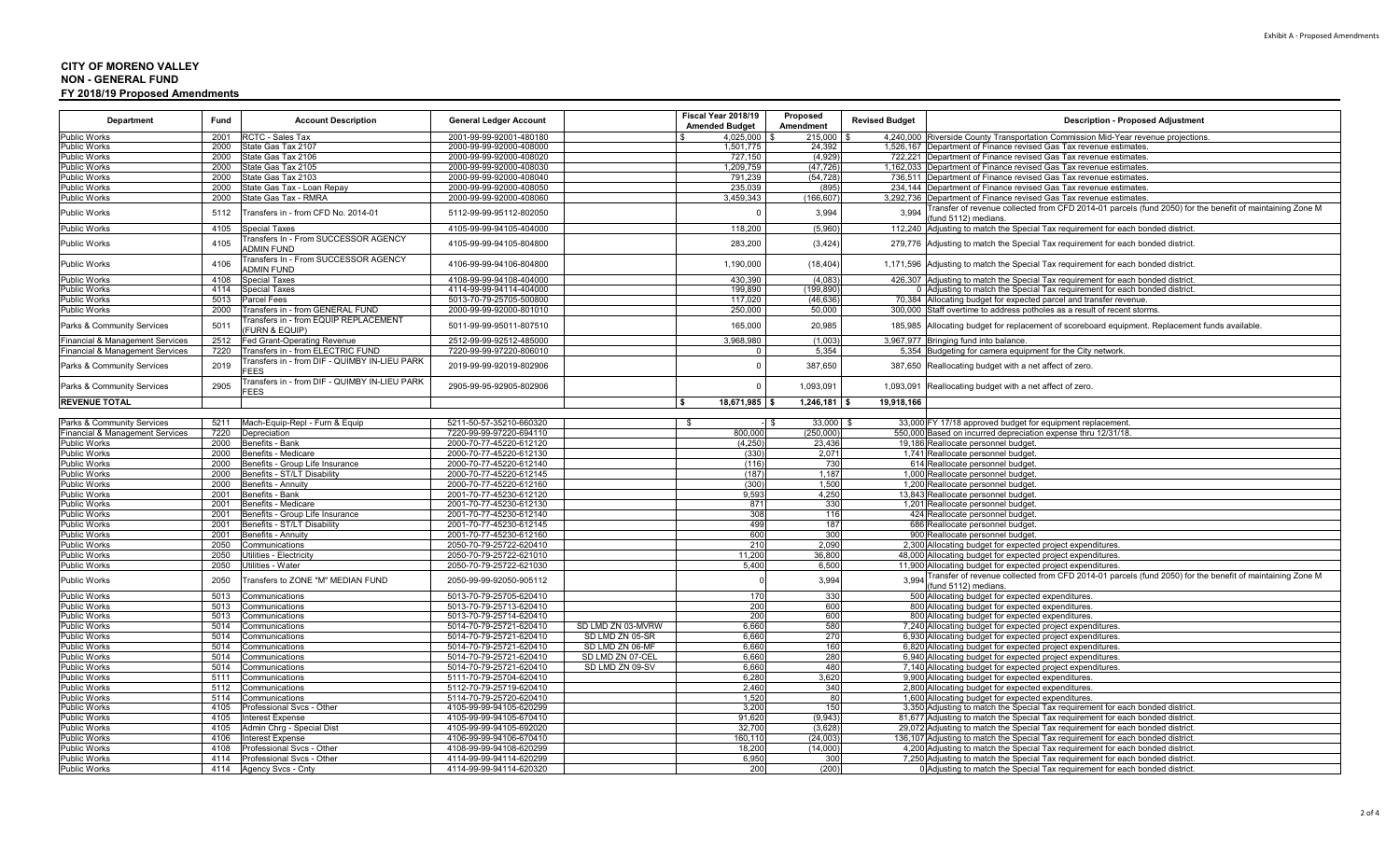|  | Items highlighted below for ratification |
|--|------------------------------------------|
|  | only. Items were on BA 2019-1764.        |

#### **CITY OF MORENO VALLEY NON - GENERAL FUNDFY 2018/19 Proposed Amendments**

| Department                                               | Fund         | <b>Account Description</b>                                       | <b>General Ledger Account</b>                      |                         | Fiscal Year 2018/19<br><b>Amended Budget</b> | Proposed<br>Amendment | <b>Revised Budget</b> | <b>Description - Proposed Adjustment</b>                                                                                                                                                                             |
|----------------------------------------------------------|--------------|------------------------------------------------------------------|----------------------------------------------------|-------------------------|----------------------------------------------|-----------------------|-----------------------|----------------------------------------------------------------------------------------------------------------------------------------------------------------------------------------------------------------------|
| Public Works                                             | 4800         | Transfers to TOWNGATE IMPR SPCL TAX                              | 4800-99-99-94800-904105                            |                         | 283,20                                       | (3, 424)              |                       | 279,776 Adjusting to match the Special Tax requirement for each bonded district.                                                                                                                                     |
| <b>Public Works</b>                                      | 4800         | Transfers to 2007 TOWNGATE SPCL TAX                              | 4800-99-99-94800-904106                            |                         | 1.190.000                                    | (18.404)              |                       | 1,171,596 Adjusting to match the Special Tax requirement for each bonded district.                                                                                                                                   |
| Public Works                                             | 2006         | Salaries-Reimbursable (In/Out)                                   | 2006-70-79-25701-611510                            |                         | (754, 500)                                   | (96, 948)             |                       | (851,448) True up of allocation of salaries reimbursable.                                                                                                                                                            |
| Public Works                                             | 2050         | Salaries-Reimbursable (In/Out)                                   | 2050-70-79-25722-611510                            |                         | 3.600                                        | (1, 343)              |                       | 2.257 True up of allocation of salaries reimbursable.                                                                                                                                                                |
| Public Works                                             | 5111         | Salaries-Reimbursable (In/Out)                                   | 5111-70-79-25704-611510                            |                         | 121,800                                      | 11,725                |                       | 133,525 True up of allocation of salaries reimbursable                                                                                                                                                               |
| Public Works                                             | 5013         | Salaries-Reimbursable (In/Out)                                   | 5013-70-79-25705-611510                            |                         | 72,80                                        | 10,749                |                       | 83,549 True up of allocation of salaries reimbursable                                                                                                                                                                |
| Public Works                                             | 5014         | Salaries-Reimbursable (In/Out)                                   | 5014-70-79-25721-611510                            | SD LMD ZN 01-TG         | 344,400                                      | 5,912                 |                       | 350,312 True up of allocation of salaries reimbursable                                                                                                                                                               |
| Public Works                                             | 5014         | Salaries-Reimbursable (In/Out)                                   | 5014-70-79-25721-611510                            | SD LMD ZN 01A-RP        | 344,400                                      | 1,839                 |                       | 346,239 True up of allocation of salaries reimbursable.                                                                                                                                                              |
| Public Works                                             | 5014         | Salaries-Reimbursable (In/Out)                                   | 5014-70-79-25721-611510                            | SD LMD ZN 02-HS         | 344,400                                      | 15,090                |                       | 359,490 True up of allocation of salaries reimbursable                                                                                                                                                               |
| Public Works                                             | 5014         | Salaries-Reimbursable (In/Out)                                   | 5014-70-79-25721-611510                            | SD LMD ZN 03-MVRW       | 344,400                                      | 18,212                |                       | 362,612 True up of allocation of salaries reimbursable                                                                                                                                                               |
| Public Works                                             | 5014         | Salaries-Reimbursable (In/Out)                                   | 5014-70-79-25721-611510                            | SD LMD ZN 03A-LPP       | 344,40                                       | 1,466                 |                       | 345,866 True up of allocation of salaries reimbursable                                                                                                                                                               |
| Public Works                                             | 5014         | Salaries-Reimbursable (In/Out)                                   | 5014-70-79-25721-611510                            | SD LMD ZN 04-MVRE       | 344,400                                      | 15,185                |                       | 359,585 True up of allocation of salaries reimbursable                                                                                                                                                               |
| <b>Public Works</b>                                      | 5014         | Salaries-Reimbursable (In/Out)                                   | 5014-70-79-25721-611510                            | SD LMD ZN 05-SR         | 344,400                                      | 1,750                 |                       | 346,150 True up of allocation of salaries reimbursable                                                                                                                                                               |
| Public Works                                             | 5014         | Salaries-Reimbursable (In/Out)                                   | 5014-70-79-25721-611510                            | SD LMD ZN 06-MF         | 344,400                                      | 2,850                 |                       | 347,250 True up of allocation of salaries reimbursable                                                                                                                                                               |
| Public Works                                             | 5014         | Salaries-Reimbursable (In/Out)                                   | 5014-70-79-25721-611510                            | SD LMD ZN 07-CEL        | 344,400                                      | 3,107                 |                       | 347,507 True up of allocation of salaries reimbursable                                                                                                                                                               |
| Public Works                                             | 5014         | Salaries-Reimbursable (In/Out)                                   | 5014-70-79-25721-611510                            | SD LMD ZN 08-SM         | 344,400<br>344,400                           | 1,418                 |                       | 345,818 True up of allocation of salaries reimbursable.                                                                                                                                                              |
| <b>Public Works</b>                                      | 5014<br>5112 | Salaries-Reimbursable (In/Out)<br>Salaries-Reimbursable (In/Out) | 5014-70-79-25721-611510<br>5112-70-79-25719-611510 | SD LMD ZN 09-SV         | 24,300                                       | 1,025<br>2,910        | 345.425               | True up of allocation of salaries reimbursable<br>27.210 True up of allocation of salaries reimbursable                                                                                                              |
| Public Works                                             | 5114         |                                                                  |                                                    |                         | 4,400                                        | 445                   |                       |                                                                                                                                                                                                                      |
| Public Works<br><b>Public Works</b>                      | 2050         | Salaries-Reimbursable (In/Out)<br>Maint & Repair - Bldg & Ground | 5114-70-79-25720-611510<br>2050-70-79-25722-620910 |                         | 16,730                                       | 600                   |                       | 4,845 True up of allocation of salaries reimbursable.<br>17,330 Adjustments for proposed tree trimming.                                                                                                              |
| Public Works                                             | 5013         | Maint & Repair - Bldg & Ground                                   | 5013-70-79-25713-620910                            |                         | 73,700                                       | 1,000                 |                       | 74,700 Adjustments for proposed tree trimming.                                                                                                                                                                       |
| Public Works                                             | 5014         | Maint & Repair - Bldg & Ground                                   | 5014-70-79-25721-620910                            | SD LMD ZN 01A-RP        | 1,451,60                                     | 1,000                 |                       | 1,452,600 Adjustments for proposed tree trimming.                                                                                                                                                                    |
| <sup>o</sup> ublic Works                                 | 5014         | Maint & Repair - Bldg & Ground                                   | 5014-70-79-25721-620910                            | SD LMD ZN 02-HS         | 1,451,600                                    | 2,000                 |                       | 1,453,600 Adjustments for proposed tree trimming                                                                                                                                                                     |
| Public Works                                             | 5014         | Maint & Repair - Bldg & Ground                                   | 5014-70-79-25721-620910                            | SD LMD ZN 03-MVRW       | 1,451,600                                    | 700                   |                       | 1,452,300 Adjustments for proposed tree trimming                                                                                                                                                                     |
| Public Works                                             | 5014         | Maint & Repair - Bldg & Ground                                   | 5014-70-79-25721-620910                            | SD LMD ZN 03A-LPP       | 1,451,600                                    | 1,000                 |                       | 1,452,600 Adjustments for proposed tree trimming                                                                                                                                                                     |
| Public Works                                             | 5014         | Maint & Repair - Bldg & Ground                                   | 5014-70-79-25721-620910                            | SD LMD ZN 05-SR         | 1,451,60                                     | 1,000                 |                       | 1,452,600 Adjustments for proposed tree trimming                                                                                                                                                                     |
| Public Works                                             | 5014         | Maint & Repair - Bldg & Ground                                   | 5014-70-79-25721-620910                            | SD LMD ZN 06-MF         | 1,451,600                                    | 1,000                 |                       | 1,452,600 Adjustments for proposed tree trimming                                                                                                                                                                     |
| Public Works                                             | 5014         | Maint & Repair - Bldg & Ground                                   | 5014-70-79-25721-620910                            | SD LMD ZN 07-CEL        | 1,451,600                                    | 60 <sub>C</sub>       |                       | 1.452.200 Adjustments for proposed tree trimming                                                                                                                                                                     |
| Public Works                                             | 5014         | Maint & Repair - Bldg & Ground                                   | 5014-70-79-25721-620910                            | SD LMD ZN 08-SM         | 1,451,600                                    | 1,100                 |                       | 1,452,700 Adjustments for proposed tree trimming                                                                                                                                                                     |
| Public Works                                             | 5014         | Maint & Repair - Bldg & Ground                                   | 5014-70-79-25721-620910                            | SD LMD ZN 09-SV         | 1,451,600                                    | 500                   |                       | 1,452,100 Adjustments for proposed tree trimming                                                                                                                                                                     |
| Public Works                                             | 5111         | Maint & Repair - Bldg & Ground                                   | 5111-70-79-25704-620910                            |                         | 386,300                                      | 3,600                 |                       | 389,900 Adjustments for proposed tree trimming                                                                                                                                                                       |
| Public Works                                             | 5114         | Maint & Repair - Bldg & Ground                                   | 5114-70-79-25720-620910                            |                         | 31,900                                       | 400                   |                       | 32,300 Adjustments for proposed tree trimming                                                                                                                                                                        |
| Public Works                                             | 2001         | CIP Other                                                        | 2001-70-78-80001-720199                            | 801 0017 70 78          |                                              | 60,000                |                       | 60,000 Allocating budget for the Pavement Rehabilitation program.                                                                                                                                                    |
| Public Works                                             | 3002         | CIP Other                                                        | 3002-70-77-80001-720199                            | 801 0011 70 77          | 2,350,014                                    | (2, 200, 000)         |                       | 150,014 Decreasing project budget due to funding changes.                                                                                                                                                            |
| Public Works                                             | 3002         | CIP Other                                                        | 3002-70-77-80001-720199                            | 801 0047 70 77          | 2.350.01                                     | (150, 014)            |                       | 2,200,000 Decreasing budget due to project completion.                                                                                                                                                               |
| Public Works                                             | 2001         | <b>CIP Other</b>                                                 | 2001-70-77-80001-720199                            | 801 0009 70 77          | 1,668,51                                     | (1.746)               |                       | 1,666,769 Decreasing budget due to project completion                                                                                                                                                                |
| Public Works                                             | 2000         | Salaries-Overtime                                                | 2000-70-78-45311-611210                            |                         | 43,00                                        | 50,000                |                       | 93,000 Staff overtime to address potholes as a result of recent storms.                                                                                                                                              |
| Community Development                                    | 2013         | Nuisance Abatement                                               | 2013-14-10-14011-625015                            |                         | 45,000                                       | 40,00                 |                       | 85,000 Allocating budget for expected abatement expenditures.                                                                                                                                                        |
| Financial & Management Services                          | 6010         | <b>Purchased Power</b>                                           | 6010-30-80-45510-710110                            |                         | 11,322,00                                    | 1,000,000             |                       | 12,322,000 Budgeting for expected expenditures based on historical data.                                                                                                                                             |
| Financial & Management Services                          | 6010         | Renewable Energy                                                 | 6010-30-80-45510-710148                            |                         | 719,600                                      | 325,000               |                       | 1,044,600 Budgeting for expected expenditures                                                                                                                                                                        |
| Parks & Community Services                               | 3006         | <b>CIP Other</b>                                                 | 3006-50-57-80003-720199                            | 803 0030-3006Q-99       | 50,00                                        | (50,000)              |                       | 0 Reallocating project budget. Net zero impact.                                                                                                                                                                      |
| Parks & Community Services                               | 3006         | <b>CIP Other</b>                                                 | 3006-50-57-80007-720199                            | 807 0045-3006Q-99       | 5.000                                        | (5.000)               |                       | 0 Reallocating project budget. Net zero impact.                                                                                                                                                                      |
| Parks & Community Services                               | 3006         | <b>CIP Other</b>                                                 | 3006-50-57-80007-720199                            | 807 0005 50 57-3006Q-99 | 100,00                                       | (100, 000)            |                       | 0 Reallocating project budget. Net zero impact.                                                                                                                                                                      |
| Parks & Community Services                               | 3016         | <b>CIP Other</b>                                                 | 3016-50-57-80003-720199                            | 803 0030                | 30,92                                        | 50,00                 |                       | 80,925 Reallocating project budget. Net zero impact.                                                                                                                                                                 |
| Parks & Community Services                               | 3016         | <b>CIP</b> Other                                                 | 3016-50-57-80007-720199                            | 807 004                 | 7.85                                         | 5,00                  |                       | 12,850 Reallocating project budget. Net zero impact.                                                                                                                                                                 |
| Parks & Community Services                               | 3016         | <b>CIP Other</b>                                                 | 3016-50-57-80007-720199                            | 807 0005 50 57          | 186,12                                       | 100,00                |                       | 286,120 Reallocating project budget. Net zero impact.                                                                                                                                                                |
| Parks & Community Services                               | 5011         | Salaries-Regular                                                 | 5011-50-58-35318-611110                            |                         | 261,742                                      | 17,423                |                       | 279,165 Budget reallocation due to employee distribution change                                                                                                                                                      |
| Parks & Community Services                               | 5011         | Benefits - PERS & ERPD Def Comp                                  | 5011-50-58-35318-612110                            |                         | 85,68                                        | 3,73                  |                       | 89,420 Budget reallocation due to employee distribution change                                                                                                                                                       |
| Parks & Community Services                               | 5011         | Benefits - Other                                                 | 5011-50-58-35318-612199                            |                         |                                              | 4,215                 |                       | 4,215 Budget reallocation due to employee distribution change                                                                                                                                                        |
| Parks & Community Services                               | 5011         | Salaries-Regular                                                 | 5011-50-57-35210-611110                            |                         | 899,375                                      | (15, 680)             |                       | 883,695 Budget reallocation due to employee distribution change                                                                                                                                                      |
| Parks & Community Services                               | 5011         | Benefits - PERS & ERPD Def Comp                                  | 5011-50-57-35210-612110                            |                         | 293,978                                      | (2,084)               |                       | 291,894 Budget reallocation due to employee distribution change                                                                                                                                                      |
| Parks & Community Services                               | 5011         | Benefits - Other                                                 | 5011-50-57-35210-612199                            |                         | 17.720                                       | (5,073)               |                       | 12,647 Budget reallocation due to employee distribution change                                                                                                                                                       |
| Parks & Community Services                               | 5113         | Salaries-Regular                                                 | 5113-50-57-35216-611110                            |                         | 400,943                                      | (1,743)               |                       | 399,200 Budget reallocation due to employee distribution change                                                                                                                                                      |
| Parks & Community Services                               | 5113         | Benefits - PERS & ERPD Def Comp                                  | 5113-50-57-35216-612110                            |                         | 130,98                                       | (1,652)               |                       | 129,330 Budget reallocation due to employee distribution change                                                                                                                                                      |
| Parks & Community Services                               | 5113         | Benefits - Other                                                 | 5113-50-57-35216-612199                            |                         | 26,880                                       | 858                   |                       | 27,738 Budget reallocation due to employee distribution change                                                                                                                                                       |
| Parks & Community Services                               | 5211         | Mach-Equip-New - Furn & Equip                                    | 5211-50-57-35210-660310                            |                         |                                              | 33,000                |                       | 33,000 Allocating carryover budget                                                                                                                                                                                   |
| Parks & Community Services                               | 7510         | Transfers to ZONE "A" PARKS FUND                                 | 7510-99-97-88190-905011                            |                         | 165,000                                      | 20,985                |                       | 185,985 Allocating budget for replacement of scoreboard equipment. Replacement funds available.                                                                                                                      |
| Parks & Community Services                               | 5011         | Mach-Equip-Repl - Furn & Equip                                   | 5011-50-58-35313-660320                            |                         |                                              | 20,985                |                       | 20,985 Allocating budget for replacement of scoreboard equipment. Replacement funds available.                                                                                                                       |
| Parks & Community Services                               | 5011         | Oper Mtrls - Recreation                                          | 5011-50-58-35310-630312                            |                         | 9,500                                        | 4,200                 |                       | 13,700 Requesting Appropriations for expenditure of \$25,000 offset by MVU Sponsorship funds for 2018/19.                                                                                                            |
| Parks & Community Services<br>Parks & Community Services | 5011<br>5011 | Contractual Svcs - Other<br>Oper Mtrls - Furn & Equip            | 5011-50-58-35312-625099<br>5011-50-58-35313-630330 |                         | 40,000<br>1,000                              | 12,800<br>5,500       |                       | 52,800 Requesting Appropriations for expenditure of \$25,000 offset by MVU Sponsorship funds for 2018/19.<br>6,500 Requesting Appropriations for expenditure of \$25,000 offset by MVU Sponsorship funds for 2018/19 |
| Parks & Community Services                               | 5011         | Training & Travel                                                | 5011-50-58-35315-620510                            |                         | 1,800                                        | 2,500                 |                       | 4,300 Requesting Appropriations for expenditure of \$25,000 offset by MVU Sponsorship funds for 2018/19                                                                                                              |
| Financial & Management Services                          | 7510         | Transfers to GENERAL FUND                                        | 7510-99-97-88190-901010                            |                         |                                              | 350,000               |                       | 350,000 ACP module subscription                                                                                                                                                                                      |
|                                                          |              |                                                                  |                                                    |                         |                                              |                       |                       |                                                                                                                                                                                                                      |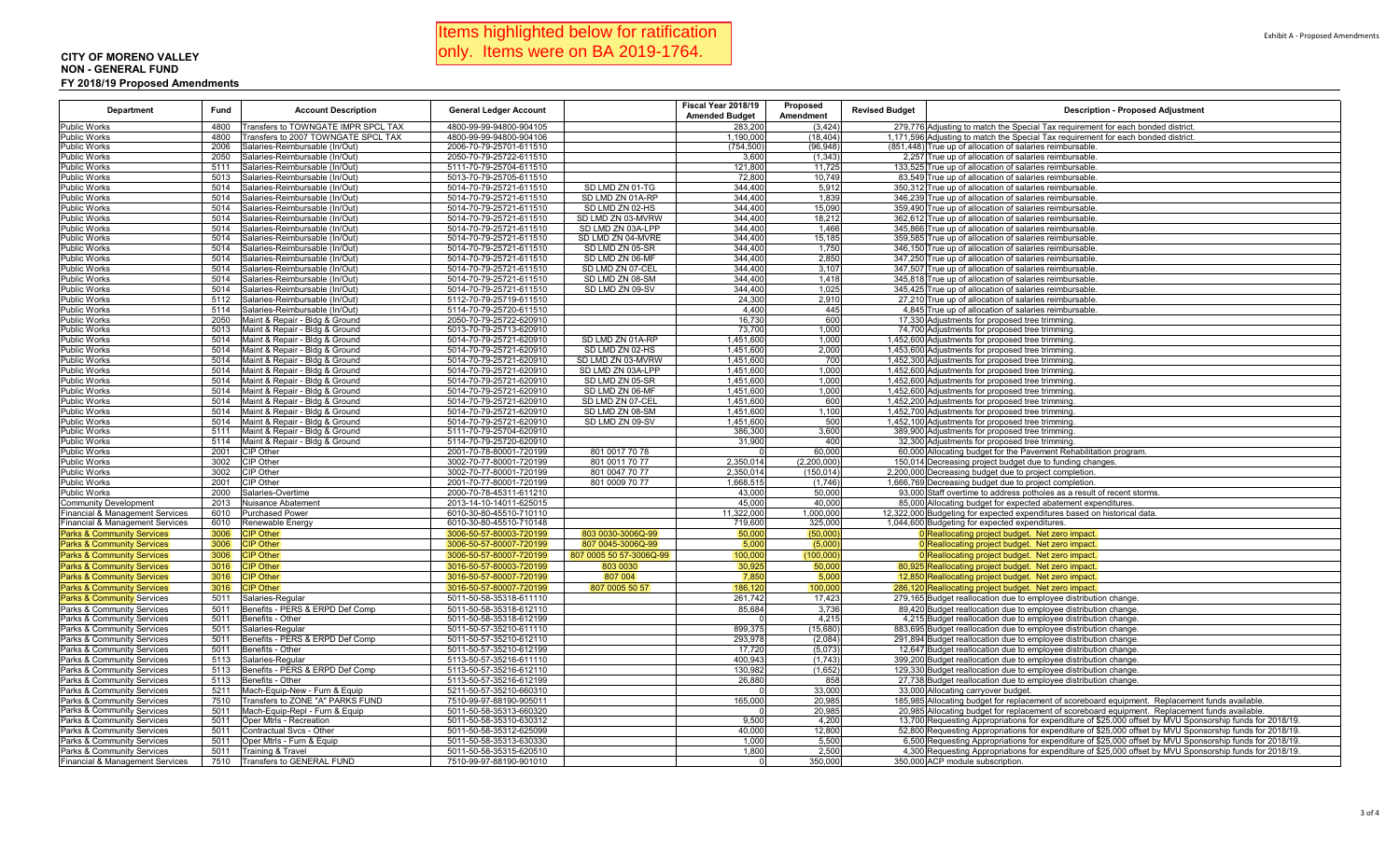| <b>Department</b>               | Fund | <b>Account Description</b>                  | <b>General Ledger Account</b> | Fiscal Year 2018/19<br><b>Amended Budget</b> | Proposed<br>Amendment | <b>Revised Budget</b> | <b>Description - Proposed Adjustment</b>                   |
|---------------------------------|------|---------------------------------------------|-------------------------------|----------------------------------------------|-----------------------|-----------------------|------------------------------------------------------------|
| Financial & Management Services | 6010 | Transfers to TECHNOLOGY SERVICES ASSET      | 6010-99-99-96010-907220       |                                              | 5.354                 |                       | 5,354 Budgeting for camera equipment for the City network. |
| Financial & Management Services |      | 7220 Computer-New - Hardware                | 7220-16-39-25412-660410       |                                              | 535                   |                       | 5,354 Budgeting for camera equipment for the City network. |
| Parks & Community Services      |      | 2906 Transfers to - QUIMBY PARK FEES        | 2906-99-95-92906-902019       |                                              | 387,650               |                       | 387,650 Reallocating budget with a net affect of zero.     |
| Parks & Community Services      |      | 2906 Transfers to DIF - PARKLAND FACILITIES | 2906-99-95-92906-902905       |                                              | 1,093,091             |                       | 1,093,091 Reallocating budget with a net affect of zero.   |
| <b>EXPENSES TOTAL</b>           |      |                                             |                               | 40,700,280                                   | 875.230               | 41,575,510            |                                                            |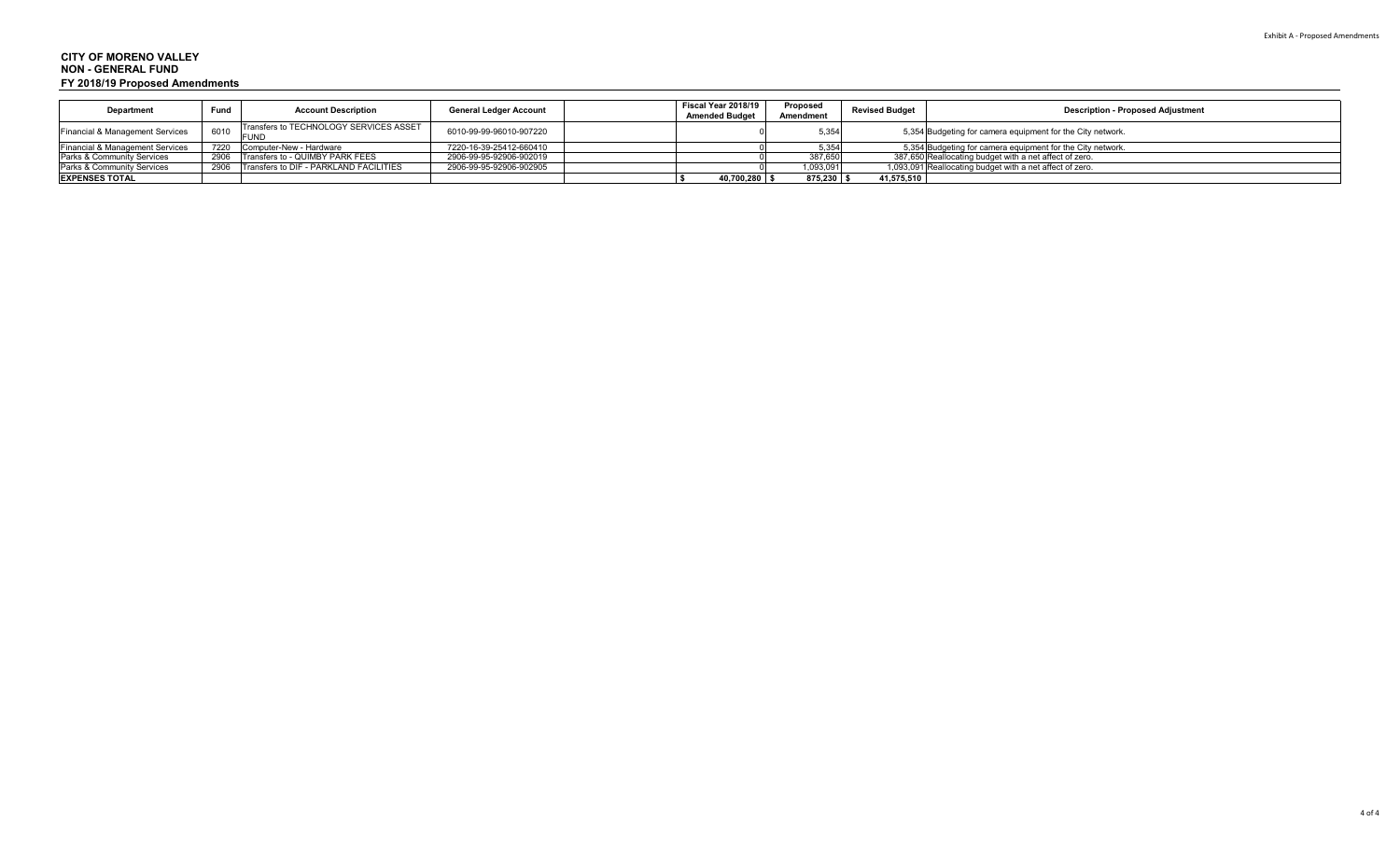|                                          | FY             | FY                       | <b>FY</b>                | FY                                                                      | FY             | FY                       | FY                       | <b>FY</b>                | <b>FY</b>      |
|------------------------------------------|----------------|--------------------------|--------------------------|-------------------------------------------------------------------------|----------------|--------------------------|--------------------------|--------------------------|----------------|
|                                          |                |                          |                          | 2012/13 2013/14 2014/15 2015/16 2016/17 2017/18 2017/18 2018/19 2018/19 |                |                          |                          |                          |                |
| <b>Position Title</b>                    | No.            | No.                      | No.                      | No.                                                                     | No.            | Adj.                     | No.                      | Adj.                     | No.            |
| Accountant I                             | 2              | $\overline{2}$           | 2                        | 1                                                                       | 1              |                          | 1                        |                          | 1              |
| Accountant II                            |                | $\ddot{\phantom{a}}$     | $\mathbf{1}$             | 1                                                                       | $\mathbf{1}$   | $\overline{\phantom{a}}$ | 1                        | $\overline{\phantom{a}}$ | $\mathbf{1}$   |
| <b>Accounting Asst</b>                   | 3              | 3                        | 3                        | 3                                                                       | 3              |                          | 3                        |                          | 3              |
| Accounting Technician                    | 4              | 3                        | 3                        | $\overline{2}$                                                          | $\overline{2}$ | $\blacksquare$           | $\overline{2}$           | $\blacksquare$           | $\overline{c}$ |
| Accounts Payable Supervisor              | 1              | 1                        | $\mathbf{1}$             | 1                                                                       | $\mathbf{1}$   |                          | 1                        |                          | $\mathbf{1}$   |
| <b>Administrative Asst</b>               | 5              | 8                        | 7                        | $\overline{7}$                                                          | 8              |                          | 8                        |                          | 8              |
| Administrative Services Dir              | 1              | 1                        | $\mathbf{1}$             | 1                                                                       | 1              | (1)                      | ÷.                       | $\blacksquare$           |                |
| After School Prog Coordinator            |                |                          |                          |                                                                         |                | $\blacksquare$           |                          |                          |                |
| After School Prog Specialist             |                |                          |                          |                                                                         |                |                          |                          |                          |                |
| After School Prog Supervisor             |                |                          | $\blacksquare$           | $\blacksquare$                                                          | $\blacksquare$ |                          | $\overline{\phantom{a}}$ |                          |                |
| Animal Care Technician                   | 4              | 4                        | 4                        | 5                                                                       | 5              | ÷,                       | 5                        |                          | 5              |
| Animal Care Technician Supervisor        |                | ٠                        | $\overline{\phantom{a}}$ | $\overline{a}$                                                          | $\overline{a}$ | 1                        | 1                        | $\overline{\phantom{a}}$ | 1              |
| Animal Control Officer                   | 7              | 7                        | $\overline{7}$           | 7                                                                       | $\overline{7}$ | ÷,                       | 7                        | $\blacksquare$           | $\overline{7}$ |
| Animal Rescue Coordinator                | $\blacksquare$ | $\overline{\phantom{a}}$ | $\overline{\phantom{a}}$ | 1                                                                       | $\mathbf{1}$   | $\blacksquare$           | 1                        | $\overline{\phantom{a}}$ | $\mathbf{1}$   |
| <b>Animal Services Asst</b>              | 2              | 2                        | 2                        | 4                                                                       | $\overline{4}$ |                          | 4                        |                          | 4              |
| Animal Svcs Dispatcher                   | 1              | $\overline{2}$           | $\overline{2}$           | 1                                                                       | $\mathbf{1}$   | ÷                        | 1                        | $\overline{\phantom{a}}$ | $\mathbf{1}$   |
| Animal Svcs Division Manager             | 1              | 1                        | 1                        | 1                                                                       | 1              | $\blacksquare$           | 1                        | $\blacksquare$           | $\mathbf{1}$   |
| Animal Svcs Field Supervisor             | 1              | 1                        | 1                        | 1                                                                       | 1              |                          | 1                        |                          | $\mathbf{1}$   |
| Animal Svcs License Inspector            | 1              | 1                        | 1                        | 1                                                                       | 1              | $\blacksquare$           | 1                        | $\blacksquare$           | 1              |
| Animal Svcs Office Supervisor            | 1              | 1                        | 1                        | 1                                                                       | $\mathbf{1}$   |                          | 1                        | $\overline{a}$           | 1              |
| Applications & DB Admin                  | 2              | 2                        | 2                        | $\overline{\mathbf{c}}$                                                 | $\mathbf{1}$   | $\overline{\phantom{a}}$ | 1                        | $\overline{\phantom{a}}$ | $\mathbf{1}$   |
| <b>Applications Analyst</b>              | $\overline{c}$ | 2                        | $\overline{2}$           | $\overline{2}$                                                          | $\mathbf{1}$   |                          | 1                        | $\blacksquare$           | $\mathbf{1}$   |
| <b>Assistant City Attorney</b>           | $\blacksquare$ | $\overline{a}$           | $\overline{a}$           | 1                                                                       | 1              | $\overline{a}$           | 1                        | $\overline{a}$           | $\mathbf{1}$   |
| <b>Assistant City Clerk</b>              |                |                          |                          | $\overline{\phantom{a}}$                                                |                |                          |                          |                          |                |
| Assoc Environmental Engineer             | 1              | 1                        | 1                        | 1                                                                       | $\mathbf{1}$   | (1)                      |                          |                          |                |
| Associate Engineer                       | 5              | 5                        | 5                        | 4                                                                       | $\overline{4}$ | $\sim$                   | 4                        | $\blacksquare$           | 4              |
| Associate Planner                        | 4              | 4                        | 4                        | 4                                                                       | $\overline{4}$ | $\blacksquare$           | 4                        |                          | 4              |
| Asst Buyer                               | 2              | 2                        | 2                        | $\overline{2}$                                                          | $\overline{2}$ | ä,                       | 2                        | $\blacksquare$           | $\overline{c}$ |
| Asst City Manager                        | 1              | 1                        | 1                        | 1                                                                       | $\mathbf{1}$   | $\overline{a}$           | $\mathbf{1}$             | $\overline{a}$           | $\mathbf{1}$   |
| <b>Asst Crossing Guard Spvr</b>          | 1              | 1                        | $\mathbf{1}$             | 1                                                                       | $\mathbf{1}$   |                          | 1                        |                          | $\mathbf{1}$   |
| Asst Network Administrator               | 2              | 2                        | 2                        | 2                                                                       | 1              | $\blacksquare$           | 1                        | $\overline{\phantom{a}}$ | $\mathbf{1}$   |
| Asst to the City Manager                 | 1              | 1                        | 1                        | $\sim$                                                                  |                |                          |                          | $\overline{\phantom{a}}$ |                |
| Asst. Applications Analyst               |                |                          |                          |                                                                         |                |                          |                          |                          |                |
| <b>Banquet Facility Rep</b>              | 1              | 1                        | 1                        | 1                                                                       | 1              |                          | 1                        |                          | 1              |
| <b>Budget Officer</b>                    | 1              | $\overline{\phantom{a}}$ | $\blacksquare$           | $\blacksquare$                                                          | $\blacksquare$ |                          |                          | $\overline{\phantom{a}}$ |                |
| Building & Neighborhood Services Div Mgr |                | 1                        | 1                        |                                                                         |                |                          |                          |                          |                |
| <b>Building Safety Supervisor</b>        |                |                          |                          | 1                                                                       | $\mathbf{1}$   |                          | 1                        |                          | 1              |
| Building Div Mgr / Official              | 1              | $\overline{\phantom{a}}$ | $\blacksquare$           | $\sim$                                                                  | $\blacksquare$ | $\blacksquare$           | $\overline{\phantom{a}}$ | $\overline{\phantom{a}}$ |                |
| Building Inspector I I                   | 4              | 4                        | 4                        | 4                                                                       | $\overline{4}$ |                          | 4                        |                          | 4              |
| <b>Business License Liaison</b>          |                |                          |                          | 1                                                                       | $\mathbf{1}$   |                          | $\mathbf{1}$             | $\blacksquare$           | $\mathbf{1}$   |
| Bus. Support & Neigh Prog Admin          | 1              | $\overline{\phantom{a}}$ | $\blacksquare$           | $\blacksquare$                                                          | $\blacksquare$ |                          | $\overline{\phantom{a}}$ |                          |                |
| Cable TV Producer                        | 2              | 2                        | 2                        | 4                                                                       | $\overline{2}$ |                          | 2                        |                          | $\overline{c}$ |
| Capital Projects Division Manager        |                | $\overline{\phantom{a}}$ | $\blacksquare$           | $\blacksquare$                                                          | 1              |                          | $\mathbf{1}$             | $\blacksquare$           | $\mathbf{1}$   |
| Chief Financial Officer/City Treasurer   | 1              | 1                        | 1                        | 1                                                                       | 1              |                          |                          |                          | 1              |
| <b>Child Care Asst</b>                   | 5              | 4                        | 4                        | 4                                                                       | 4              | $\blacksquare$           | 4                        | $\blacksquare$           | 4              |
| Child Care Instructor I I                | 5              | 4                        | 4                        | 4                                                                       | 4              |                          | 4                        |                          | 4              |
| Child Care Program Manager               | $\mathbf{1}$   | 1                        | $\mathbf{1}$             | 1                                                                       | $\mathbf{1}$   | $\blacksquare$           | $\mathbf{1}$             | $\blacksquare$           | $\mathbf{1}$   |
| Child Care Site Supervisor               | 5              | 4                        | 4                        | 4                                                                       | $\overline{4}$ | $\blacksquare$           | 4                        | $\blacksquare$           | 4              |
| <b>City Attorney</b>                     | $\mathbf{1}$   | 1                        | $\mathbf{1}$             | 1                                                                       | $\mathbf{1}$   |                          | 1                        |                          | $\mathbf{1}$   |
| <b>City Clerk</b>                        | 1              | 1                        | 1                        | 1                                                                       | $\mathbf{1}$   | $\overline{a}$           | 1                        | $\overline{\phantom{a}}$ | 1              |
| City Manager                             | 1              | 1                        | 1                        | 1                                                                       | $\mathbf{1}$   | $\blacksquare$           | 1                        | $\overline{a}$           | 1              |
| Code & Neigh Svcs Division Manager       |                | $\overline{\phantom{a}}$ |                          | $\overline{a}$                                                          |                | 1                        | 1                        | $\overline{\phantom{a}}$ | $\mathbf{1}$   |
| Code & Neigh Svcs Official               | 1              | ä,                       |                          | $\overline{a}$                                                          | -              |                          |                          |                          |                |
| Code Compliance Field Sup.               | $\blacksquare$ | 1                        | 1                        | 1                                                                       | $\mathbf{1}$   | (1)                      | $\sim$                   | $\overline{a}$           | $\blacksquare$ |
| Code Compliance Officer I/I I            | 5              | 6                        | 6                        | 6                                                                       | 6              | $\blacksquare$           | 6                        |                          | 6              |
| Code Supervisor                          | ä,             | $\overline{\phantom{a}}$ |                          | $\blacksquare$                                                          | ä,             |                          | ÷,                       | $\blacksquare$           |                |
| Comm & Economic Dev Director             | 1              | 1                        | $\blacksquare$           | $\sim$                                                                  | $\blacksquare$ |                          | $\blacksquare$           | $\blacksquare$           |                |
| <b>Community Dev Director</b>            |                |                          | $\mathbf{1}$             | 1                                                                       | $\mathbf{1}$   |                          | 1                        | $\overline{\phantom{a}}$ | $\mathbf{1}$   |
| <b>Community Services Coordinator</b>    | $\blacksquare$ | $\overline{\phantom{a}}$ | $\overline{a}$           | $\ddot{\phantom{a}}$                                                    | 3              | $\blacksquare$           | 3                        | $\mathbf{1}$             | 4              |
| <b>Community Svcs Supervisor</b>         | 1              | 1                        | 1                        | 1                                                                       | $\mathbf{1}$   |                          | 1                        | $\blacksquare$           | $\mathbf{1}$   |
| <b>Construction Inspector</b>            | 5              | 5                        | 5                        | 5                                                                       | 5              |                          | 5                        | (3)                      | $\overline{c}$ |
| <b>Construction Inspector Supervisor</b> |                | $\overline{a}$           | $\blacksquare$           | $\blacksquare$                                                          | $\overline{a}$ | ä,                       | $\blacksquare$           | 1                        | $\mathbf{1}$   |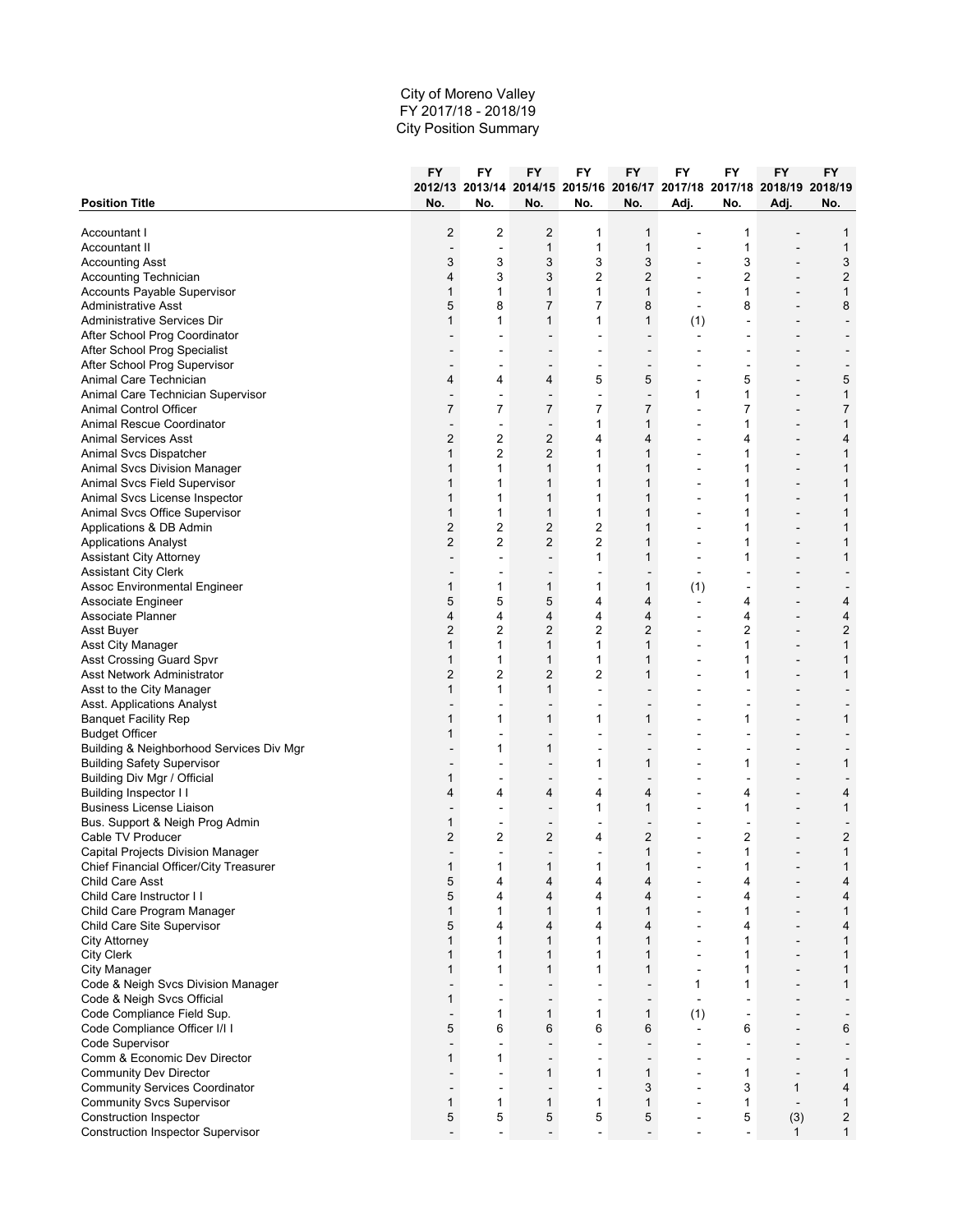|                                                                                | FY             | FY                       | <b>FY</b>      | FY                                                                             | FY                           | FY                       | FY                       | FY                       | FY                |
|--------------------------------------------------------------------------------|----------------|--------------------------|----------------|--------------------------------------------------------------------------------|------------------------------|--------------------------|--------------------------|--------------------------|-------------------|
|                                                                                | No.            | No.                      | No.            | 2012/13 2013/14 2014/15 2015/16 2016/17 2017/18 2017/18 2018/19 2018/19<br>No. | No.                          |                          |                          |                          |                   |
| <b>Position Title</b>                                                          |                |                          |                |                                                                                |                              | Adj.                     | No.                      | Adj.                     | No.               |
| <b>Crossing Guard</b>                                                          | 35             | 35                       | 35             | 35                                                                             | 35                           |                          | 35                       |                          | 35                |
| <b>Crossing Guard Supervisor</b>                                               | $\mathbf{1}$   | 1                        | $\mathbf{1}$   | 1                                                                              | $\mathbf{1}$                 |                          | 1                        |                          | $\mathbf{1}$      |
| <b>Customer Service Asst</b>                                                   | $\mathbf{1}$   |                          |                |                                                                                |                              |                          |                          |                          |                   |
| Dep PW Dir /Asst City Engineer                                                 | 1              | 1                        | 1              | 1                                                                              |                              |                          |                          |                          |                   |
| Deputy City Attorney I                                                         |                |                          | $\blacksquare$ | $\overline{a}$                                                                 | $\mathbf{1}$                 |                          | 1                        |                          | $\mathbf{1}$      |
| Deputy City Attorney III                                                       | $\overline{2}$ |                          | 1              | $\blacksquare$                                                                 |                              |                          |                          |                          |                   |
| Deputy City Clerk                                                              | 1              | 1                        | 1              | 1                                                                              | $\mathbf{1}$                 | $\overline{\phantom{0}}$ | 1                        | $\blacksquare$           | 1                 |
| Deputy City Manager                                                            |                |                          |                |                                                                                |                              |                          |                          |                          |                   |
| Dep. Comm & Economic Dev Director                                              |                |                          |                |                                                                                |                              |                          |                          |                          |                   |
| Development Svcs Coordinator                                                   |                |                          | $\blacksquare$ | $\overline{\phantom{a}}$                                                       | $\overline{a}$               |                          |                          |                          |                   |
| Economic Dev Director                                                          |                |                          | 1              | 1                                                                              | $\mathbf{1}$                 |                          | 1                        |                          | 1                 |
| Economic Dev Division Mgr                                                      |                |                          |                | 1<br>$\blacksquare$                                                            | $\mathbf{1}$                 |                          | 1<br>$\overline{a}$      | 1<br>1                   | $\overline{c}$    |
| <b>Electric Utility Chief Engineer</b><br><b>Electric Utility Division Mgr</b> | 1              | 1                        | 1              | 1                                                                              | $\mathbf{1}$                 |                          | 1                        |                          | 1<br>$\mathbf{1}$ |
| <b>Electric Utility Program Coord</b>                                          | $\mathbf{1}$   | 1                        | $\mathbf{1}$   | 1                                                                              | 1                            |                          | 1                        |                          | 1                 |
| Emerg Mgmt & Vol Svc Prog Spec                                                 | 1              | 1                        | $\mathbf{1}$   | 1                                                                              | $\mathbf{1}$                 | $\overline{a}$           | 1                        | $\overline{a}$           | 1                 |
| Emerg Mgmt & Vol Svcs Prog Mgr                                                 | 1              | 1                        | 1              | 1                                                                              | $\mathbf{1}$                 |                          | 1                        |                          | $\mathbf{1}$      |
| Engineering Division Manager/Assistant City Engineer                           |                | 1                        | $\mathbf{1}$   | 1                                                                              | 1                            |                          | 1                        |                          | 1                 |
| Engineering Technician II                                                      | 1              | 1                        | 1              | 1                                                                              | 1                            | $\overline{a}$           | 1                        | $\blacksquare$           | 1                 |
| Enterprise Systems Admin                                                       | $\overline{2}$ | 2                        | $\overline{2}$ | $\overline{2}$                                                                 | 1                            |                          | 1                        |                          | $\mathbf{1}$      |
| <b>Environmental Analyst</b>                                                   | $\mathbf{1}$   | 1                        | $\mathbf{1}$   | $\mathbf{1}$                                                                   | $\mathbf{1}$                 | (1)                      |                          |                          |                   |
| <b>Equipment Operator</b>                                                      | 4              | 4                        | 4              | 4                                                                              | $\overline{4}$               | $\overline{\phantom{a}}$ | 4                        | $\blacksquare$           | 4                 |
| Exec Asst to Mayor / City Council                                              | 1              | 1                        | 1              | 1                                                                              | $\mathbf{1}$                 |                          | 1                        |                          | 1                 |
| Exec. Assistant to the City Manager                                            |                |                          | $\blacksquare$ | $\blacksquare$                                                                 | $\blacksquare$               | $\blacksquare$           | $\blacksquare$           | $\blacksquare$           |                   |
| Executive Asst I                                                               | 9              | 9                        | 9              | 9                                                                              | 9                            |                          | 9                        |                          | 9                 |
| Executive Asst II                                                              | 1              | 1                        | 1              | 1                                                                              | $\mathbf{1}$                 |                          | 1                        |                          | 1                 |
| <b>Facilities Maint Mechanic</b>                                               | $\mathbf{1}$   | 1                        | $\mathbf{1}$   | $\mathbf{1}$                                                                   | $\mathbf{1}$                 |                          | $\mathbf{1}$             | $\blacksquare$           | 1                 |
| <b>Facilities Maint Worker</b>                                                 | 3              | 3                        | $\overline{2}$ | 3                                                                              | 3                            |                          | 3                        | $\overline{\phantom{a}}$ | 3                 |
| Facilities Maintenance Spvr                                                    |                |                          |                |                                                                                | 1                            |                          | 1                        | (1)                      |                   |
| <b>Financial Analyst</b>                                                       |                |                          | $\blacksquare$ | 1                                                                              | 1                            | (1)                      | $\overline{\phantom{a}}$ | $\overline{\phantom{a}}$ |                   |
| Financial Operations Div Mgr                                                   | 1              | 1                        | 1              | 1                                                                              | $\mathbf{1}$                 | $\overline{\phantom{a}}$ | 1                        | $\overline{\phantom{a}}$ | 1                 |
| Financial Resources Div Mgr                                                    | $\overline{a}$ | 1                        | $\mathbf{1}$   | 1                                                                              | $\mathbf{1}$                 | $\overline{a}$           | 1                        | $\blacksquare$           | $\mathbf{1}$      |
| Fire Inspector I                                                               |                | 2                        | 2              |                                                                                |                              |                          |                          |                          |                   |
| Fire Inspector II                                                              | $\overline{2}$ | $\overline{c}$           | $\mathbf{1}$   |                                                                                |                              |                          |                          |                          |                   |
| <b>Fire Marshall</b>                                                           | $\mathbf{1}$   | 1                        | $\blacksquare$ | $\overline{\phantom{a}}$                                                       | $\overline{a}$               |                          |                          | $\blacksquare$           |                   |
| <b>Fire Safety Specialist</b>                                                  | 1              | 2                        | 1              | $\qquad \qquad \blacksquare$                                                   | $\overline{\phantom{a}}$     |                          |                          | $\overline{\phantom{a}}$ |                   |
| <b>Fleet Supervisor</b>                                                        |                | $\overline{\phantom{a}}$ |                | 1                                                                              | 1                            |                          | 1                        | (1)                      |                   |
| Fleet & Facilities Maintenance Supervisor                                      |                |                          |                |                                                                                |                              |                          | $\overline{a}$           | 1                        | 1                 |
| <b>GIS Administrator</b>                                                       | $\overline{c}$ | $\overline{c}$           |                |                                                                                |                              |                          |                          |                          |                   |
| <b>GIS Specialist</b>                                                          | $\overline{2}$ | $\overline{c}$           | $\overline{2}$ | $\overline{c}$                                                                 | 1                            |                          | 1                        |                          | 1                 |
| <b>GIS Technician</b>                                                          |                | $\overline{\phantom{a}}$ | 2              | $\overline{2}$                                                                 | $\mathbf{1}$                 |                          | 1                        |                          | $\mathbf{1}$      |
| Housing Program Coordinator                                                    | 1<br>3         | 1                        | $\mathbf{1}$   |                                                                                |                              |                          |                          |                          |                   |
| Housing Program Specialist                                                     |                | $\blacksquare$           | $\blacksquare$ | $\blacksquare$                                                                 | $\overline{\phantom{a}}$     |                          |                          |                          |                   |
| Human Resources Analyst<br>Human Resources Director                            |                |                          |                |                                                                                |                              | 1                        | 1                        | (1)<br>$\blacksquare$    | 1                 |
| Human Resources Technician                                                     | $\blacksquare$ |                          | $\overline{a}$ | $\overline{a}$                                                                 | $\qquad \qquad \blacksquare$ |                          |                          |                          |                   |
| Info Technology Technician                                                     | 4              | 4                        | 4              | 4                                                                              | $\mathbf{2}$                 | $\overline{\phantom{a}}$ | $\overline{2}$           | $\blacksquare$           | $\overline{c}$    |
| Landscape Development Coord                                                    |                |                          |                |                                                                                |                              |                          | $\blacksquare$           |                          |                   |
| Landscape Irrigation Tech                                                      | $\mathbf{1}$   | 1                        | $\mathbf{1}$   | 1                                                                              | $\mathbf{1}$                 | (1)                      | $\blacksquare$           |                          |                   |
| Landscape Svcs Inspector                                                       | 3              | $\overline{2}$           | $\overline{2}$ | $\overline{c}$                                                                 | $\overline{c}$               |                          | 2                        | $\blacksquare$           | $\overline{c}$    |
| Landscape Svcs Supervisor                                                      |                | $\blacksquare$           | $\mathbf{1}$   | $\mathbf{1}$                                                                   | $\mathbf{1}$                 | $\blacksquare$           | 1                        |                          | $\mathbf{1}$      |
| Lead Animal Care Technician                                                    | 1              | 1                        | $\mathbf{1}$   | $\mathbf{1}$                                                                   | $\mathbf{1}$                 | (1)                      |                          |                          |                   |
| <b>Lead Facilities Maint Worker</b>                                            |                | $\overline{\phantom{a}}$ | $\mathbf{1}$   | 1                                                                              | $\mathbf{1}$                 | $\overline{\phantom{a}}$ | 1                        |                          | 1                 |
| Lead Maintenance Worker                                                        | 3              | 3                        | 3              | 4                                                                              | $\overline{4}$               | $\blacksquare$           | 4                        |                          | 4                 |
| Lead Parks Maint Worker                                                        | 5              | 5                        | 5              | 6                                                                              | 6                            | $\overline{\phantom{a}}$ | 6                        | $\overline{\phantom{a}}$ | 6                 |
| Lead Traffic Sign/Marking Tech                                                 | $\overline{c}$ | $\overline{c}$           | $\overline{2}$ | $\overline{2}$                                                                 | $\overline{c}$               |                          | $\overline{2}$           |                          | $\overline{c}$    |
| Lead Vehicle / Equip Tech                                                      | 1              | 1                        | 1              | $\blacksquare$                                                                 | $\overline{a}$               |                          | ä,                       | $\blacksquare$           | $\overline{a}$    |
| Legal Secretary                                                                | $\mathbf{1}$   | 1                        | $\mathbf{1}$   |                                                                                |                              |                          |                          |                          |                   |
| Lib Serv Div Mgr                                                               | $\mathbf{1}$   |                          |                |                                                                                |                              |                          |                          |                          |                   |
| Librarian                                                                      | 4              | $\overline{a}$           | $\blacksquare$ | $\blacksquare$                                                                 | $\blacksquare$               |                          | $\overline{a}$           |                          |                   |
| Library Asst                                                                   | 13             |                          |                |                                                                                |                              |                          |                          |                          |                   |
| <b>Library Circulation Supervisor</b>                                          | $\mathbf{1}$   |                          | $\blacksquare$ | $\sim$                                                                         |                              |                          |                          |                          | $\blacksquare$    |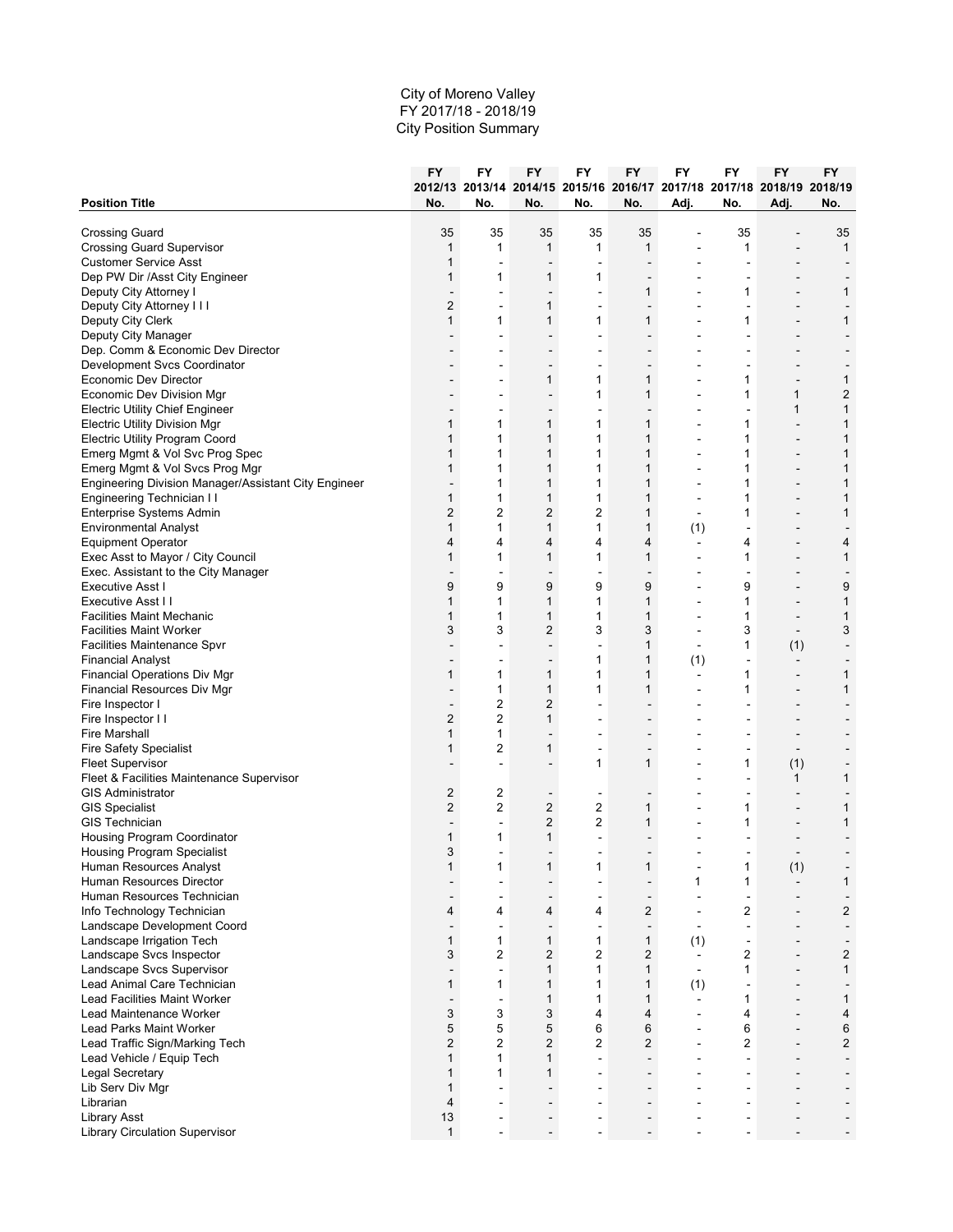|                                                        | FY             | FY                       | <b>FY</b>                | FY                                                                      | FY                           | FY                       | FY                       | <b>FY</b>                    | FY             |
|--------------------------------------------------------|----------------|--------------------------|--------------------------|-------------------------------------------------------------------------|------------------------------|--------------------------|--------------------------|------------------------------|----------------|
|                                                        |                |                          |                          | 2012/13 2013/14 2014/15 2015/16 2016/17 2017/18 2017/18 2018/19 2018/19 |                              |                          |                          |                              |                |
| <b>Position Title</b>                                  | No.            | No.                      | No.                      | No.                                                                     | No.                          | Adj.                     | No.                      | Adj.                         | No.            |
| Maint & Operations Div Mgr                             | 1              | 1                        | 1                        | 1                                                                       | 1                            |                          | 1                        |                              | 1              |
| Maintenance Worker I                                   | $\blacksquare$ | 7                        | L,                       |                                                                         | L,                           |                          |                          |                              |                |
| Maintenance Worker II                                  | 1              | 1                        | $\overline{\phantom{a}}$ | $\sim$                                                                  | $\blacksquare$               |                          | $\overline{\phantom{a}}$ |                              |                |
| Maintenance Worker I/II                                | 12             | 12                       | 18                       | 18                                                                      | 18                           |                          | 18                       |                              | 18             |
| Management Aide                                        | ÷,             | $\blacksquare$           | $\mathbf{1}$             | $\overline{\mathbf{c}}$                                                 | $\overline{c}$               | (1)                      | 1                        | 1                            | $\overline{2}$ |
| Management Analyst                                     | 14             | 12                       | 11                       | 10                                                                      | 9                            | 4                        | 13                       | 1                            | 14             |
| <b>Management Asst</b>                                 | 3              | 4                        | 5                        | 4                                                                       | $\overline{4}$               | 1                        | 5                        | 1                            | 6              |
| <b>Media Division Manager</b>                          |                | $\overline{\phantom{a}}$ | ÷,                       | $\overline{a}$                                                          | $\blacksquare$               | 1                        | 1                        |                              | $\mathbf{1}$   |
| Media & Production Supervisor                          | 1              | 1                        | 1                        | $\overline{c}$                                                          | 1                            | (1)                      | $\overline{\phantom{a}}$ | $\blacksquare$               |                |
| Network Administrator                                  | 2              | 2                        | 2                        | $\overline{2}$                                                          | 1                            | $\sim$                   | 1                        | $\overline{a}$               | 1              |
| <b>Office Asst</b>                                     | 1              | 1                        | L.                       | $\overline{a}$                                                          | $\blacksquare$               | $\blacksquare$           | ä,                       | $\blacksquare$               |                |
| Paralegal                                              | $\sim$         | $\overline{\phantom{a}}$ | $\blacksquare$           | 1                                                                       | 1                            | $\overline{\phantom{a}}$ | 1                        | $\blacksquare$               | 1              |
| Park Ranger                                            | 3              | 3                        | 3                        | 3                                                                       | 3                            | $\blacksquare$           | 3                        | $\overline{a}$               | 3              |
| Parking Control Officer                                | 2              | 2                        | 2                        | $\overline{2}$                                                          | $\overline{2}$               | $\overline{\phantom{a}}$ | 2                        | $\overline{\phantom{a}}$     | $\overline{c}$ |
| Parks & Community Services Deputy Director             |                | $\overline{\phantom{a}}$ | $\blacksquare$           | $\blacksquare$                                                          | $\qquad \qquad \blacksquare$ | 1                        | $\mathbf{1}$             | $\blacksquare$               | $\mathbf{1}$   |
| Parks & Community Services Director                    | 1              | 1                        | 1                        | 1                                                                       | $\mathbf{1}$                 | $\overline{a}$           | 1                        | $\overline{a}$               | 1              |
| Parks & Community Services Division Manager            | 1              | 1                        | $\mathbf{1}$             | 1                                                                       | $\mathbf{1}$                 | (1)                      |                          |                              |                |
| Parks Maintenance Division Manager                     |                | $\overline{\phantom{a}}$ | $\blacksquare$           | $\sim$                                                                  | $\blacksquare$               | $\blacksquare$           | $\overline{\phantom{a}}$ | $\blacksquare$               |                |
| Parks Maint Supervisor                                 | $\overline{2}$ | $\overline{2}$           | $\overline{2}$           | $\overline{2}$                                                          | $\mathbf{2}$                 | $\overline{\phantom{a}}$ | $\overline{2}$           | $\blacksquare$               | $\overline{2}$ |
| Parks Maint Worker                                     | 13             | 13                       | 13                       | 12                                                                      | 12                           | $\blacksquare$           | 12                       |                              | 12             |
|                                                        | 1              | 1                        | 1                        | 1                                                                       | $\mathbf{1}$                 | ä,                       | $\mathbf{1}$             | $\overline{\phantom{a}}$     | $\mathbf{1}$   |
| Parks Projects Coordinator                             | 1              | 1                        | 1                        | 1                                                                       | $\mathbf{1}$                 |                          | 1                        |                              | $\mathbf{1}$   |
| Payroll Supervisor<br>Permit Technician                |                |                          |                          |                                                                         |                              | $\blacksquare$           |                          | $\blacksquare$               |                |
|                                                        | 6              | 5                        | 5                        | 5                                                                       | 5                            |                          | 5                        |                              | 5              |
| <b>Planning Commissioner</b>                           | 7              | 7                        | 7                        | 7                                                                       | 7                            | $\blacksquare$           | 7                        | $\overline{\phantom{a}}$     | $\overline{7}$ |
| Planning Div Mgr / Official                            | 1              | 1                        | 1                        | 1                                                                       | $\mathbf{1}$                 | ٠                        | 1                        | $\blacksquare$               | $\mathbf{1}$   |
| <b>Principal Accountant</b>                            | 1              | 1                        | 1                        | 1                                                                       | 1                            | $\overline{\phantom{a}}$ | 1                        | $\overline{\phantom{a}}$     | $\mathbf{1}$   |
| Public Information/Intergovernmental Relations Officer |                |                          |                          | 1                                                                       | $\mathbf{1}$                 |                          | 1                        | $\blacksquare$               | 1              |
| Public Safety Contract Administrator                   |                |                          | $\blacksquare$           | $\blacksquare$                                                          | $\blacksquare$               | 1                        | 1                        | $\blacksquare$               | 1              |
| Purch & Facilities Div Mgr                             | 1              | 1                        | 1                        | 1                                                                       | $\mathbf{1}$                 | ÷                        | 1                        |                              | $\mathbf{1}$   |
| PW Director / City Engineer                            | 1              | 1                        | 1                        | 1                                                                       | $\mathbf{1}$                 |                          | 1                        |                              | $\mathbf{1}$   |
| Recreation Program Coord                               | 1              | 1                        | 1                        | 2                                                                       | $\overline{\phantom{a}}$     | ٠                        | $\overline{\phantom{a}}$ | $\blacksquare$               |                |
| Recreation Program Leader                              | $\overline{7}$ | 7                        | $\overline{7}$           | $\overline{7}$                                                          | $\overline{7}$               | $\overline{a}$           | 7                        | $\overline{a}$               | $\overline{7}$ |
| Recreation Supervisor                                  | 1              | 1                        | 1                        | $\overline{a}$                                                          | $\blacksquare$               |                          | Ē.                       | $\blacksquare$               |                |
| <b>Recycling Specialist</b>                            |                | 1                        | 1                        | 2                                                                       | 1                            |                          | 1                        |                              | 1              |
| <b>Resource Analyst</b>                                | $\overline{a}$ | $\overline{a}$           | $\blacksquare$           | $\blacksquare$                                                          | $\blacksquare$               | $\overline{a}$           | $\overline{a}$           | $\overline{a}$               |                |
| <b>Risk Division Manager</b>                           | $\overline{a}$ | $\overline{\phantom{a}}$ | $\overline{\phantom{a}}$ | $\overline{\phantom{a}}$                                                | ٠                            |                          | $\overline{\phantom{a}}$ | $\qquad \qquad \blacksquare$ |                |
| <b>Security Guard</b>                                  | 2              | $\overline{c}$           | 2                        | 2                                                                       | $\overline{c}$               | ٠                        | 2                        | $\blacksquare$               | $\overline{c}$ |
| Spec Dist Budg & Accting Spvr                          | $\overline{a}$ | $\overline{\phantom{a}}$ | $\blacksquare$           | $\blacksquare$                                                          | $\blacksquare$               | $\blacksquare$           | ÷                        | $\blacksquare$               | $\overline{a}$ |
| Spec Districts Div Mgr                                 | 1              | 1                        | 1                        | 1                                                                       | $\mathbf{1}$                 |                          | 1                        |                              | $\mathbf{1}$   |
| Special Districts Prog Mgr                             | 1              | 1                        | 1                        | $\sim$                                                                  | $\blacksquare$               | $\blacksquare$           | $\overline{\phantom{a}}$ | $\blacksquare$               |                |
| Sr Accountant                                          | 1              | 1                        | 1                        | $\overline{2}$                                                          | $\overline{2}$               | 1                        | 3                        | $\overline{a}$               | 3              |
| Sr Administrative Asst                                 | 16             | 14                       | 17                       | 17                                                                      | 17                           |                          | 17                       |                              | 17             |
| Sr Applications Analyst                                | $\sim$         | $\overline{\phantom{a}}$ | $\overline{2}$           | 2                                                                       | $\mathbf{1}$                 | $\blacksquare$           | 1                        | $\blacksquare$               | $\mathbf{1}$   |
| Sr Citizens Center Coord                               | 1              |                          | 1                        | 1                                                                       |                              |                          |                          |                              |                |
| Sr Code Compliance Officer                             |                |                          |                          |                                                                         |                              | 2                        | 2                        | $\overline{\phantom{a}}$     | $\overline{c}$ |
| Sr Construction Inspector                              | $\blacksquare$ |                          | $\overline{a}$           | $\overline{a}$                                                          | $\qquad \qquad \blacksquare$ | ÷,                       | ÷,                       | $\overline{c}$               | $\mathbf{2}$   |
| Sr Customer Service Asst                               | 3              | 3                        | 3                        | 3                                                                       | 3                            | $\blacksquare$           | 3                        | $\Box$                       | 3              |
| Sr Deputy City Clerk                                   |                |                          |                          | $\overline{a}$                                                          |                              |                          | $\overline{\phantom{a}}$ | $\mathbf{1}$                 | $\mathbf{1}$   |
| Sr Electrical Engineer                                 | 1              | 1                        | 1                        | 1                                                                       | $\mathbf{1}$                 | $\blacksquare$           | $\mathbf{1}$             | $\blacksquare$               | 1              |
| Sr Engineer, P.E.                                      | 9              | 9                        | 9                        | 7                                                                       | 6                            | (1)                      | 5                        | $\blacksquare$               | 5              |
| Sr Engineering Technician                              | 1              | 1                        | $\mathbf{1}$             | 1                                                                       | $\mathbf{1}$                 | $\blacksquare$           | 1                        | $\blacksquare$               | $\mathbf{1}$   |
| Sr Equipment Operator                                  | 1              | 1                        | $\mathbf{1}$             | 1                                                                       | $\mathbf{1}$                 |                          | 1                        | $\blacksquare$               | $\mathbf{1}$   |
| Sr Financial Analyst                                   | $\overline{c}$ | 2                        | 1                        | $\blacksquare$                                                          |                              |                          |                          | $\blacksquare$               |                |
| Sr GIS Analyst                                         | 2              | 2                        | 2                        | $\overline{c}$                                                          | 1                            |                          | 1                        |                              | 1              |
| Sr Graphics Designer                                   | 1              | 1                        | $\mathbf{1}$             | $\overline{2}$                                                          | 1                            | $\overline{a}$           | $\mathbf{1}$             | $\overline{\phantom{a}}$     | $\mathbf{1}$   |
| Sr Human Resources Analyst                             | 1              | 1                        | 1                        | 1                                                                       | $\mathbf{1}$                 |                          | 1                        | $\blacksquare$               | $\mathbf{1}$   |
| Sr IT Technician                                       | $\blacksquare$ | $\overline{\phantom{a}}$ |                          | $\blacksquare$                                                          | $\overline{a}$               |                          | $\overline{\phantom{a}}$ | $\overline{\phantom{a}}$     |                |
| Sr Landscape Svcs Inspector                            | 1              | 1                        | $\overline{a}$           | $\overline{a}$                                                          | $\overline{a}$               |                          | $\overline{\phantom{a}}$ | $\blacksquare$               |                |
| Sr Management Analyst                                  | $\overline{c}$ | $\overline{c}$           | 3                        | 4                                                                       | 5                            | (1)                      | 4                        | (1)                          | 3              |
| Sr Office Asst                                         | 5              | 4                        | 3                        | 3                                                                       | 3                            | (1)                      | $\overline{2}$           | $\blacksquare$               | $\overline{2}$ |
| Sr Park Ranger                                         |                |                          |                          | $\overline{\phantom{a}}$                                                |                              |                          | $\overline{\phantom{a}}$ |                              |                |
| Sr Parking Control Officer                             | 1              | 1                        | 1                        | 1                                                                       | 1                            | $\blacksquare$           | 1                        | $\blacksquare$               | 1              |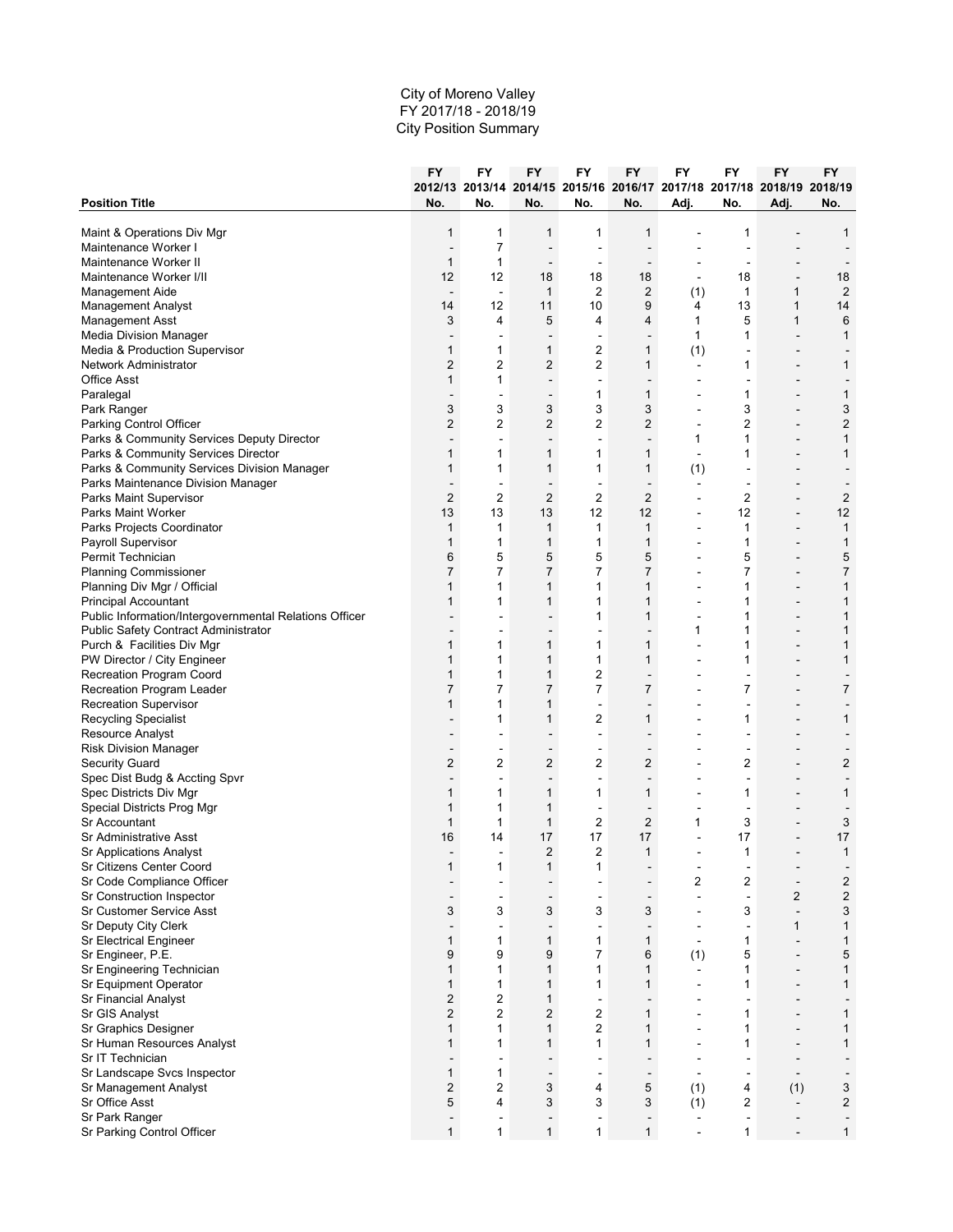|                                             | <b>FY</b> | <b>FY</b> | <b>FY</b>      | <b>FY</b>      | <b>FY</b>      | <b>FY</b> | <b>FY</b>      | <b>FY</b> | <b>FY</b> |
|---------------------------------------------|-----------|-----------|----------------|----------------|----------------|-----------|----------------|-----------|-----------|
|                                             | 2012/13   | 2013/14   | 2014/15        | 2015/16        | 2016/17        | 2017/18   | 2017/18        | 2018/19   | 2018/19   |
| <b>Position Title</b>                       | No.       | No.       | No.            | No.            | No.            | Adj.      | No.            | Adj.      | No.       |
|                                             |           |           |                |                |                |           |                |           |           |
| Sr Parks Maint Technician                   |           | 2         | 2              | 2              | 2              |           | 2              |           |           |
| Sr Payroll Technician                       |           |           |                | 1              |                |           |                |           |           |
| Sr Permit Technician                        |           | 2         | 2              | $\overline{2}$ | 2              |           | 2              |           |           |
| <b>Sr Planner</b>                           |           | 2         | 2              | 2              | 2              |           |                |           |           |
| Sr Recreation Program Leader                | 2         | 2         | $\overline{2}$ | $\overline{2}$ | $\overline{2}$ |           | $\overline{2}$ |           |           |
| Sr Telecomm Technician                      |           | 2         | $\overline{2}$ | 2              |                |           |                |           |           |
| Sr Traffic Engineer                         |           |           |                |                |                |           |                |           |           |
| Sr Traffic Signal Technician                |           |           |                |                |                |           |                |           |           |
| Storekeeper                                 |           |           |                |                |                |           |                |           |           |
| Storm Water Prog Mgr                        |           |           |                |                |                | (1)       |                |           |           |
| Strategic Initiatives Manager               |           |           |                |                |                |           |                |           |           |
| <b>Street Maintenance Supervisor</b>        |           | 2         | 2              | 2              | 2              |           |                |           |           |
| Sustainability & Intergovernmental Prog Mgr |           |           |                |                |                |           |                |           |           |
| Technology Services Div Mgr                 | 2         | 2         | $\overline{2}$ | 2              |                | (1)       |                |           |           |
| Telecomm Engineer / Admin                   | 2         | 2         | $\overline{2}$ | 2              |                |           |                |           |           |
| <b>Telecomm Technician</b>                  |           | 2         | $\overline{2}$ | 2              |                |           |                |           |           |
| <b>Traffic Operations Supervisor</b>        |           |           |                |                |                |           |                |           |           |
| Traffic Sign / Marking Tech I               |           |           |                |                |                |           |                |           |           |
| Traffic Sign/Marking Tech II                |           | 2         | $\overline{2}$ | 2              | $\overline{2}$ |           |                |           |           |
| Traffic Signal Technician                   |           |           | $\overline{2}$ | $\overline{2}$ |                |           |                |           |           |
| Trans Div Mgr / City Traf Engr              |           |           |                |                |                |           |                |           |           |
| Treasury Operations Div Mgr                 |           |           |                |                |                |           |                |           |           |
| <b>Tree Trimmer</b>                         |           |           |                |                |                |           |                |           |           |
| Vehicle / Equipment Technician              |           | 3         | 3              | 3              | 3              |           | 3              |           |           |
| <b>Total</b>                                | 391       | 374       | 375            | 374            | 356            |           | 356            | 5         | 361       |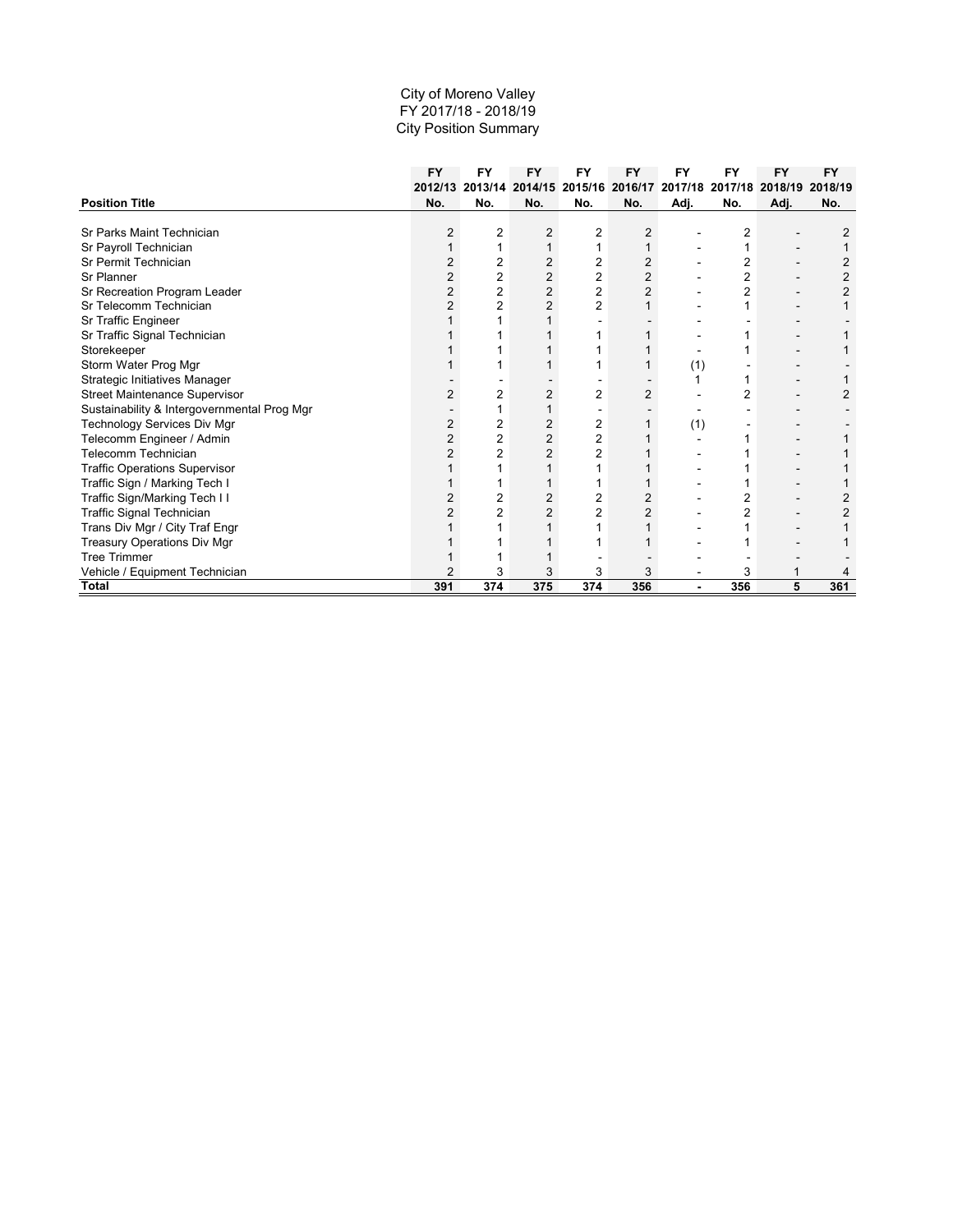## **CLASS SPECIFICATION Fleet and Facilities Maintenance Supervisor**

#### **GENERAL PURPOSE**

Under general supervision, plans, coordinates, directs and supervises activities of vehicle and equipment maintenance operations involved in the maintenance, diagnoses, repairs and overhauling a wide variety of diesel and gas-powered heavy and light vehicles and equipment; plans, schedules and supervises facilities maintenance crews engaged in maintaining the City's facilities in a safe and aesthetically pleasing manner for staff and the public's use and enjoyment; and performs related duties as assigned.

#### **DISTINGUISHING CHARACTERISTICS**

The Fleet and Facilities Maintenance Supervisor reports to the Maintenance and Operations Division Manager overseeing the operation of Fleet Services and Facilities Maintenance. Provides supervision, scheduling, technical assistance, evaluating and training to the Fleet Services staff and the Facilities Maintenance crews and contractors. Incumbents inspect and assess fleet and facility maintenance needs, plan and estimate requirements to address these needs. Duties and responsibilities are carried out with considerable independence within the framework of established policies, procedures and guidelines.

## **ESSENTIAL DUTIES AND RESPONSIBILITIES**

The duties listed below are intended only as illustrations of the various types of work that may be performed. The omission of specific statements of duties does not exclude them from the position if the work is similar, related or a logical assignment to this class.

- 1. Plans, organizes, coordinates, inspects, supervises the work of assigned staff and contractors. Participates in the maintenance and repair of equipment, facilities, and vehicles when required; coordinates maintenance and repair activity with City departments.
- 2. Implements and monitors work plans to achieve assigned goals and objectives; contributes to the development and monitoring of performance against the annual facilities maintenance budget; participates in developing, implementing and evaluating work programs, plans, processes, systems and procedures to achieve City goals, objectives and performance measures consistent with the City's quality and service expectations.
- 3. Plans and evaluates the performance of assigned staff; establishes performance requirements and personal development targets; regularly monitors performance and provides coaching for performance improvement and development; subject to management concurrence, takes disciplinary action, up to and including termination, to address performance deficiencies, in accordance with the City's human resources polices and labor contract provisions.
- 4. Provides day-to-day leadership and participates in programs and activities that promote a positive employee relations environment; Supervises work methods and operations to ensure a high performance and customer service oriented work environment; monitors maintenance and operating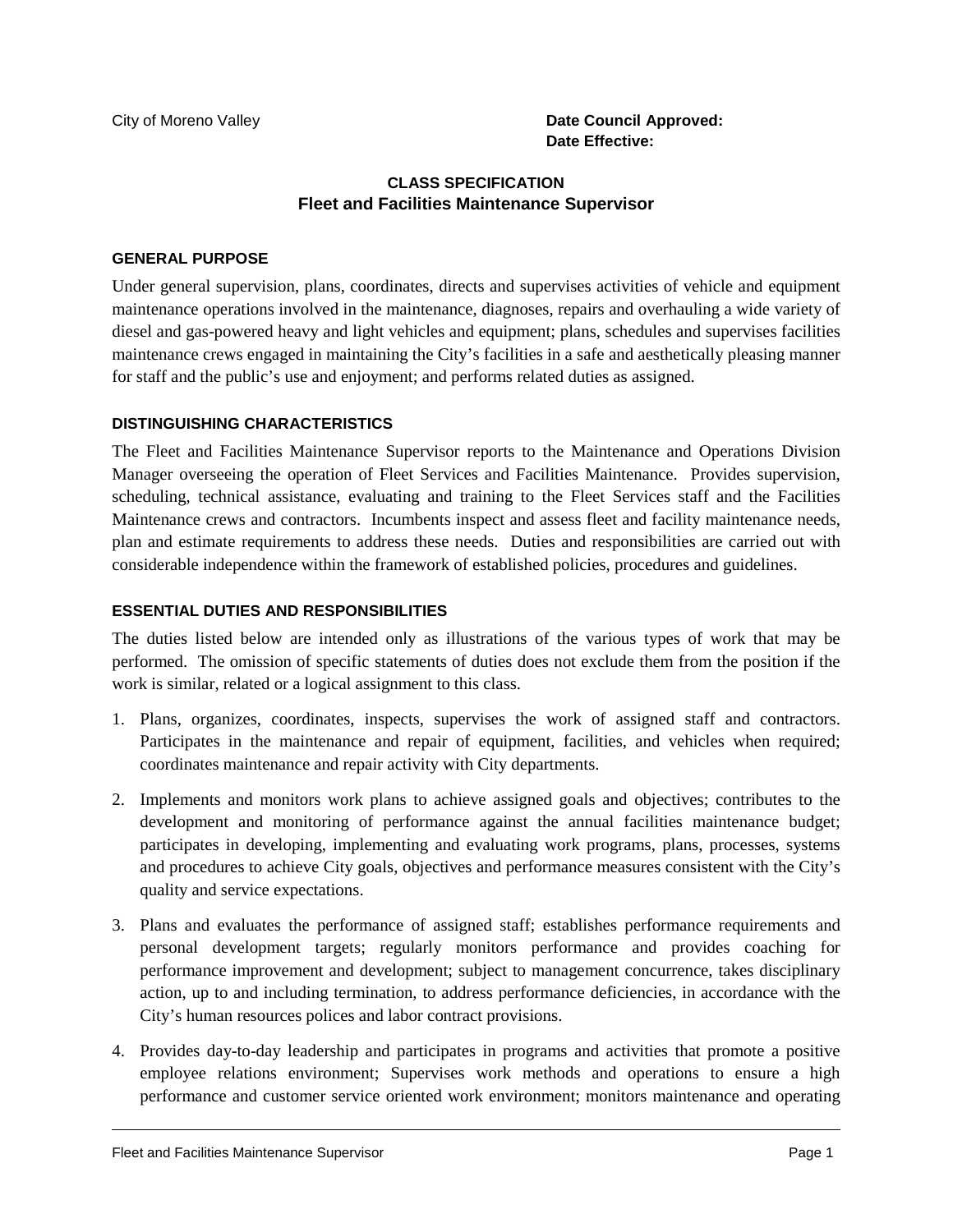costs; procures materials; processes and follows up on payment of invoices; ensures fleet and facilities maintenance policies, procedures and services are effectively rendered; makes suggestions and recommends changes to increase effectiveness; participates in the development of the division budget.

- 5. Plans, schedules, inspects and evaluates the work of skilled and semi-skilled personnel engaged in the construction, maintenance and improvement of City equipment, facilities, and vehicles; provides technical assistance to staff, vendors and others regarding the maintenance and care of equipment, facilities and vehicles.
- 6. Supervises programs relative to the preventative maintenance and repair of equipment, facilities and vehicles; inspects equipment, facilities and vehicles to assess the extent and cost of needed repair; maintains related records, including inventory and stock, and prepares correspondence and reports regarding vehicle, facilities and equipment service.
- 7. Assess the maintenance needs of facilities and plans and schedules work as required; estimates labor, material and equipment requirements for assigned work and projects; requisitions parts, tools, equipment and material for assigned work and projects.
- 8. Assists in the evaluation for replacement and development of specifications and projection of cost for new City vehicles and equipment, and capital equipment related to equipment and vehicle maintenance.
- 9. Maintains computerized work order records system of staff activities and progress; assists in developing and assembling documents for public bid processes for construction or maintenance contracts.
- 10. Oversees and supervises the work of outside firms providing contract maintenance in facilities and fleet maintenance; act as Project Manager for Facilities Maintenance projects as needed.

#### **OTHER DUTIES**

- 1. Ensures cleanliness of shop and vehicle service areas and ensures supplies and equipment are maintained in orderly condition; orders parts and supplies as needed.
- 2. Participates in after-hours emergency and non-emergency responses to equipment failures, facility needs, alarms, or equipment/vehicle breakdowns; conducts emergency repairs in the field as needed.
- 3. Review plans and blueprints for accurate application of City needs and requirements.
- 4. Oversees the division tools, supply and surplus material storage and activities.

#### **QUALIFICATIONS**

#### **Knowledge of:**

1. Methods, techniques, parts, tools and materials used in the overhaul, maintenance and repair of diesel- and gasoline-powered vehicles, including automatic and manual transmissions, brakes, suspension and steering systems.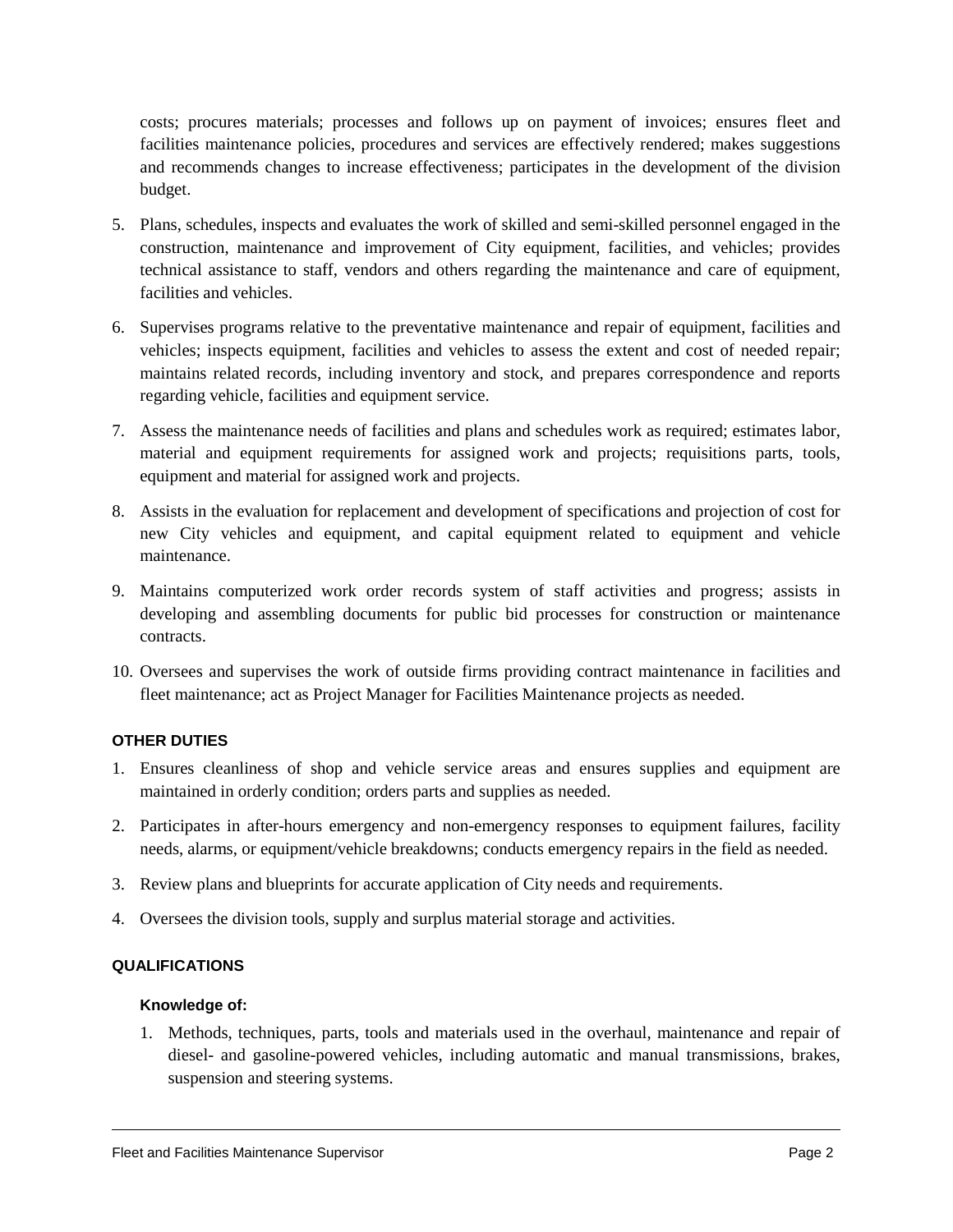- 2. Principles, practices, techniques, methods, equipment and tools used in facilities maintenance, including maintenance of commercial buildings and grounds, building components including HVAC and other mechanical items, proper plumbing and electrical procedures and applications, interior and exterior lighting and alarm systems.
- 3. Principles and practices of employee supervision, including work scheduling.
- 4. Purchasing procedures.
- 5. Safe work methods and safety practices pertaining to the work, including OSHA standards; relevant codes and regulations; federal, state and local laws, regulations and court decisions applicable to assigned areas of responsibility including the application of ADA requirements, handling and disposal of hazardous waste, clean air requirements, air quality regulations.
- 6. Operation and maintenance of a wide variety of equipment, hand, shop and power tools common to the field.
- 7. Machine and welding shop methods and practices.
- 8. Fuel delivery systems.
- 9. Methods and techniques of commercial building operations, repair and maintenance.
- 10. Methods of building energy efficiency.
- 11. City safety policies and procedures and safe work practices.
- 12. Uses and operations of computers and standard business software.
- 13. Principles and practices of effective supervision.
- 14. City human resources policies and procedures and labor contract provisions.

#### **Ability to:**

- 1. Plan, organize, supervise, set goals, assign, inspect and evaluate the work of others; develop and implement work standards.
- 2. Organize, set priorities and schedules and exercise sound independent judgment within areas of responsibility; calculate staffing, equipment and materials requirements.
- 3. Interpret and work with blueprints, diagrams and sketches; read and interpret manuals, specifications and drawings.
- 4. Prepare clear, concise and comprehensive records of work completed, correspondence, reports and other written materials.
- 5. Operate and maintain equipment and tools used in the field.
- 6. Identify and implement effective courses of action to complete assigned work.
- 7. Coordinate work assignments with other divisions and departments.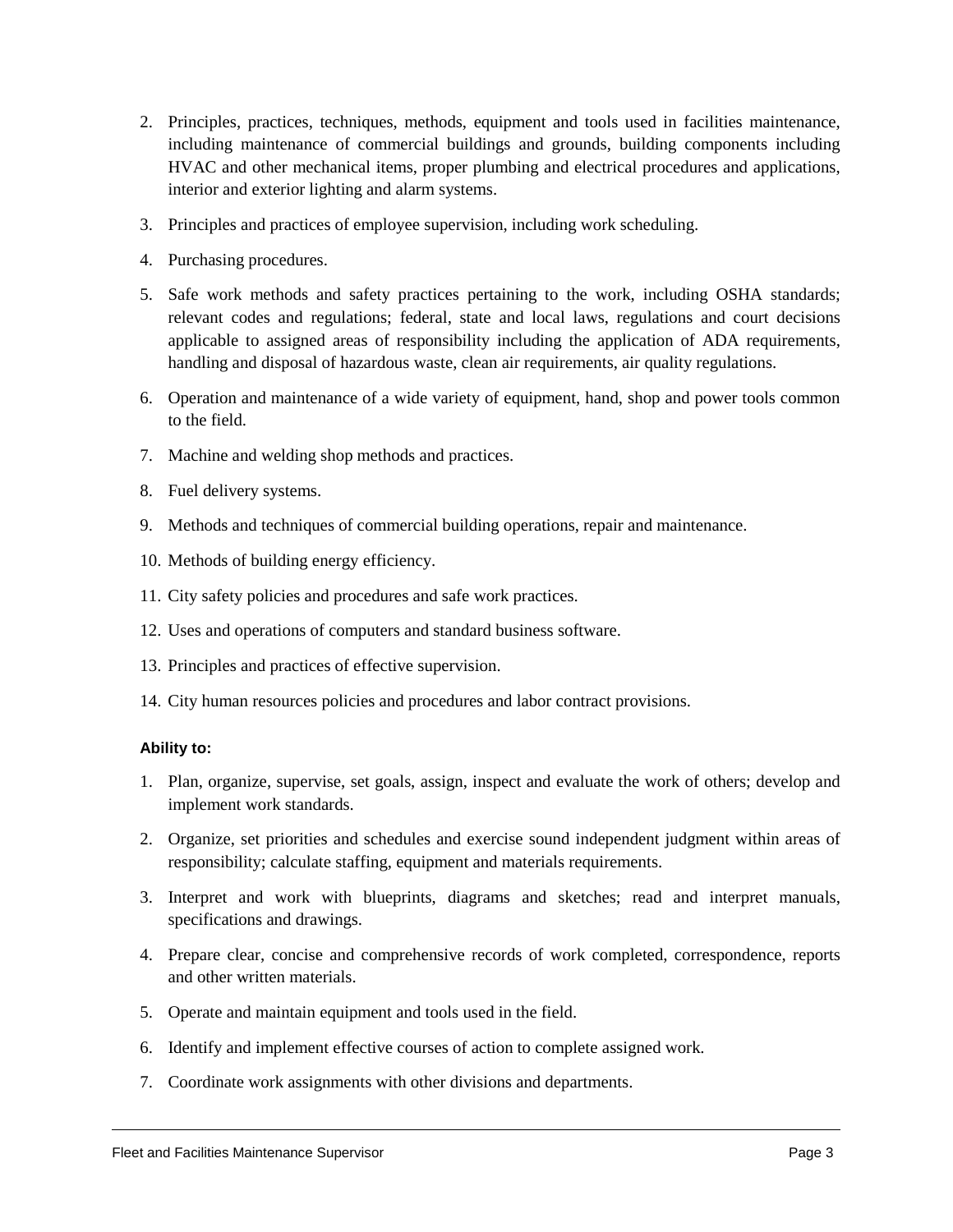- 8. Exercise independent judgment and initiative without close supervision.
- 9. Train others in the performance of skilled facilities maintenance duties and equipment operation.
- 10. Use mathematics to make calculations.
- 11. Safe work methods and safety regulations pertaining to the work.
- 12. Operate light and heavy equipment used in the scope of work projects and train others in its usage.
- 13. Establish and maintain effective working relationships with City management, staff, vendors and others encountered in the course of work.

#### **Education, Training and Experience:**

A typical way of obtaining the knowledge, skills and abilities outlined above is graduation from high school or G.E.D. equivalent; five years of related journey-level mechanical and/or facilities maintenance, construction or a closely related field experience, including four years of lead/supervisory experience, preferably in management of a commercial or government fleet or facilities maintenance.

#### **Licenses; Certificates; Special Requirements:**

A valid driver's license is required and the ability to maintain insurability under the City's vehicle insurance policy.

Desirable Certifications: ASE Certificate; Building Operator Certificate

*Class B driver's license with Air Brake and Tank Endorsements is required prior to the conclusion of the probationary period.* 

*Class A driver's license and/or Passenger Endorsements are highly desirable.*

#### **PHYSICAL AND MENTAL DEMANDS**

The physical and mental demands described here are representative of those that must be met by an employee to successfully perform the essential functions of this class. Reasonable accommodations may be made to enable individuals with disabilities to perform the essential functions.

#### **Physical Demands**

While performing the duties of this job, the employee is frequently required to use hands to finger, handle, feel or operate objects, tools or controls; and reach with hands and arms. The employee is occasionally required to climb or balance, stoop, kneel, crouch or crawl, walk, sit and talk or hear. The employee must regularly lift and/or move up to 50 pounds and frequently over 100 pounds. Specific vision abilities required by this job include close vision, color vision and the ability to adjust focus.